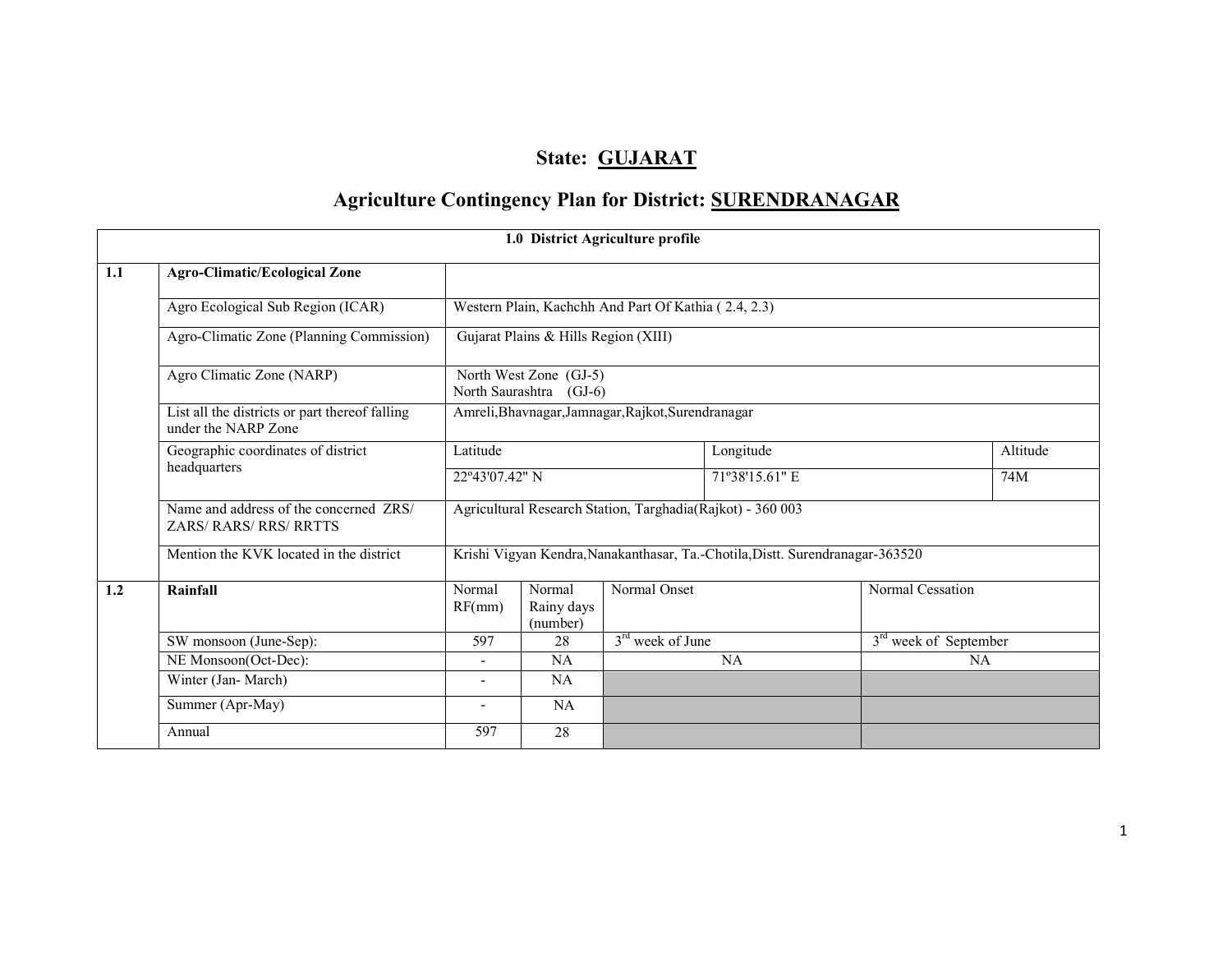| 1.3 | and use.<br><b>pattern of the</b><br><b>district</b> (latest<br>statistics) | Geographical<br>area | Cultivable<br>area | Forest<br>area | Land under<br>non-<br>agricultural<br>use | Permanent<br>pastures | Cultivable<br>wasteland | Land under<br>Misc. tree<br>crops and<br>groves | Barren and<br>uncultivable<br>land | Current<br>fallows | Other<br>fallows |
|-----|-----------------------------------------------------------------------------|----------------------|--------------------|----------------|-------------------------------------------|-----------------------|-------------------------|-------------------------------------------------|------------------------------------|--------------------|------------------|
|     | Area ('000 ha)                                                              | 1046                 | 704.7              | 50.2           | 52.3                                      | -<br>54.1             | 46                      |                                                 | 57.7                               | 76.8               | 3.5              |

( Source : District Agriculture Officer, Agriculture department, Surendranagar)

| 1.4 | Major Soils (common names like red | Area $(900)$ ha) | Percent $(\% )$ of total |
|-----|------------------------------------|------------------|--------------------------|
|     | sandy loam deep soils (etc)        |                  |                          |
|     | Medium black Soils                 | 633.4            | 60.5                     |
|     | Sandy Soils                        | 252.5            | 24.                      |
|     | Saline & Alkaline Soils            | 160.2            | 15.3                     |

| 1.5 | Agricultural land use                                                          | Area $('000 ha)$ | Cropping intensity % |
|-----|--------------------------------------------------------------------------------|------------------|----------------------|
|     | Net sown area                                                                  | 704.7            | 105                  |
|     | Area sown more than once                                                       | 32.4             |                      |
|     | Gross cropped area                                                             | 737.1            |                      |
|     | (Source:: District Agriculture Officer, Agriculture department, Surendranagar) |                  |                      |

| 1.6 | Irrigation                   | Area ('000 ha)           |                          |                                    |  |  |  |  |  |
|-----|------------------------------|--------------------------|--------------------------|------------------------------------|--|--|--|--|--|
|     | Net irrigated area           |                          | 123.7                    |                                    |  |  |  |  |  |
|     | Gross irrigated area         |                          | 130.2                    |                                    |  |  |  |  |  |
|     | Rainfed area                 | 581.0                    |                          |                                    |  |  |  |  |  |
|     | <b>Sources of Irrigation</b> | Number                   | Area ('000 ha)           | Percentage of total irrigated area |  |  |  |  |  |
|     | Canals                       |                          | 4.8                      | 3.7                                |  |  |  |  |  |
|     | Tanks                        | 161                      | 3.6                      | 2.8                                |  |  |  |  |  |
|     | Open wells                   | 28944                    | 24.5                     | 18.8                               |  |  |  |  |  |
|     | Bore wells                   |                          |                          | $\overline{\phantom{0}}$           |  |  |  |  |  |
|     | Lift irrigation schemes      |                          | $\overline{\phantom{0}}$ | $\overline{\phantom{0}}$           |  |  |  |  |  |
|     | Micro-irrigation             |                          | $\overline{\phantom{0}}$ | $\overline{\phantom{a}}$           |  |  |  |  |  |
|     | Other sources (Pvt.Tubewell) | 17771                    | 97.4                     | 74.8                               |  |  |  |  |  |
|     | Total Irrigated Area         | $\overline{\phantom{0}}$ | 130.2                    |                                    |  |  |  |  |  |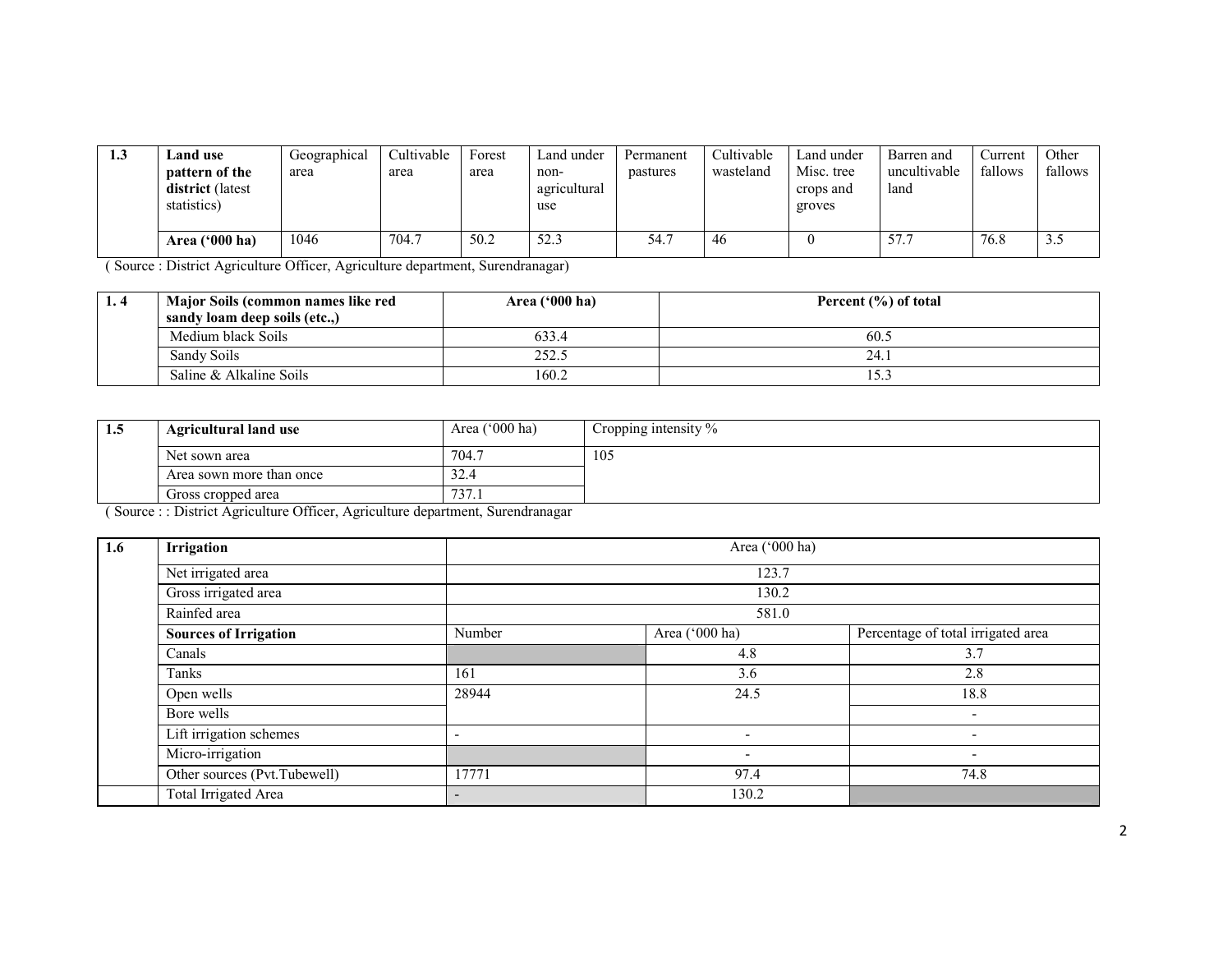| Pump sets                                                                                                           | 15716                              |             |                                                                                                                            |  |
|---------------------------------------------------------------------------------------------------------------------|------------------------------------|-------------|----------------------------------------------------------------------------------------------------------------------------|--|
| No. of Tractors                                                                                                     |                                    |             |                                                                                                                            |  |
| Groundwater availability and use* (Data<br>source: State/Central Ground water<br><b>Department</b> / <b>Board</b> ) | No. of blocks/Tehsils*             | $(\%)$ area | Quality of water (specify the problem<br>such as high levels of arsenic, fluoride,<br>saline etc) *GW Development = $65\%$ |  |
| Over exploited                                                                                                      |                                    | 34.3        | Saline                                                                                                                     |  |
| Critical                                                                                                            |                                    |             |                                                                                                                            |  |
| Semi-critical                                                                                                       |                                    | 25.6        | Moderate saline                                                                                                            |  |
| Safe                                                                                                                |                                    | 40.2        |                                                                                                                            |  |
| Wastewater availability and use                                                                                     |                                    |             |                                                                                                                            |  |
| Ground water quality                                                                                                | Saline groundwater with higher TDS |             |                                                                                                                            |  |
| *over-exploited: groundwater utilization > 100%; critical: 90-100%; semi-critical: 70-90%; safe: <70%               |                                    |             |                                                                                                                            |  |

Source: District Agriculture Officer, Agriculture department, Surendranagar

#### 1.7 Area under major field crops & horticulture (as per latest figures) (2008-09)

| 1.7 | Major field crops<br>cultivated |                          | Area ('000 ha)           |                          |                          |                          |                          |                          |                    |  |  |
|-----|---------------------------------|--------------------------|--------------------------|--------------------------|--------------------------|--------------------------|--------------------------|--------------------------|--------------------|--|--|
|     |                                 | <b>Kharif</b>            |                          |                          |                          | Rabi                     |                          |                          |                    |  |  |
|     |                                 | <b>Irrigated</b>         | Rainfed                  | Total                    | Irrigated                | Rainfed                  | <b>Total</b>             | Summer                   | <b>Grand</b> total |  |  |
|     | Cotton                          | 138.8                    | 310                      | 448.7                    | $\overline{\phantom{a}}$ | $\overline{\phantom{a}}$ | $\overline{\phantom{0}}$ | $\overline{\phantom{a}}$ | 448.7              |  |  |
|     | Sesame                          | $\overline{\phantom{0}}$ | 76.6                     | 76.6                     | $\overline{\phantom{0}}$ | $\overline{\phantom{a}}$ | $\overline{\phantom{0}}$ | $\overline{\phantom{a}}$ | 76.6               |  |  |
|     | Cumin                           | $\overline{\phantom{0}}$ | $\overline{\phantom{0}}$ | $\overline{\phantom{a}}$ | 64.5                     | $\overline{\phantom{a}}$ | 64.5                     | $\overline{\phantom{a}}$ | 64.5               |  |  |
|     | Bajra (Pearl Millet)            | $\overline{\phantom{a}}$ | 39.0                     | $\overline{\phantom{a}}$ | $\overline{\phantom{0}}$ | $\overline{\phantom{a}}$ | $\overline{\phantom{0}}$ | 2.2                      | 41.2               |  |  |
|     | Wheat                           | $\overline{\phantom{a}}$ | $\overline{\phantom{a}}$ | $\overline{\phantom{a}}$ | 31.9                     | 4.6                      | 36.5                     | $\overline{\phantom{a}}$ | 36.5               |  |  |
|     | Castor                          | $\overline{\phantom{a}}$ | 28.0                     | 28.0                     | $\overline{\phantom{a}}$ | $\overline{\phantom{a}}$ | $\overline{\phantom{0}}$ | $\overline{\phantom{0}}$ | 28.0               |  |  |
|     | Groundnut                       | $\overline{\phantom{0}}$ | 21.4                     | 21.4                     | $\overline{\phantom{0}}$ | $\overline{\phantom{a}}$ | $\overline{\phantom{a}}$ | 0.40                     | 21.8               |  |  |
|     | Pulses                          | $\overline{\phantom{a}}$ | 7.3                      | 7.3                      | 9.3                      | $\overline{\phantom{a}}$ | $\overline{\phantom{a}}$ | $\overline{\phantom{a}}$ | 16.6               |  |  |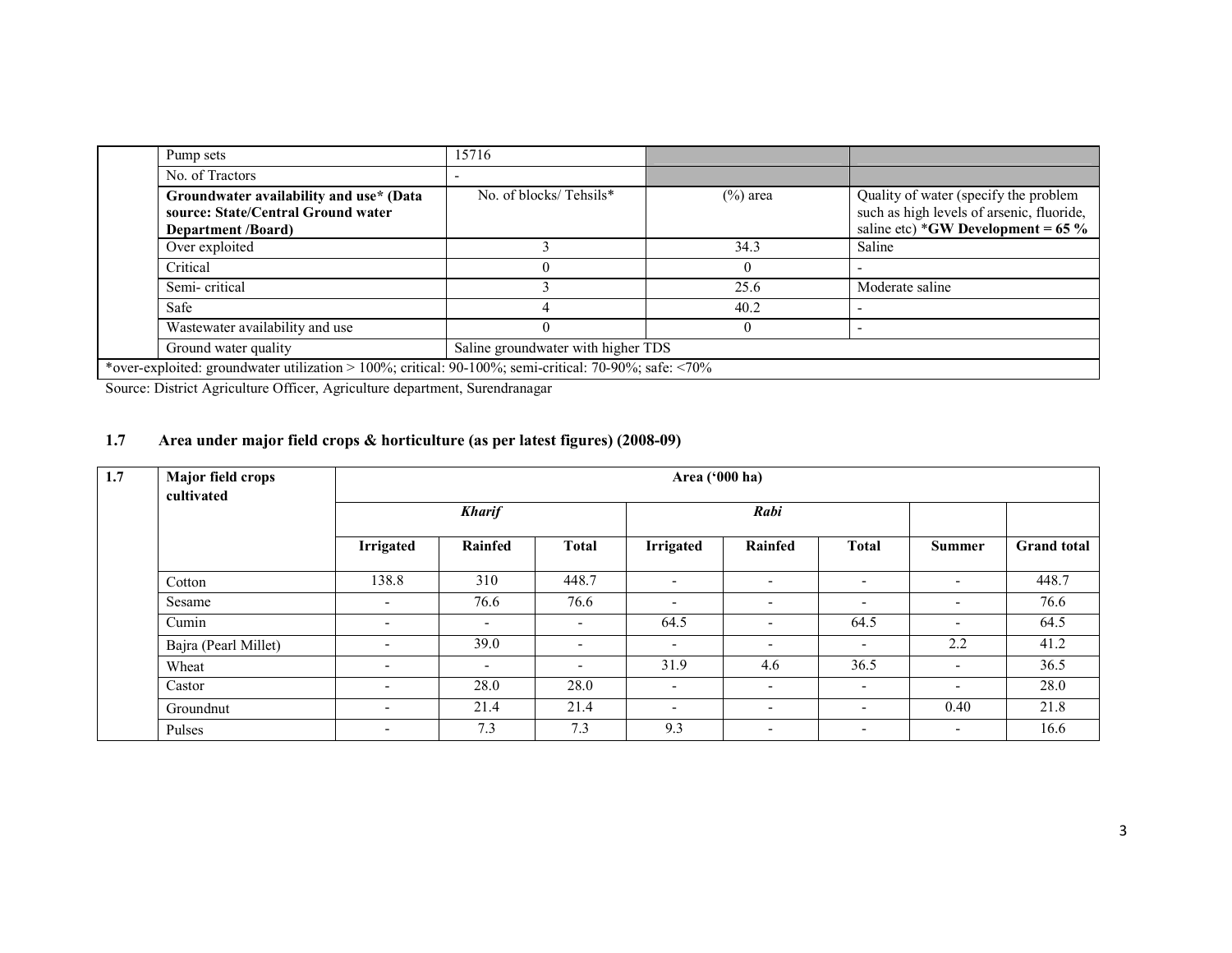| Horticulture crops -<br>Fruits | Area ('000 ha) |
|--------------------------------|----------------|
|                                | <b>Total</b>   |
| Ber                            |                |
| Citrus                         | 1.U            |
| Mango                          | 0.6            |
| Amla                           | 0.2            |

| Horticulture crops -          | <b>Total</b>             |  |
|-------------------------------|--------------------------|--|
| <b>Vegetables</b>             |                          |  |
| <b>Brinjal</b>                | 3.2                      |  |
| Lady's finger                 | 2.4                      |  |
| Cluster bean                  | $\overline{1.7}$         |  |
| Tomato                        | 1.5                      |  |
| <b>Medicinal and Aromatic</b> | <b>Total</b>             |  |
| Isabgul                       | 0.5                      |  |
| Sowa                          | 0.5                      |  |
| <b>Plantation crops</b>       | $\blacksquare$           |  |
| <b>Fodder crops</b>           | <b>Total</b>             |  |
| Jowar                         | 56                       |  |
| Maize                         | 0.4                      |  |
| Total fodder crop area        | 56.4                     |  |
| <b>Grazing land</b>           | 54.6                     |  |
| Sericulture etc               | $\overline{\phantom{a}}$ |  |
| Others (specify)              | ۰.                       |  |

(Source: District Agriculture Officer, Agriculture department, Surendranagar)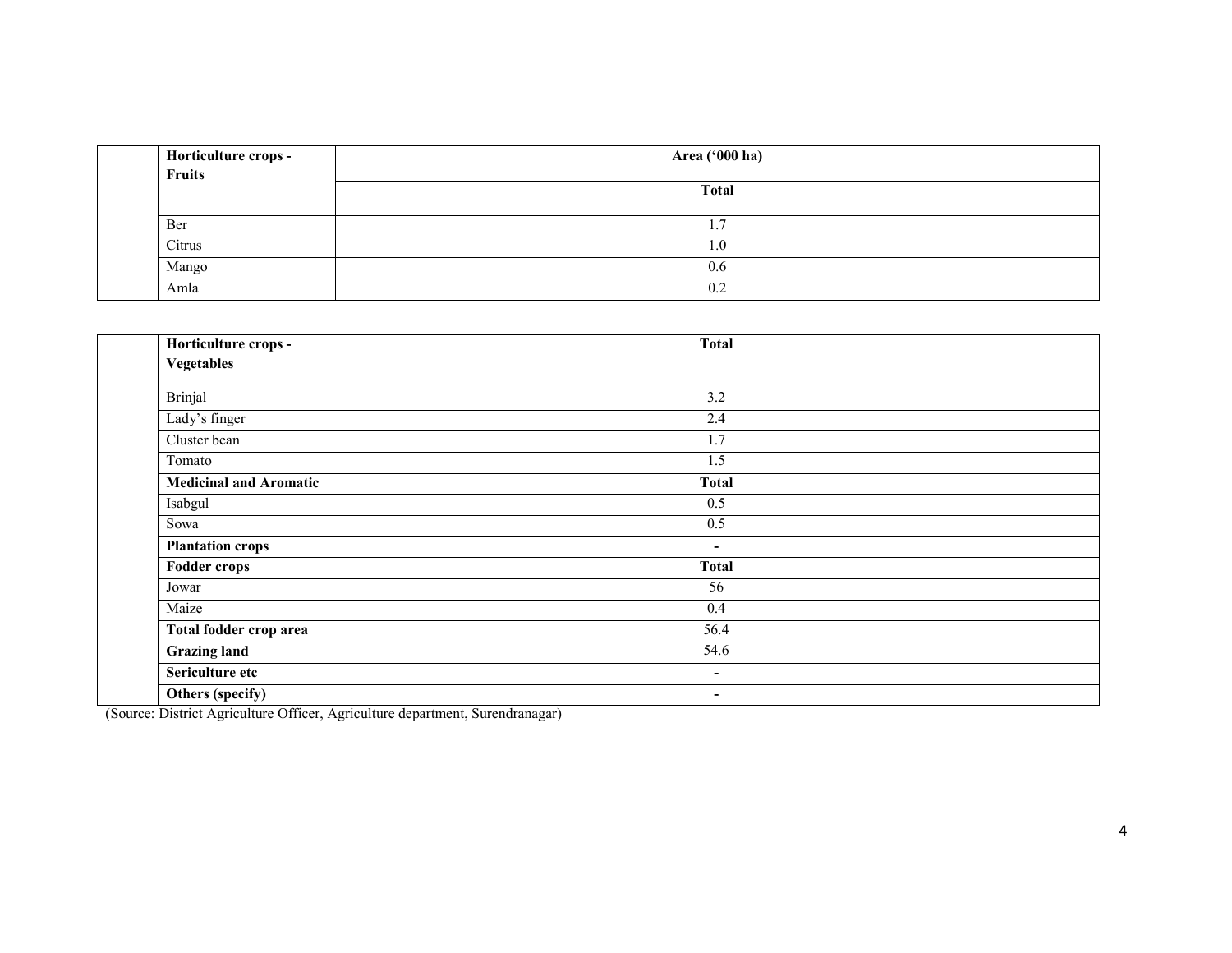| $\overline{1.8}$ | Livestock                                                       |                       | <b>Male ('000)</b>          |                         | Female ('000)                            |                 |                                                        | <b>Total ('000)</b>                            |  |
|------------------|-----------------------------------------------------------------|-----------------------|-----------------------------|-------------------------|------------------------------------------|-----------------|--------------------------------------------------------|------------------------------------------------|--|
|                  | Non descriptive Cattle (local low yielding)                     |                       |                             |                         |                                          |                 |                                                        | 342.0                                          |  |
|                  | Crossbred cattle                                                |                       |                             |                         |                                          |                 |                                                        | 4.8                                            |  |
|                  | Non descriptive Buffaloes (local low yielding)                  |                       |                             |                         |                                          |                 |                                                        | 290                                            |  |
|                  | <b>Graded Buffaloes</b>                                         |                       |                             |                         |                                          |                 |                                                        |                                                |  |
|                  | Goat                                                            |                       |                             |                         |                                          |                 |                                                        | 191                                            |  |
|                  | Sheep                                                           |                       |                             |                         |                                          |                 |                                                        | 134                                            |  |
|                  | Others (Camel, Pig, Yak etc.)                                   |                       |                             |                         |                                          |                 |                                                        | $\overline{c}$                                 |  |
|                  | Commercial dairy farms (Number)                                 |                       | N.A                         |                         | N.A                                      |                 |                                                        |                                                |  |
| 1.9              | Poultry                                                         |                       | No. of farms                |                         |                                          |                 | Total No. of birds ('000)                              |                                                |  |
|                  | Commercial                                                      |                       |                             |                         |                                          | $\overline{10}$ |                                                        |                                                |  |
|                  | Backyard                                                        |                       | $\overline{a}$              |                         |                                          | $\overline{a}$  |                                                        |                                                |  |
| 1.10             | Fisheries (Data source: Chief Planning Officer)                 |                       |                             |                         |                                          |                 |                                                        |                                                |  |
|                  | A. Capture                                                      |                       |                             |                         |                                          |                 |                                                        |                                                |  |
|                  | i) Marine (Data Source: Fisheries<br>Department)                | No. of fishermen      | <b>Boats</b>                |                         |                                          | <b>Nets</b>     |                                                        | <b>Storage facilities</b><br>(Ice plants etc.) |  |
|                  |                                                                 | (household)           | Mechanized                  | Non-<br>mechanized      | Mechanized<br>(Trawl nets,<br>Gill nets) |                 | Non-mechanized<br>(Shore Seines, Stake<br>& trap nets) |                                                |  |
|                  |                                                                 | 11854                 | $\mathbf{0}$                | 380                     | $\overline{0}$                           |                 | NA                                                     | $\overline{0}$                                 |  |
|                  | ii) Inland (Data Source: Fisheries                              | No. farmer owned pond |                             | <b>No of Reservoirs</b> |                                          |                 | No. of village                                         |                                                |  |
|                  | Department)                                                     | L,                    |                             |                         | 175                                      |                 | 24                                                     |                                                |  |
|                  | <b>B.</b> Culture                                               |                       |                             |                         |                                          |                 |                                                        |                                                |  |
|                  |                                                                 |                       | Water Spread Area ('000 ha) |                         | Yield (t/ha)                             |                 |                                                        | Production ('000 tons)                         |  |
|                  | i) Brackish water (Data Source: MPEDA/<br>Fisheries Department) |                       | 33.0                        |                         | $\blacksquare$                           |                 |                                                        |                                                |  |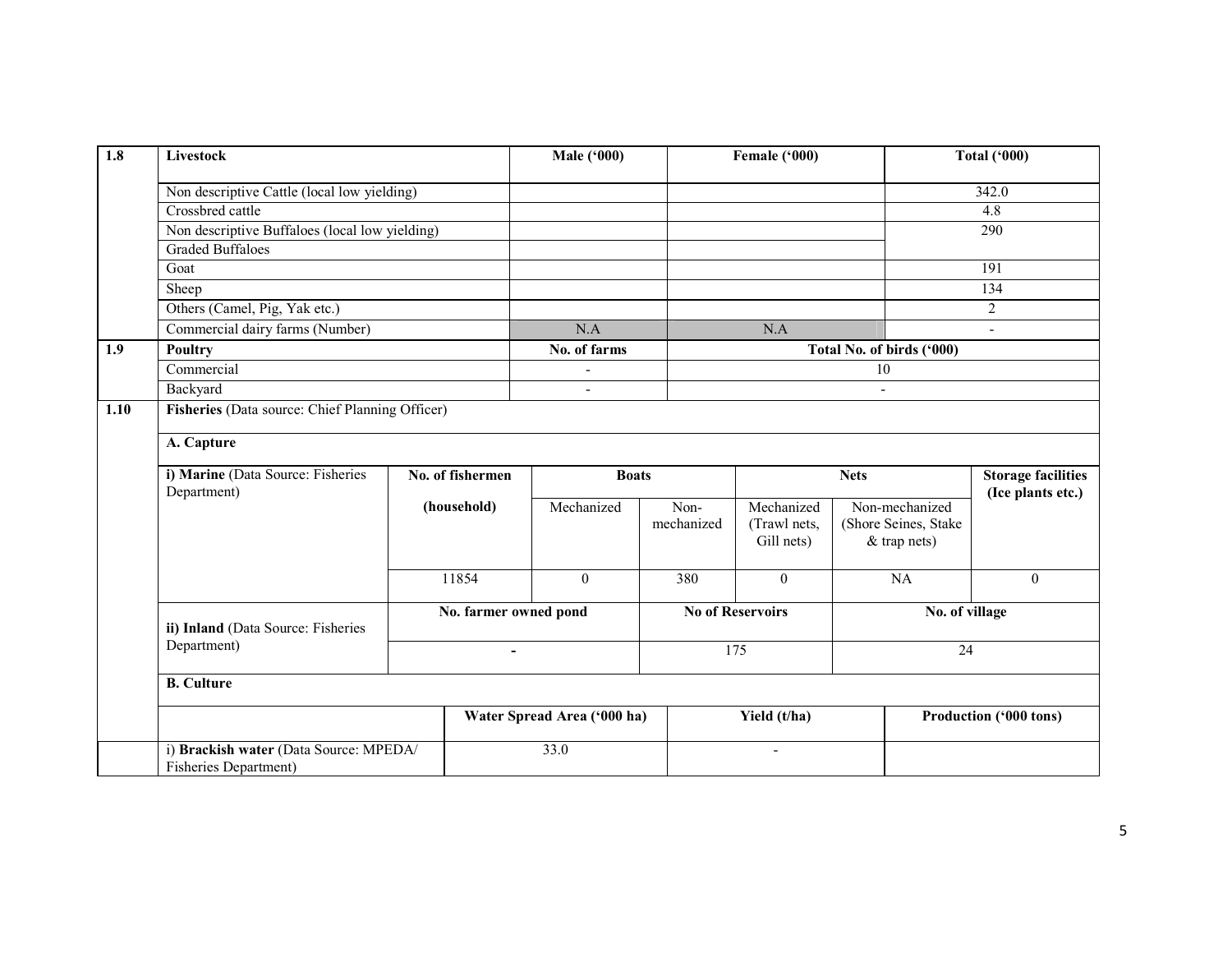| $\cdots$<br>$-$<br>Data Source:<br><b>Fisheries</b><br>ı <b>water</b> ı<br>11<br>roc h | $\mathbf{o} \cdot \mathbf{v}$ | $\overline{\phantom{a}}$<br>4/21.5 |
|----------------------------------------------------------------------------------------|-------------------------------|------------------------------------|
| Department                                                                             |                               |                                    |
| Others                                                                                 |                               |                                    |

(Source: District Agriculture Officer, Agriculture department, Surendranagar and Report (2008) of commissioner of fisheries, Govt. of Gujarat, Gandhinagar )

#### 1.11 Production and Productivity of major crops (Average of last 5 years: (2004 - 08)

| $\overline{1.11}$ | Name of crop                                                      |                          | Kharif                   |                                                                           | Rabi                     |                          | <b>Summer</b>            | <b>Total</b>          |                         | Crop residue             |
|-------------------|-------------------------------------------------------------------|--------------------------|--------------------------|---------------------------------------------------------------------------|--------------------------|--------------------------|--------------------------|-----------------------|-------------------------|--------------------------|
|                   |                                                                   | Production<br>(000 t)    | Productivity<br>(kg/ha)  | Production<br>(000 t)                                                     | Productivity<br>(kg/ha)  | Production<br>(000 t)    | Productivity<br>(kg/ha)  | Production<br>(000 t) | Productivity<br>(kg/ha) | as fodder ('000<br>tons) |
|                   | Major Field crops (Crops to be identified based on total acreage) |                          |                          |                                                                           |                          |                          |                          |                       |                         |                          |
|                   | Groundnut                                                         | 40.5                     | 2104                     | $\blacksquare$                                                            | $\blacksquare$           | 0.8                      | 1766                     | 41.3                  | 3870                    | 62.0                     |
|                   | Cotton<br>Irrigated                                               | 9.3                      | 682                      |                                                                           | $\overline{\phantom{a}}$ | $\blacksquare$           | $\overline{\phantom{a}}$ | 9.3                   | 682                     | 9.3                      |
|                   | Unirrigated                                                       | 8.1                      | 264                      | $\blacksquare$                                                            | $\overline{\phantom{a}}$ | $\overline{\phantom{a}}$ | $\overline{\phantom{a}}$ | 8.1                   | 264                     | 8.2                      |
|                   | Wheat<br>Irrigated                                                |                          | $\overline{\phantom{a}}$ | 88.6                                                                      | 2869                     | $\overline{\phantom{a}}$ | $\overline{\phantom{a}}$ | 88.6                  | 2869                    | 183.3                    |
|                   | Unirrigated                                                       |                          |                          | 4.467                                                                     | 761                      | $\blacksquare$           | $\overline{\phantom{a}}$ | 4.5                   | 761                     | 9.3                      |
|                   | Bajra                                                             | 64.6                     | 1364                     | $\blacksquare$                                                            | $\blacksquare$           | 3.3                      | 2376                     | 68.0                  | 3740                    | 203.7                    |
|                   | Pulses                                                            | 5.03                     | 501                      | 10.9                                                                      | 1035                     | $\blacksquare$           | $\blacksquare$           | 16.0                  | 1536                    | 18.2                     |
|                   | Sesame                                                            | 35.4                     | 414.7                    | $\blacksquare$                                                            | $\blacksquare$           | $\blacksquare$           | $\blacksquare$           | 35.4                  | 414.7                   | 83.2                     |
|                   | Castor                                                            | 63.8                     | 2516                     | (Semi-Rabi)                                                               | $\Delta$                 |                          | $\blacksquare$           | 63.8                  | 2516                    | 95.7                     |
|                   |                                                                   |                          |                          | Major Horticultural crops (Crops to be identified based on total acreage) |                          |                          |                          |                       |                         |                          |
|                   | Citrus                                                            |                          | $\blacksquare$           | $\overline{\phantom{a}}$                                                  | $\blacksquare$           |                          | $\blacksquare$           | 8.9                   | 8592                    |                          |
|                   | Ber                                                               | $\blacksquare$           | $\overline{\phantom{a}}$ | $\overline{\phantom{a}}$                                                  | $\blacksquare$           |                          |                          | 24.2                  | 14560                   |                          |
|                   | Mango                                                             | $\overline{\phantom{a}}$ | $\overline{\phantom{a}}$ | $\overline{\phantom{a}}$                                                  | $\overline{\phantom{a}}$ | $\overline{\phantom{a}}$ | $\overline{\phantom{a}}$ | 2.5                   | 4415                    |                          |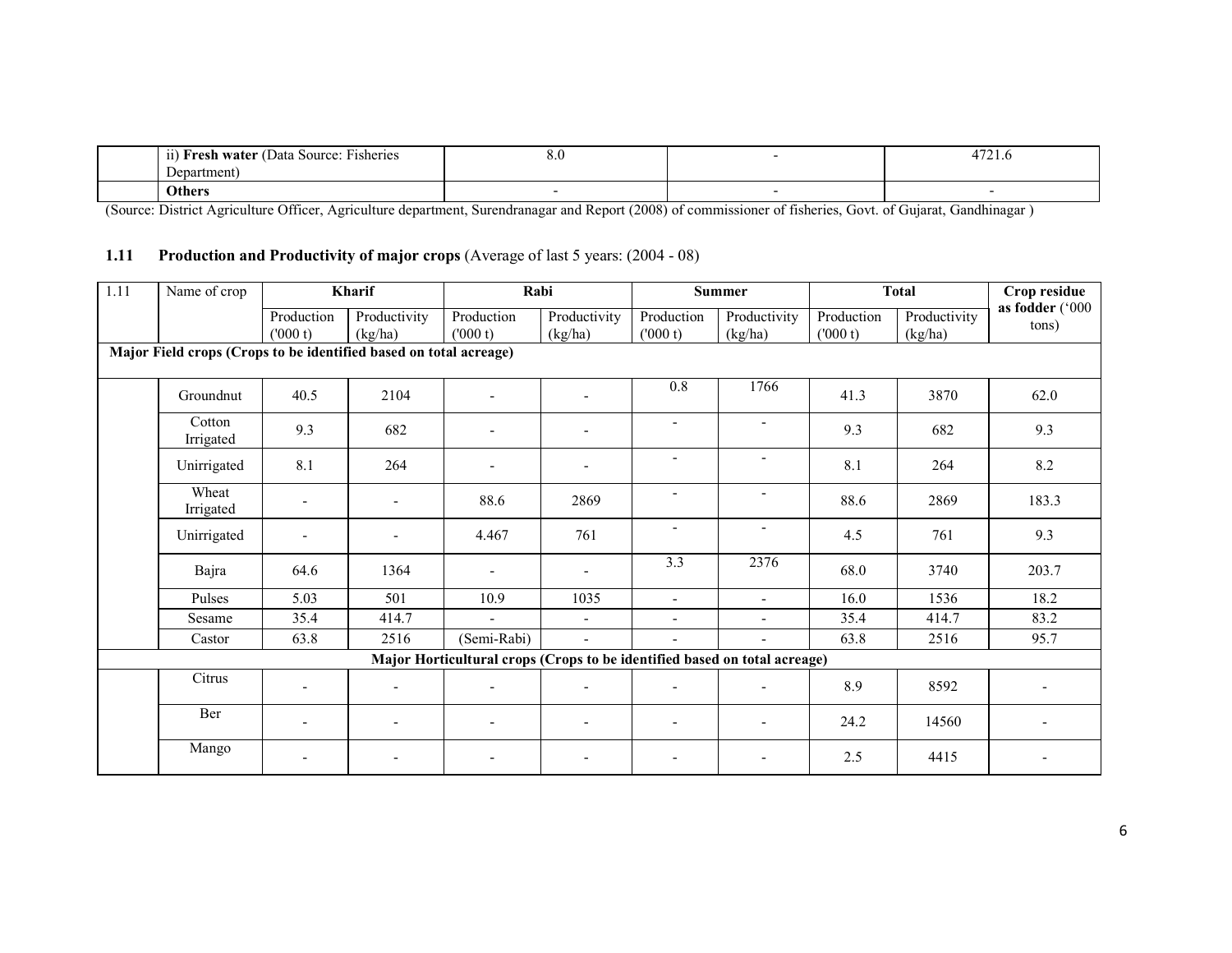|  | Amla |  |  |  |  |  |  | $\sim$ $\sim$ $\sim$<br>$\sim$ . $\sim$ 1 | $\cdot$ $\cdot$ $\sim$<br>$\sqrt{1/1}$<br>$\cdot \cdot \cdot$ |  |
|--|------|--|--|--|--|--|--|-------------------------------------------|---------------------------------------------------------------|--|
|--|------|--|--|--|--|--|--|-------------------------------------------|---------------------------------------------------------------|--|

(Source: District Agriculture Officer, Agriculture department, Surendranagar)

| 1.12 | Sowing window for 5<br>major field crops<br>(start and end of normal)<br>sowing period) | Cotton                                      | <b>Sesame</b>                               | Bajra                                                    | Cumin                  | Wheat                    |
|------|-----------------------------------------------------------------------------------------|---------------------------------------------|---------------------------------------------|----------------------------------------------------------|------------------------|--------------------------|
|      | Kharif-Rainfed                                                                          | $3rd$ week of June to<br>$1st$ week of July | $3rd$ week of June to<br>$1st$ week of July | $3rd$ week of June to<br>1 <sup>st</sup><br>week of July |                        |                          |
|      | Kharif-Irrigated                                                                        |                                             |                                             |                                                          |                        |                          |
|      | Rabi-Rainfed                                                                            |                                             |                                             |                                                          |                        | $\overline{\phantom{0}}$ |
|      | Rabi-Irrigated                                                                          |                                             |                                             |                                                          | October to<br>November | October to<br>November   |

| 1.13 | What is the major contingency the district is prone to? (Tick mark)                                                                                                     | Regular                  | <b>Occasional</b>        | <b>None</b> |
|------|-------------------------------------------------------------------------------------------------------------------------------------------------------------------------|--------------------------|--------------------------|-------------|
|      | Drought                                                                                                                                                                 |                          |                          |             |
|      | Flood                                                                                                                                                                   |                          |                          |             |
|      | Cyclone                                                                                                                                                                 |                          |                          |             |
|      | Hail storm                                                                                                                                                              |                          |                          |             |
|      | Heat wave                                                                                                                                                               | $\overline{\phantom{a}}$ |                          |             |
|      | Cold wave                                                                                                                                                               |                          | $\overline{\phantom{a}}$ |             |
|      | Frost                                                                                                                                                                   |                          | $\overline{\phantom{a}}$ |             |
|      | Sea water intrusion.                                                                                                                                                    |                          |                          |             |
|      | Pests and disease outbreak (specify)<br>Pests-Citrus : Aphid, Jasid, Thrips, White fly & Fruit fly<br>Diseases- Mango: Powdery Mildew, Groundnut: Rust, Tikka Leaf spot |                          |                          |             |
|      | Others (specify)                                                                                                                                                        |                          |                          |             |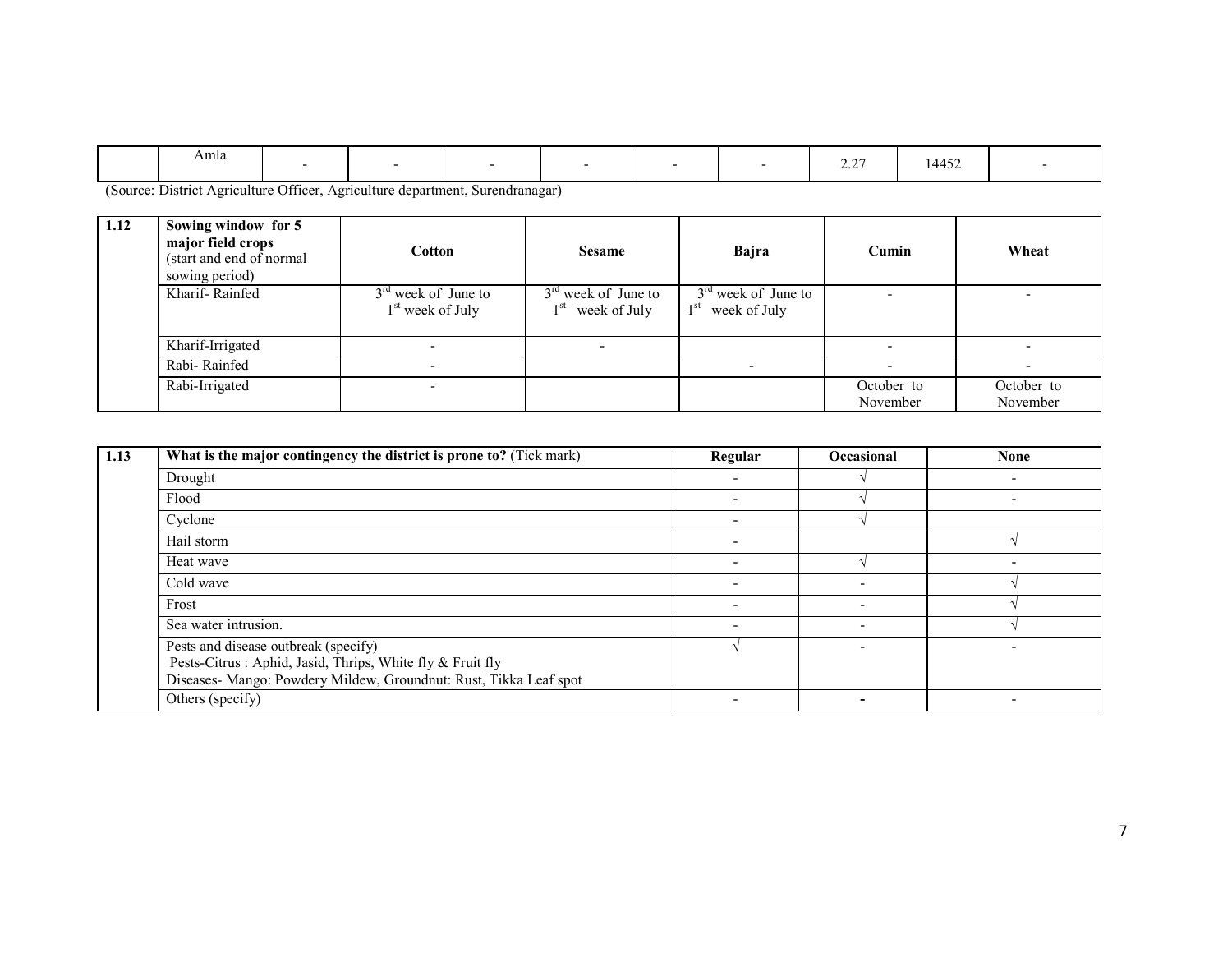| 1.14 | <b>Include Digital maps of</b><br>the district for | Location map of district within State as Annexure- I | Enclosed: Yes |
|------|----------------------------------------------------|------------------------------------------------------|---------------|
|      |                                                    | Mean annual rainfall as Table - 2                    | Enclosed: Yes |
|      |                                                    | Soil Map Annexure-3                                  | Enclosed : No |

#### 2.0 Strategies for weather related contingencies

#### 2.1 Drought

### 2.1.1 Rainfed situation

| Condition                                                     |                                   |                               | <b>Suggested Contingency measures</b>                 |                                           |                                     |
|---------------------------------------------------------------|-----------------------------------|-------------------------------|-------------------------------------------------------|-------------------------------------------|-------------------------------------|
| <b>Early season</b><br>drought (delayed<br>onset)             | <b>Major Farming</b><br>situation | Normal Crop / Cropping system | Change in crop / cropping<br>system including variety | <b>Agronomic measures</b>                 | <b>Remarks</b> on<br>Implementation |
| Delay by 2 weeks<br>$(\text{July } 1^{\text{st}} \text{ wk})$ | Medium Black Soils Cotton         |                               | No change                                             | Adopt recommended<br>package of practices |                                     |
|                                                               |                                   | Sesame                        | -do-                                                  | -do-                                      |                                     |
|                                                               |                                   | Bajra                         | $-do-$                                                | -do-                                      |                                     |
|                                                               | Sandy Soils                       | Cotton                        | -do-                                                  | -do-                                      |                                     |
|                                                               |                                   | Sesame                        | -do-                                                  | -do-                                      |                                     |
|                                                               |                                   | Bajra                         | $-do-$                                                | -do-                                      |                                     |
|                                                               | Saline-Alkali Soils               | Cotton                        | $-do-$                                                | -do-                                      |                                     |
|                                                               | (Heavy texture)                   | Bajra                         | $-do-$                                                | -do-                                      |                                     |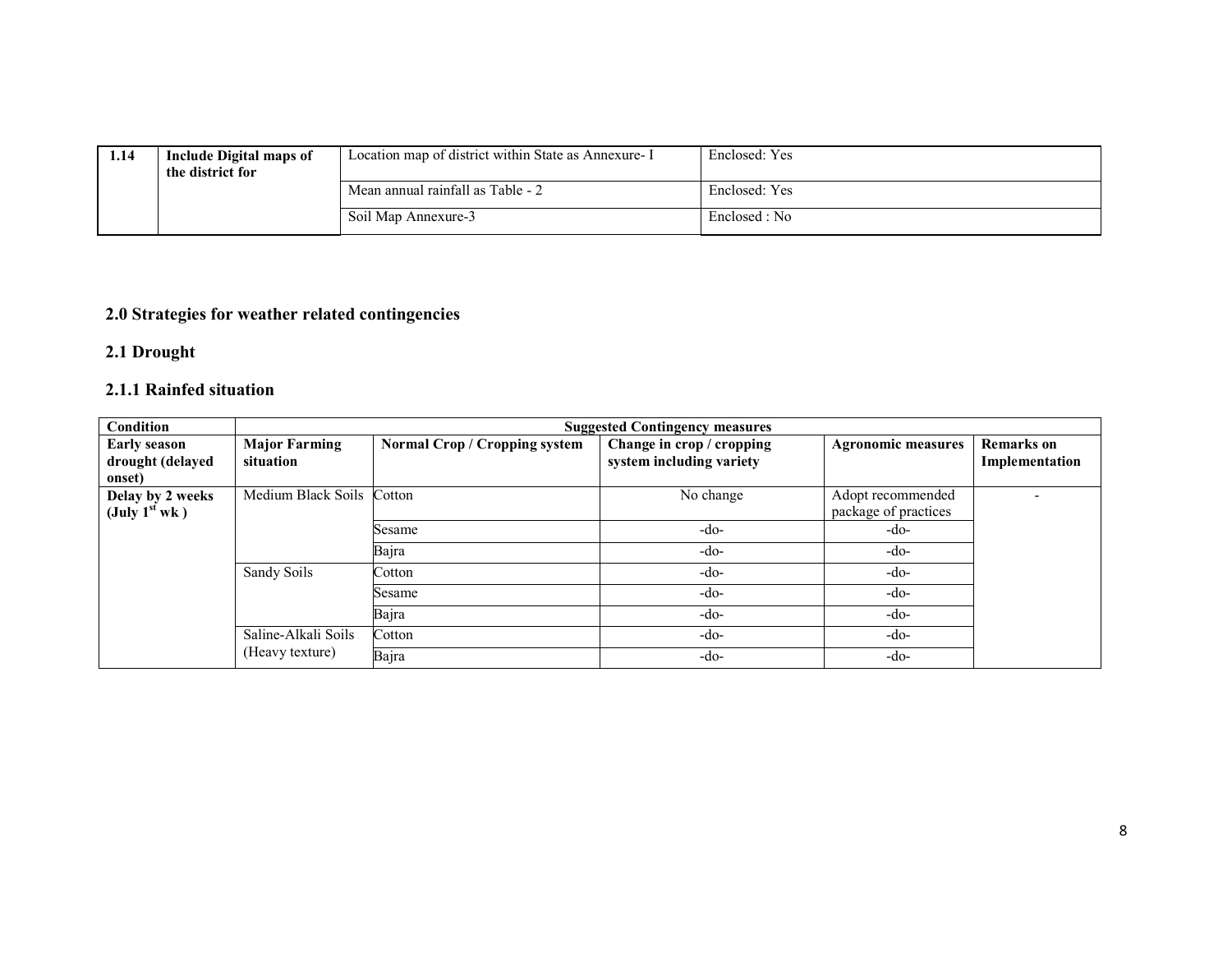| <b>Condition</b>                                  |                                   |                               | <b>Suggested Contingency measures</b>                                                     |                       |                                                                          |
|---------------------------------------------------|-----------------------------------|-------------------------------|-------------------------------------------------------------------------------------------|-----------------------|--------------------------------------------------------------------------|
| <b>Early season</b><br>drought (delayed<br>onset) | <b>Major Farming</b><br>situation | Normal Crop / Cropping system | Change in crop / cropping<br>system including variety                                     | Agronomic<br>measures | <b>Remarks</b> on<br>Implementation                                      |
| Delay by 4 weeks<br>July 3rd week                 | Medium Black soils                | Cotton<br>Bajra               | Cotton G-Cot 13,15,21<br>Castor GAUCH-1, GCH-6 /<br>Sorghum GFS-4&5, Gundhari,<br>S-1049  |                       | Linkage with<br>National Seed<br>Corporation(NSC),<br>Gujarat State Seed |
|                                                   |                                   | Sesame                        | Castor GAUCH-1, GCH-6 /<br>Sorghum GFS-4&5, Gundhari, S-<br>1049                          |                       | Corporation(GSSC),<br>University,<br>Gujcomasol.                         |
|                                                   | Sandy soils                       | Cotton                        | Cotton G cot 13,15,21                                                                     |                       |                                                                          |
|                                                   |                                   | Sesame<br>Bajra               | Cotton G cot 13,15,21<br>Castor GAUCH-1, GCH-6 /<br>Sorghum GFS-4&5, Gundhari, S-<br>1049 |                       |                                                                          |
|                                                   | Saline-Alkali soils               | Cotton                        | Cotton G cot 13,15,21                                                                     |                       |                                                                          |
|                                                   | (Heavy texture)                   | Bajra                         | Castor GAUCH-1, GCH-6 /<br>Sorghum GFS-4&5, Gundhari, S-<br>1049                          |                       |                                                                          |

| <b>Condition</b>                                  |                                   |                                        | <b>Suggested Contingency measures</b>                                                                           |                           |                                                                                                                |
|---------------------------------------------------|-----------------------------------|----------------------------------------|-----------------------------------------------------------------------------------------------------------------|---------------------------|----------------------------------------------------------------------------------------------------------------|
| <b>Early season</b><br>drought (delayed<br>onset) | <b>Major Farming</b><br>situation | Normal Crop/<br><b>Cropping system</b> | Change in crop / cropping<br>system including variety                                                           | <b>Agronomic measures</b> | <b>Remarks</b> on<br>Implementation                                                                            |
| Delay by 6 weeks<br>(August $1st$ week)           | Medium Black soils                | Cotton                                 | Cotton G cot 13,15,21, V-797,<br>Sesame Purva-1 /Sorghum<br>GFS-4&5, Gundhari, S-1049/<br>Castor GAUCH-1, GCH-6 |                           | Linkage with National Seed<br>Corporation(NSC), Gujarat<br><b>State Seed</b><br>Corporation(GSSC),             |
|                                                   |                                   | Sesame<br>Bajra                        | -do-<br>-do-                                                                                                    |                           | University, Gujcomasol.<br>Supply of quality seed from                                                         |
|                                                   | Sandy soils                       | Cotton<br>Sesame<br>Bajra              | $-do-$<br>$-do-$<br>$-do-$                                                                                      |                           | NSC, GSSC, SAU, and zero<br>till seed drill, seed dressing<br>equipments, Spayers &<br>dusters from government |
|                                                   | Saline-Alkali soils               | Cotton                                 | -do-                                                                                                            |                           |                                                                                                                |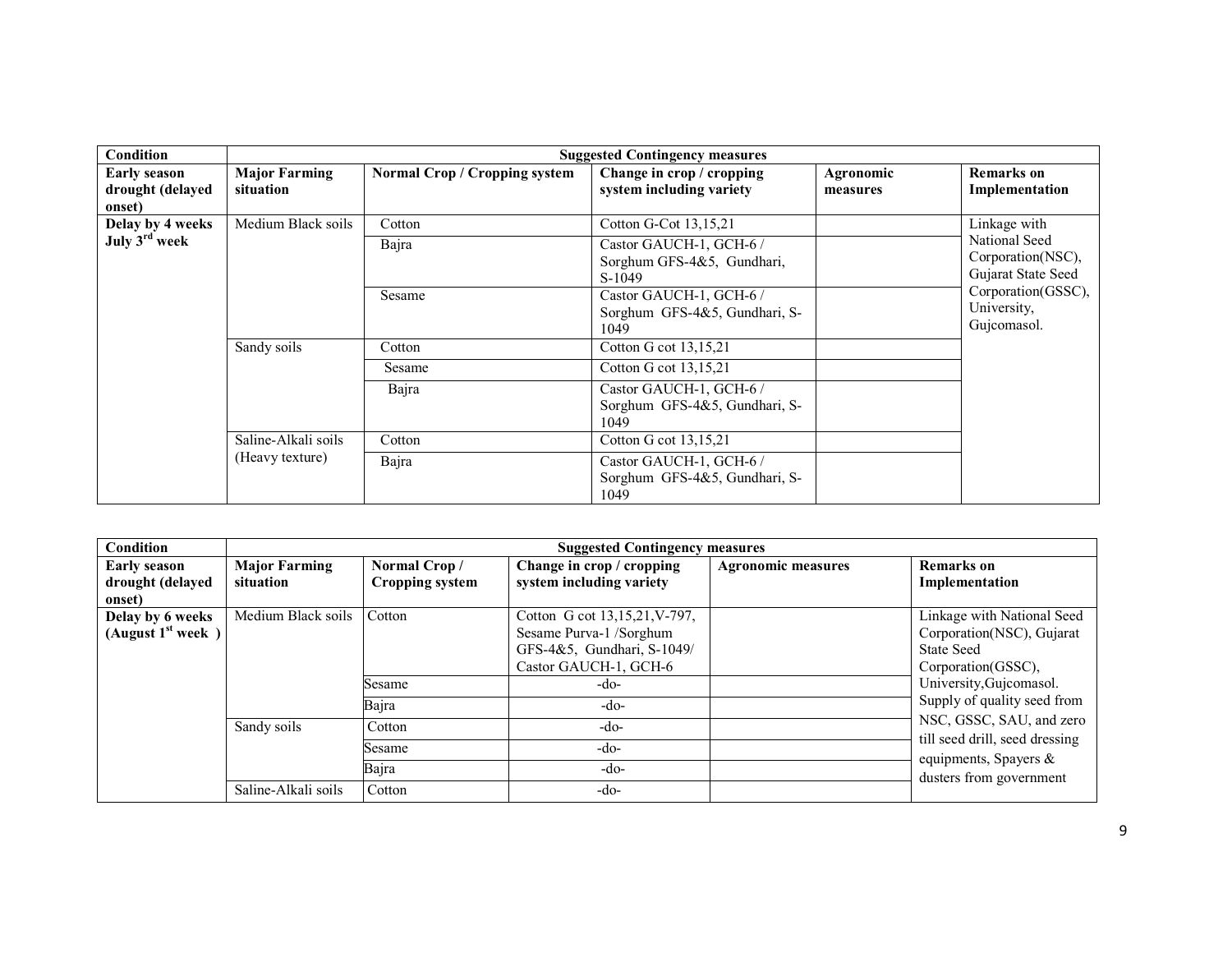| (Heavy texture) | Bajra | $-dO$ | schemes(Implements like<br>seed drill, seed dressing are<br>available in Rajkot). |
|-----------------|-------|-------|-----------------------------------------------------------------------------------|
|                 |       |       | Soil amelioration/<br>amendments through RKVY                                     |

| Condition              |                      |                 | <b>Suggested Contingency measures</b>                              |           |                                                                                                                                                 |
|------------------------|----------------------|-----------------|--------------------------------------------------------------------|-----------|-------------------------------------------------------------------------------------------------------------------------------------------------|
| <b>Early season</b>    | <b>Major Farming</b> | Normal Crop/    | Change in crop / cropping system                                   | Agronomic | <b>Remarks on Implementation</b>                                                                                                                |
| drought (delayed       | situation            | <b>Cropping</b> | including variety                                                  | measures  |                                                                                                                                                 |
| onset)                 |                      | system          |                                                                    |           |                                                                                                                                                 |
| Delay by 8 weeks       | Medium Black soils   | Cotton          | Cotton G.Cot.-15,21 and V-797 /                                    |           | Agencies for quality seed supply are                                                                                                            |
| (August $3^{rd}$ week) |                      |                 | Sesame Purva-1/                                                    |           | National Seed Corporation(NSC), Gujarat                                                                                                         |
|                        |                      |                 | Sorghum GFS-4 & 5, Gundhari,<br>$S-1049/$<br>Castor GAUCH-1, GCH-5 |           | Corporation(GSSC),<br>Seed<br>State<br>University, Gujcomasol.<br>Supply of quality seed from NSC,<br>GSSC, SAU, and zero till seed drill, seed |
|                        |                      | Sesame          | $-do-$                                                             |           | dressing equipments, Spayers & dusters                                                                                                          |
|                        |                      | Bajra           | $-do-$                                                             |           | from government schemes (Implements<br>like seed drill, seed dressing are available                                                             |
|                        | Sandy soils          | Cotton          | $-do-$                                                             |           | in Rajkot).                                                                                                                                     |
|                        |                      | Sesame          | $-do-$                                                             |           |                                                                                                                                                 |
|                        |                      | Bajra           | $-do-$                                                             |           |                                                                                                                                                 |
|                        | Saline-Alkali soils  | Cotton          | $-do-$                                                             |           |                                                                                                                                                 |
|                        | (Heavy texture)      | Bajra           | $-do-$                                                             |           |                                                                                                                                                 |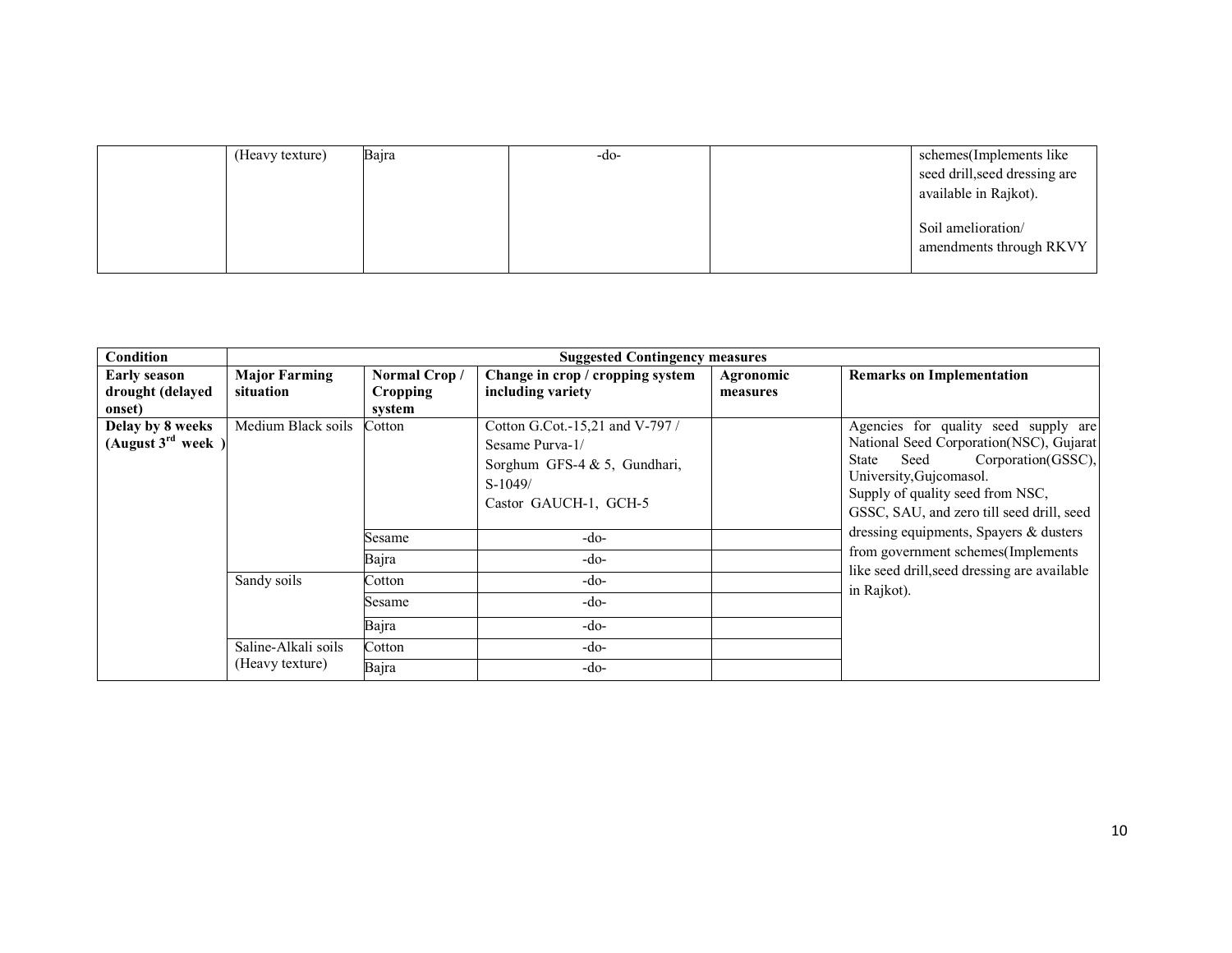| Condition                     |                      |                 |                               | <b>Suggested Contingency measures</b>                 |                                     |
|-------------------------------|----------------------|-----------------|-------------------------------|-------------------------------------------------------|-------------------------------------|
| <b>Early season</b>           | <b>Major Farming</b> | Normal Crop/    | <b>Crop Management</b>        | Soil nutrient & Moisture                              | <b>Remarks</b> on                   |
| drought (Normal               | situation            | <b>Cropping</b> |                               | <b>Conservation measures</b>                          | Implementation                      |
| onset)                        |                      | system          |                               |                                                       |                                     |
| <b>Normal onset</b>           | Medium Black         | Cotton          | Gap filling                   | Intercultivation to fill soil cracks,                 | Supply<br>of<br>film<br>plastic     |
| followed by 15-20             | soils                |                 |                               | mulching with wheat straw or                          | through<br>schemes.<br>govt.        |
| days dry spell after          |                      |                 |                               | shredded cotton stalk Mulching                        | stock<br>shredding<br>Cotton        |
| sowing leading to             |                      |                 |                               | (Plastic film 25 micron, ~200 kg/ha.)                 | machine which available in          |
| poor                          |                      | Sesame          | Thinning to maintain plant to | Intercultivation to fill soil cracks,                 | Jasdan Village of Rajkot            |
| germination/crop<br>stand etc |                      |                 | plant distance(5 cm)          | mulching with wheat straw or<br>shredded cotton stalk | district to be supplied by<br>Govt. |
|                               |                      | Bajra           | Thinning to maintain 10 cm    | Intercultivation to fill soil cracks,                 |                                     |
|                               |                      |                 | plant to plant spacing        | mulching with wheat straw or                          |                                     |
|                               |                      |                 |                               | shredded cotton stalk                                 |                                     |
|                               | Sandy soils          | Cotton          | Gap filling                   | $-do-$                                                | $-do-$                              |
|                               |                      | Sesame          | Thinning to maintain plant to |                                                       |                                     |
|                               |                      |                 | plant distance(5 cm)          |                                                       |                                     |
|                               |                      | Bajra           | Thinning to maintain 10 cm    |                                                       |                                     |
|                               |                      |                 | plant to plant spacing        |                                                       |                                     |
|                               | Saline-Alkali soils  | Cotton          | Gap filling                   | Intercultivation to fill soil cracks,                 | $-do-$                              |
|                               | (Heavy texture)      |                 |                               | mulching with Wheat straw or                          |                                     |
|                               |                      |                 |                               | shredded Cotton stalk Mulching                        |                                     |
|                               |                      |                 |                               | (Plastic film 25 micron, ~200 kg/ha.)                 |                                     |
|                               |                      | Bajra           | Thinning to maintain 10 cm    | Intercultivation to fill soil cracks,                 |                                     |
|                               |                      |                 | plant to plant spacing        | mulching with wheat straw or                          |                                     |
|                               |                      |                 |                               | shredded cotton stalk                                 |                                     |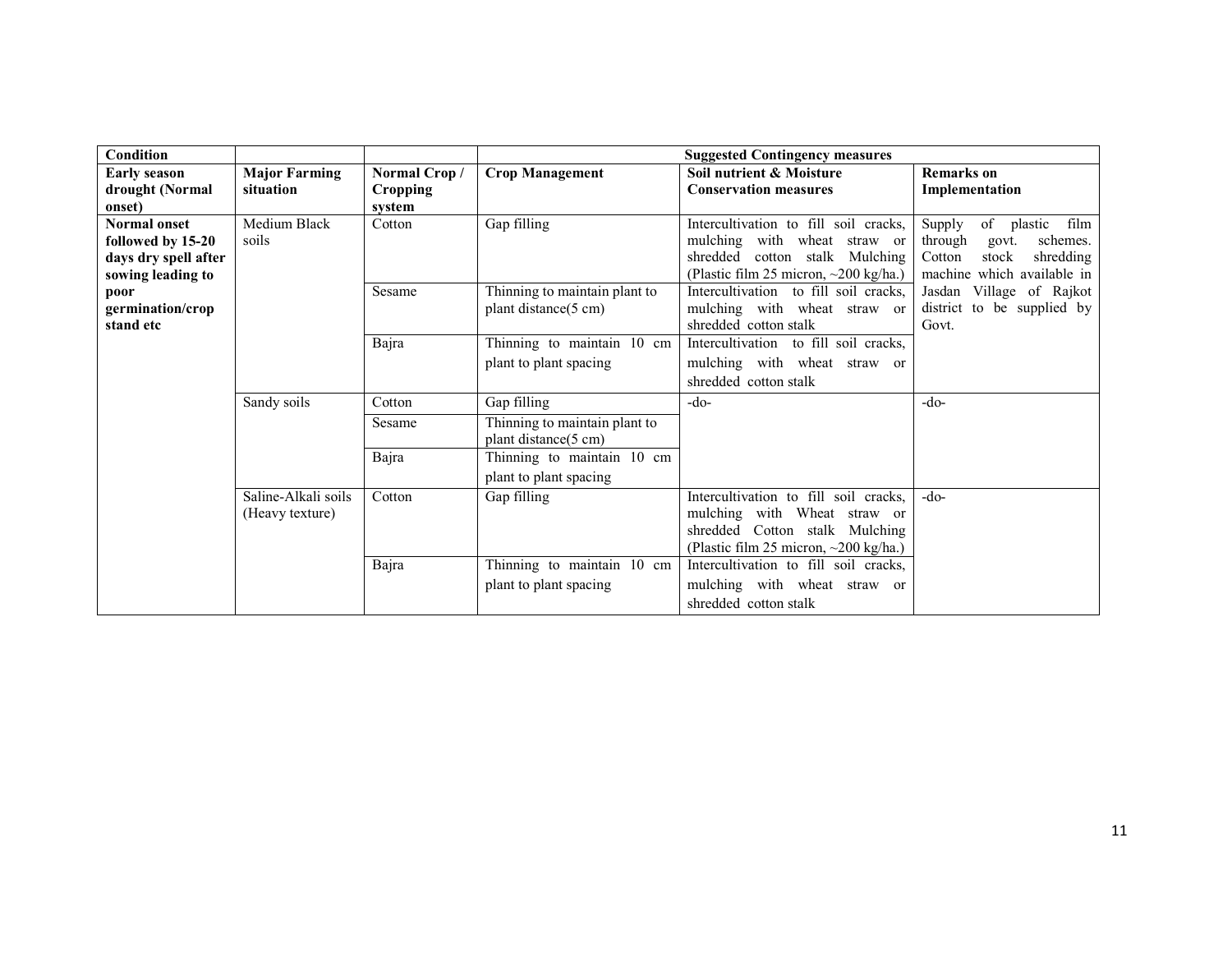| <b>Condition</b>    |                       |                 |                                                                                                                                                                                                                                                    | <b>Suggested Contingency measures</b>                                                                                                     |                                                                                                                                                                                               |
|---------------------|-----------------------|-----------------|----------------------------------------------------------------------------------------------------------------------------------------------------------------------------------------------------------------------------------------------------|-------------------------------------------------------------------------------------------------------------------------------------------|-----------------------------------------------------------------------------------------------------------------------------------------------------------------------------------------------|
| <b>Early season</b> | <b>Major Farming</b>  | Normal Crop/    | <b>Crop Management</b>                                                                                                                                                                                                                             | Soil nutrient & Moisture                                                                                                                  | <b>Remarks</b> on                                                                                                                                                                             |
| drought (Normal     | situation             | <b>Cropping</b> |                                                                                                                                                                                                                                                    | <b>Conservation measures</b>                                                                                                              | Implementation                                                                                                                                                                                |
| onset)              |                       | system          |                                                                                                                                                                                                                                                    |                                                                                                                                           |                                                                                                                                                                                               |
| At vegetative stage | Medium Black<br>soils | Cotton          | Weeding, Protection<br>against<br>sucking<br>(To)<br>control<br>pests<br>Aphid<br>$\&$<br>Jassid.<br>Thrips<br>spraying methyle-o-demeton $@$<br>10 ml $/$ 10 lit.<br>water or<br>dimetheote $@10$ ml/ 10 lit<br>water).<br>Life saving irrigation | Mulching with wheat<br>straw or<br>shredded Cotton stalk Mulching<br>(Plastic film 25 micron, $\sim$ 200 kg/ha.)<br>Intercultivation      | Supply of plastic film and<br>pesticides<br>through<br>Govt.<br>Ensure<br>schemes.<br>electric<br>life<br>for<br>supply<br>saving<br>by Electricity<br>irrigation<br>Supply Board of State    |
|                     |                       | Sesame          | Weeding/ thinning to maintain<br>5 cm plant to plant spacing.<br>Life saving irrigation                                                                                                                                                            | cultivation<br>Inter<br>Spray 1 % N through urea after relief<br>of drought.                                                              | Supply of<br>through<br>urea<br>Govt. schemes                                                                                                                                                 |
|                     |                       | Bajra           | Weeding/ thinning to maintain<br>10 cm plant to plant spacing.<br>Life saving irrigation                                                                                                                                                           | $-do-$                                                                                                                                    | $-do-$                                                                                                                                                                                        |
|                     | Sandy soils           | Cotton          | Weeding, Protection<br>against<br>sucking pests (To<br>control<br>Jassid, aphid & thrips spraying<br>methyle-o-demeton @ 10 ml /<br>10 lit. water or dimetheote<br>$@10$ ml/ 10 lit water).<br>Life saving irrigation                              | Mulching with<br>wheat<br>straw or<br>crushed cotton<br>stalk<br>Mulching<br>(Plastic film 25 micron, $\sim$ 200 kg/ha.)<br>Inter tilling | Supply of plastic film and<br>pesticides<br>through<br>Govt.<br>Ensure<br>schemes.<br>electric<br>life<br>for<br>supply<br>saving<br>irrigation<br>Electricity<br>by<br>Supply Board of State |

|                     | Sesame | Weeding/ thinning to maintain $\parallel$ | Inter cultivation                                          | Supply of urea through     |
|---------------------|--------|-------------------------------------------|------------------------------------------------------------|----------------------------|
|                     |        | 5 cm plant to plant spacing.              | Spray $1\%$ N through urea after                           | Govt. schemes              |
|                     |        | Life saving irrigation if                 | relief of drought.                                         |                            |
|                     |        | possible.                                 |                                                            |                            |
|                     | Bajra  | Weeding/ thinning to maintain             | $-dO$                                                      | -do-                       |
|                     |        | 10 cm plant to plant spacing.             |                                                            |                            |
|                     |        | Life saving irrigation if                 |                                                            |                            |
|                     |        | possible.                                 |                                                            |                            |
| Saline-Alkali soils | Cotton | Weeding, Protection against               | Mulching with Wheat straw or                               | Supply of plastic film and |
|                     |        |                                           | sucking pests (To control   shredded Cotton stalk Mulching | pesticides through Govt.   |
|                     |        |                                           |                                                            |                            |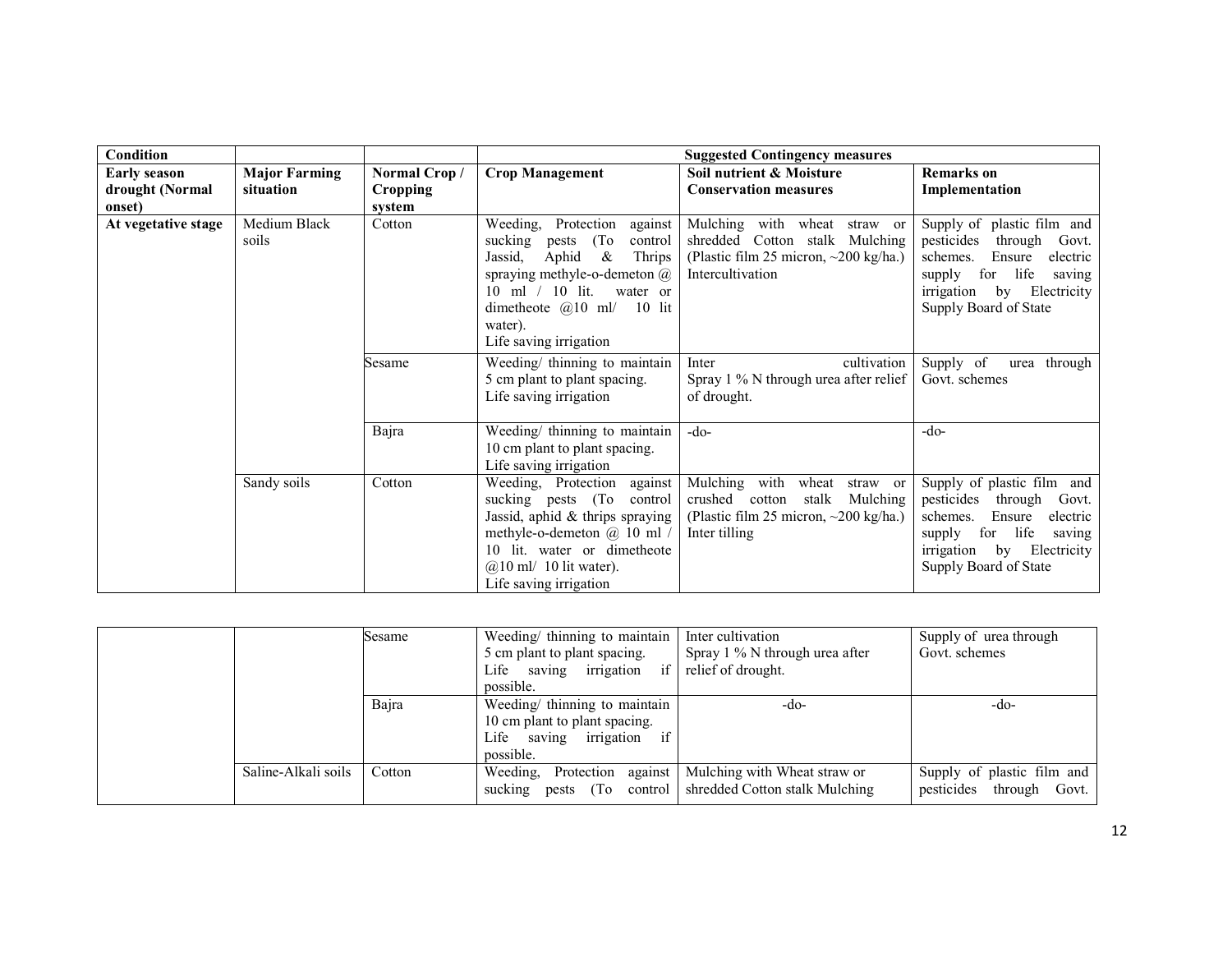| (Heavy texture) |       | Jassid, aphid & thrips spraying    | (Plastic film 25 micron, $\sim$ 200 kg/ha.) | schemes.<br>Ensure<br>electric  |
|-----------------|-------|------------------------------------|---------------------------------------------|---------------------------------|
|                 |       | methyle-o-demeton $\omega$ 10 ml / | Inter tilling                               | life<br>for<br>saving<br>supply |
|                 |       | 10 lit. water or dimetheote        |                                             | irrigation<br>Electricity<br>by |
|                 |       | $@10$ ml/ 10 lit water).           |                                             | Supply Board of State           |
|                 |       | Life saving irrigation if possible |                                             |                                 |
|                 | Bajra | Weeding/ thinning to maintain      | Intercultivation                            | Supply of<br>through<br>urea    |
|                 |       | 10 cm plant to plant spacing.      | Spray $1\%$ N through urea after            | Govt. schemes                   |
|                 |       | Life saving irrigation             | relief of drought.                          |                                 |
|                 |       |                                    |                                             |                                 |

| Condition                                 |                                   |                                           | <b>Suggested Contingency measures</b>                                                                             |                                                          |                                                                                        |
|-------------------------------------------|-----------------------------------|-------------------------------------------|-------------------------------------------------------------------------------------------------------------------|----------------------------------------------------------|----------------------------------------------------------------------------------------|
| Mid season<br>drought (long dry<br>spell) | <b>Major Farming</b><br>situation | Normal Crop/<br><b>Cropping</b><br>system | <b>Crop Management</b>                                                                                            | Soil nutrient & Moisture<br><b>Conservation measures</b> | <b>Remarks</b> on<br>Implementation                                                    |
| At flowering/<br>fruiting stage           | Medium Black<br>soils             | Cotton                                    | Supplemental irrigation<br>followed by weeding.                                                                   |                                                          | Ensure electric supply for<br>life saving irrigation by<br>Electricity Supply Board of |
|                                           |                                   | Sesame                                    | Supplemental irrigation                                                                                           | $\overline{\phantom{a}}$                                 | State                                                                                  |
|                                           |                                   | Bajra                                     | Supplemental<br>irrigation.<br>Harvest non flowering<br>plants for fodder<br>purpose if water is not<br>available |                                                          |                                                                                        |
|                                           | Sandy soils                       | Cotton                                    | Supplemental irrigation<br>followed by weeding.                                                                   |                                                          |                                                                                        |
|                                           |                                   | Sesame                                    | Supplemental irrigation                                                                                           |                                                          |                                                                                        |
|                                           |                                   | Bajra                                     | Supplemental<br>$\bullet$<br>irrigation<br>Harvest non flowering<br>plants for fodder                             |                                                          |                                                                                        |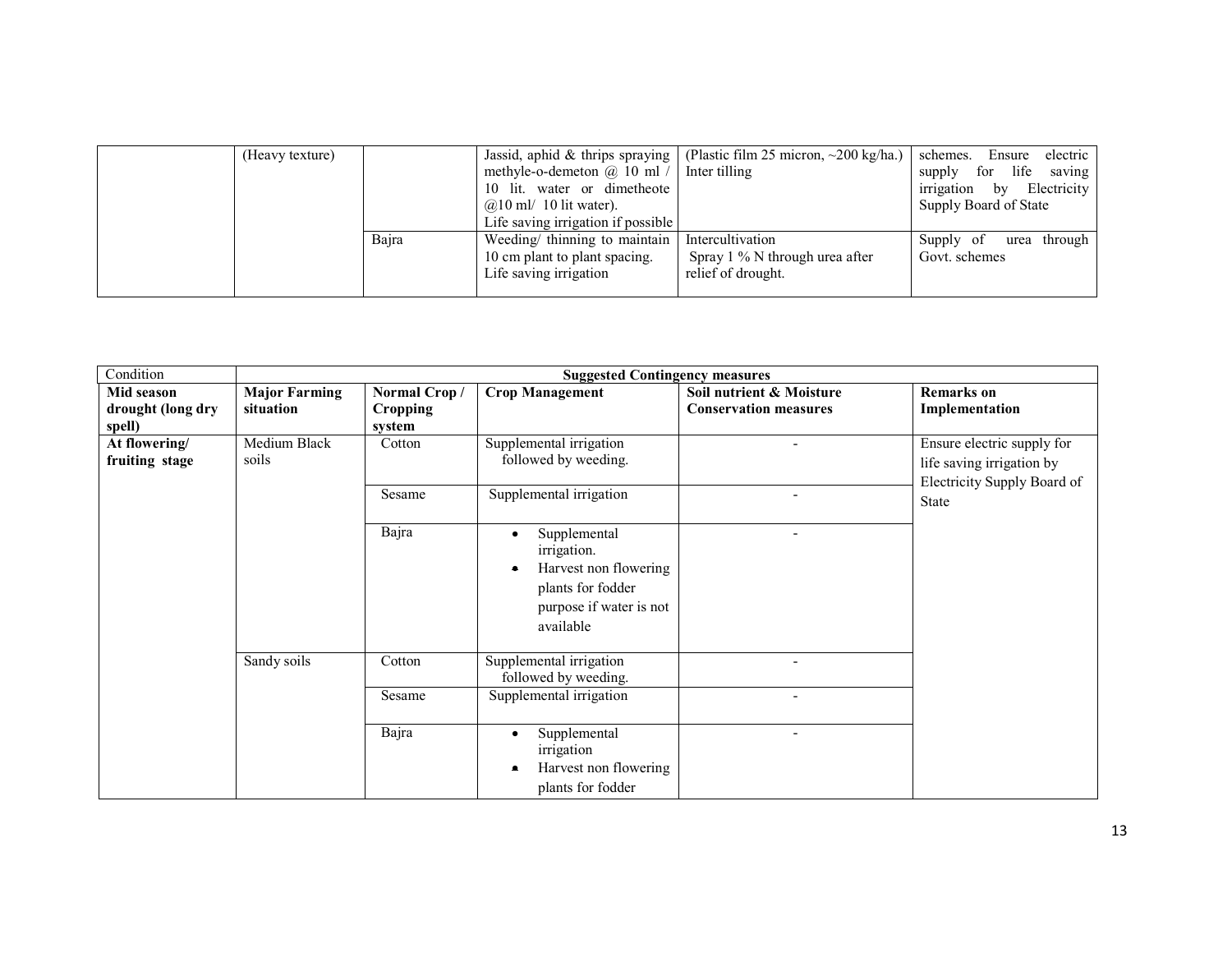|                                        |        | purpose if water is not<br>available                                                                                          |  |
|----------------------------------------|--------|-------------------------------------------------------------------------------------------------------------------------------|--|
| Saline-Alkali soils<br>(Heavy texture) | Cotton | Supplemental irrigation<br>followed by weeding.                                                                               |  |
|                                        | Bajra  | Supplemental<br>irrigation<br>Harvest non flowering<br>$\bullet$<br>plants for fodder<br>purpose if water is not<br>available |  |

| Condition                                                   | <b>Suggested Contingency measures</b> |                                           |                                                                                                                                             |                    |                                                                                        |
|-------------------------------------------------------------|---------------------------------------|-------------------------------------------|---------------------------------------------------------------------------------------------------------------------------------------------|--------------------|----------------------------------------------------------------------------------------|
| <b>Terminal drought</b><br>(Early withdrawal<br>of monsoon) | <b>Major Farming</b><br>situation     | Normal Crop/<br><b>Cropping</b><br>system | <b>Crop Management</b>                                                                                                                      | Rabi crop planning | <b>Remarks</b> on<br>Implementation                                                    |
|                                                             | Medium Black<br>soils                 | Cotton                                    | Harvest mature bolls.<br>$\bullet$<br>Supplemental<br>٠<br>irrigation if available                                                          |                    | Ensure electric supply for<br>life saving irrigation by<br>Electricity Supply Board of |
|                                                             |                                       | Sesame                                    | Supplemental irrigation                                                                                                                     |                    | <b>State</b>                                                                           |
|                                                             |                                       | Bajra                                     | Supplemental<br>$\bullet$<br>irrigation<br>Harvest non flowering<br>$\bullet$<br>plants for fodder<br>purpose if water is not<br>available. |                    |                                                                                        |
|                                                             | Sandy soils                           | Cotton                                    | Harvest mature bolls.<br>$\bullet$<br>Supplemental<br>$\bullet$<br>irrigation                                                               |                    |                                                                                        |
|                                                             |                                       | Sesame                                    | Supplemental irrigation                                                                                                                     |                    |                                                                                        |
|                                                             |                                       | Bajra                                     | Supplemental<br>٠<br>irrigation                                                                                                             |                    |                                                                                        |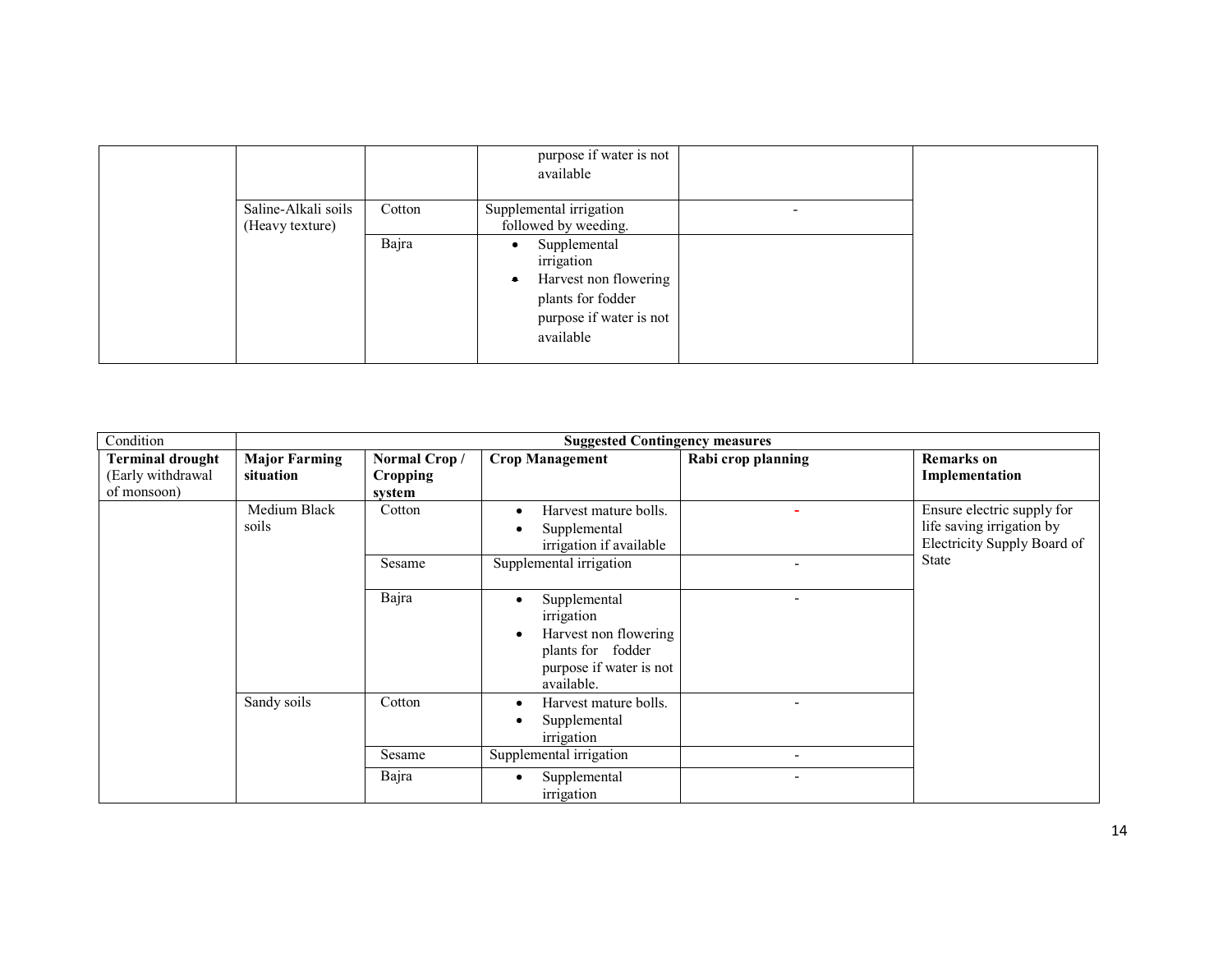|                     |        | Harvest non flowering<br>plants for fodder<br>purpose if water is not |  |
|---------------------|--------|-----------------------------------------------------------------------|--|
| Saline-Alkali soils | Cotton | available.<br>Harvest mature bolls.                                   |  |
| (Heavy texture)     |        | Supplemental irrigation                                               |  |
|                     | Bajra  | Supplemental<br>$\bullet$                                             |  |
|                     |        | irrigation<br>Harvest non flowering<br>$\bullet$                      |  |
|                     |        | plants for fodder                                                     |  |
|                     |        | purpose if water is not<br>available.                                 |  |

## 2.1.2 Drought - Irrigated situation

| Condition       |                      | <b>Suggested Contingency measures</b> |                                |           |                                  |
|-----------------|----------------------|---------------------------------------|--------------------------------|-----------|----------------------------------|
| Delayed/        | <b>Major Farming</b> | Crop/cropping system                  | Change in crop/cropping system | Agronomic | <b>Remarks on Implementation</b> |
| limited release | situation            |                                       |                                | measures  |                                  |
| of water in     |                      |                                       | NA                             |           |                                  |
| canals due to   |                      |                                       |                                |           |                                  |
| low rainfall    |                      |                                       |                                |           |                                  |

Note :Very limited canal irrigation facility exists in Surendranagar

| <b>Condition</b> |                      | <b>Suggested Contingency measures</b> |                                |           |                                  |
|------------------|----------------------|---------------------------------------|--------------------------------|-----------|----------------------------------|
| Non release of   | <b>Major Farming</b> | Crop/cropping system                  | Change in crop/cropping system | Agronomic | <b>Remarks on Implementation</b> |
| water in canals  | situation            |                                       |                                | measures  |                                  |
| under delayed    |                      |                                       | NA                             |           |                                  |
| onset of         |                      |                                       |                                |           |                                  |
| monsoon in       |                      |                                       |                                |           |                                  |
| catchment        |                      |                                       |                                |           |                                  |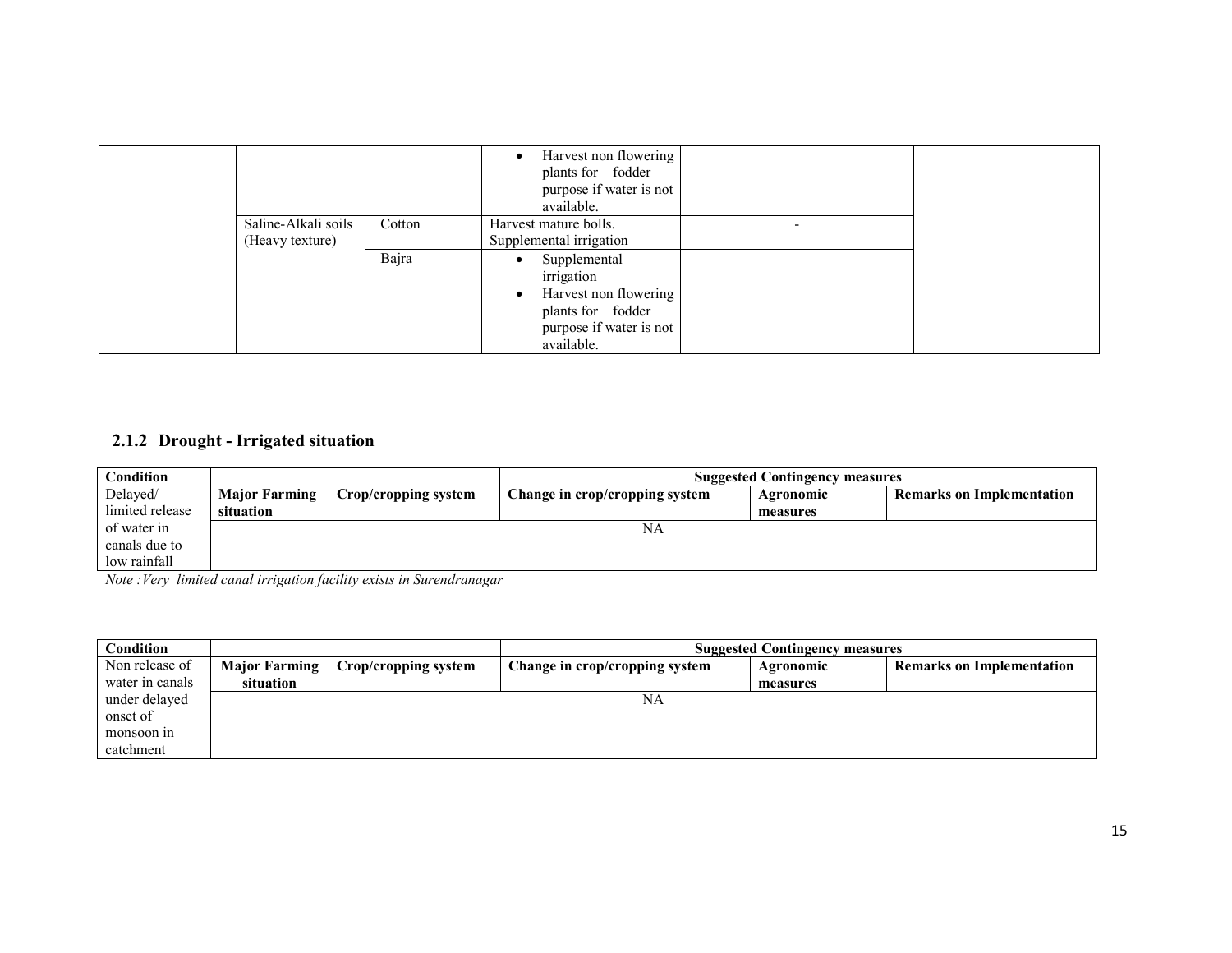| <b>Condition</b> |                      |                      |                                | <b>Suggested Contingency measures</b> |                                  |
|------------------|----------------------|----------------------|--------------------------------|---------------------------------------|----------------------------------|
| Lack of inflows  | <b>Major Farming</b> | Crop/cropping system | Change in crop/cropping system | Agronomic                             | <b>Remarks on Implementation</b> |
| into tanks due   | situation            |                      |                                | measures                              |                                  |
| to insufficient  |                      |                      |                                |                                       |                                  |
| /delayed onset   |                      |                      | NA                             |                                       |                                  |
| of monsoon       |                      |                      |                                |                                       |                                  |
|                  |                      |                      |                                |                                       |                                  |

| Condition                       |                                   |                      |                                                                                               | <b>Suggested Contingency measures</b>                                                                                     |                                                                                                          |
|---------------------------------|-----------------------------------|----------------------|-----------------------------------------------------------------------------------------------|---------------------------------------------------------------------------------------------------------------------------|----------------------------------------------------------------------------------------------------------|
| Insufficient<br>groundwater     | <b>Major Farming</b><br>situation | Crop/cropping system | Change in crop/cropping system                                                                | Agronomic<br>measures                                                                                                     | <b>Remarks on Implementation</b>                                                                         |
| recharge due to<br>low rainfall | Medium Black<br>Soils             | Wheat                | Wheat- Arnej-206, Lok-1, GW-1&2                                                               | Supply irrigation<br>during night time                                                                                    | Ensure electric supply for life<br>saving irrigation by Electricity<br>Supply Board of State             |
|                                 |                                   |                      | Gram ICCC- 4, Guj- 1 & 2/<br>Cumin Guj-1,2,3 & 4/<br>Coriander Guj- 1 & 2/<br>Fenugreek Guj-1 | Adoption of<br>Sprinkler irrigation<br>system. Reduce area<br>of irrigation.                                              | Construction of Well recharge<br>structures, Timely supply of<br>MIS and seeds through Govt.<br>schemes. |
|                                 |                                   | Cumin                | No change                                                                                     | Adoption of drip,<br>deficit irrigation,<br>Reduce area of<br>irrigation                                                  | Ensure electric supply for life<br>saving irrigation by Electricity<br>Supply Board of State             |
|                                 |                                   | Cotton               | No change                                                                                     | Supply irrigation<br>during night                                                                                         | Ensure electric supply for life<br>saving irrigation by Electricity<br>Supply Board of State.            |
|                                 |                                   |                      | Gram ICCC- 4, Guj- 1 & 2/<br>Cumin Guj-1,2,3 & 4/<br>Coriander Guj- 1 & 2/<br>Fenugreek Guj-1 | Adoption<br>of drip<br>irrigation<br>system.<br>Mulching of 50 $\mu$ ,<br>$\sim$ 370 kg/ha. Reduce<br>area of irrigation. | Supply of MIS and plastic film<br>through govt. schemes.                                                 |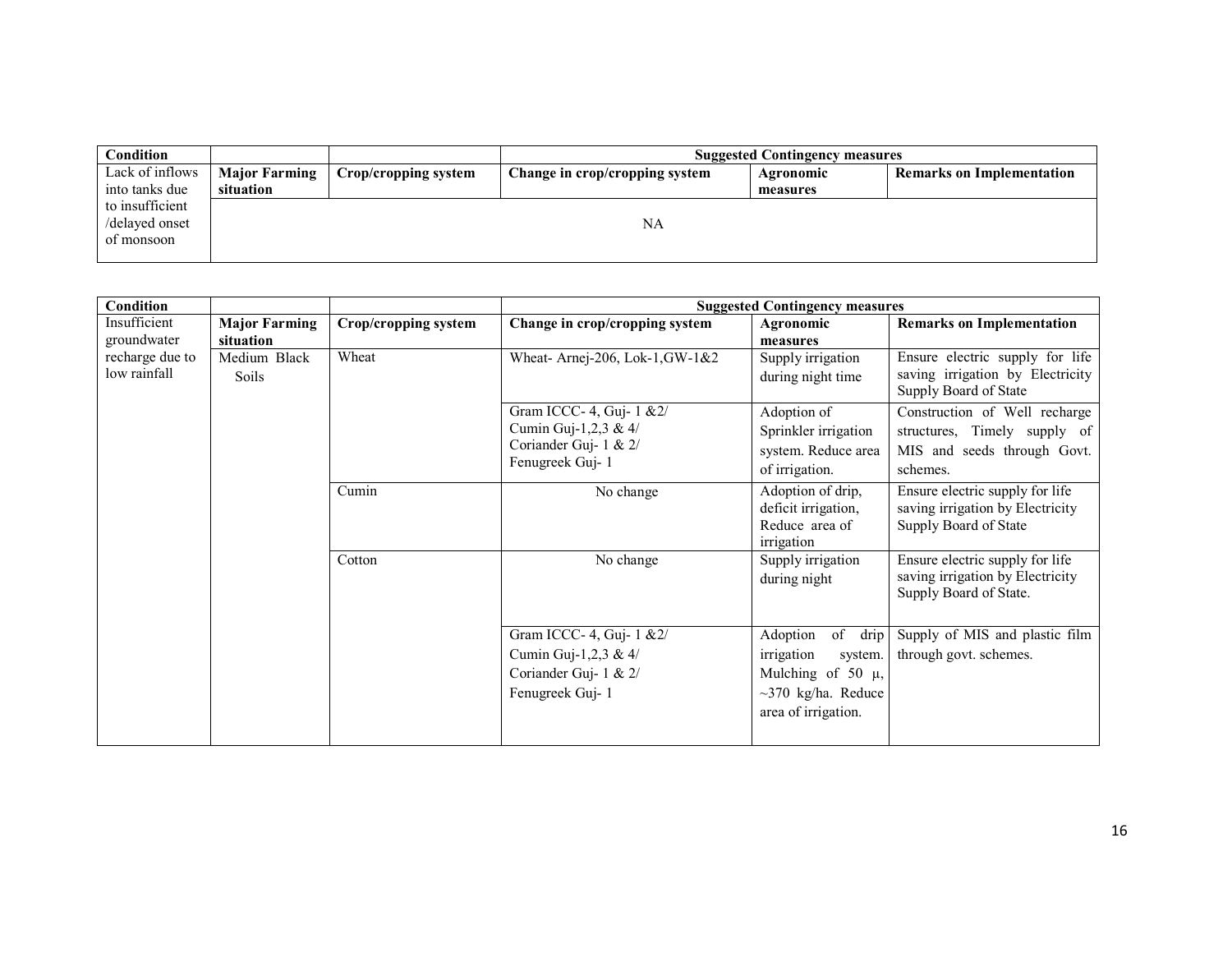| Sandy soils                               | Wheat  | Same as medium black soils                                                                     | Same as medium<br>black soils                                                                                                | Same as medium black soils                                                                    |
|-------------------------------------------|--------|------------------------------------------------------------------------------------------------|------------------------------------------------------------------------------------------------------------------------------|-----------------------------------------------------------------------------------------------|
|                                           | Cumin  | No change                                                                                      | $-do-$                                                                                                                       | $-do-\$                                                                                       |
|                                           | Cotton | No change                                                                                      | Supply irrigation<br>during night                                                                                            | Ensure electric supply for life<br>saving irrigation by Electricity<br>Supply Board of State. |
|                                           |        | Gram ICCC- 4, Guj- 1 & 2/<br>Cumin Guj-1,2,3 & 4/<br>Coriander Guj-1 & 2/<br>Fenugreek Guj-1   | of<br>Adoption<br>drip<br>irrigation<br>system.<br>Mulching of 50 $\mu$ ,<br>$\sim$ 370 kg/ha. Reduce<br>area of irrigation. | Supply of MIS and plastic film<br>through Govt. schemes.                                      |
| Saline-Alkali<br>soils<br>(Heavy texture) | Wheat  | Gram ICCC- 4, Guj-1 & 2 /<br>Cumin Guj- 1,2,3 & 4/<br>Coriander Guj- 1 & 2/<br>Fenugreek Guj-1 | Adoption of<br>Sprinkler irrigation<br>system, deficit<br>irrigation, Reduce<br>area of irrigation                           | Ensure electric supply for life<br>saving irrigation by Electricity<br>Supply Board of State  |
|                                           | Cotton | Cotton                                                                                         | Supply irrigation<br>during night                                                                                            | $-do-$                                                                                        |
|                                           |        | Gram ICCC- 4, Guj- 1 & 2/ Cumin Guj-<br>1,2,3 & 4/ Coriander Guj- 1 & 2/<br>Fenugreek Guj-1    | of<br>Adoption<br>drip<br>irrigation<br>system.<br>Mulching of 50 $\mu$ ,<br>$~1370$ kg/ha. Reduce<br>area of irrigation.    | Supply of MIS and plastic film<br>through govt. schemes.                                      |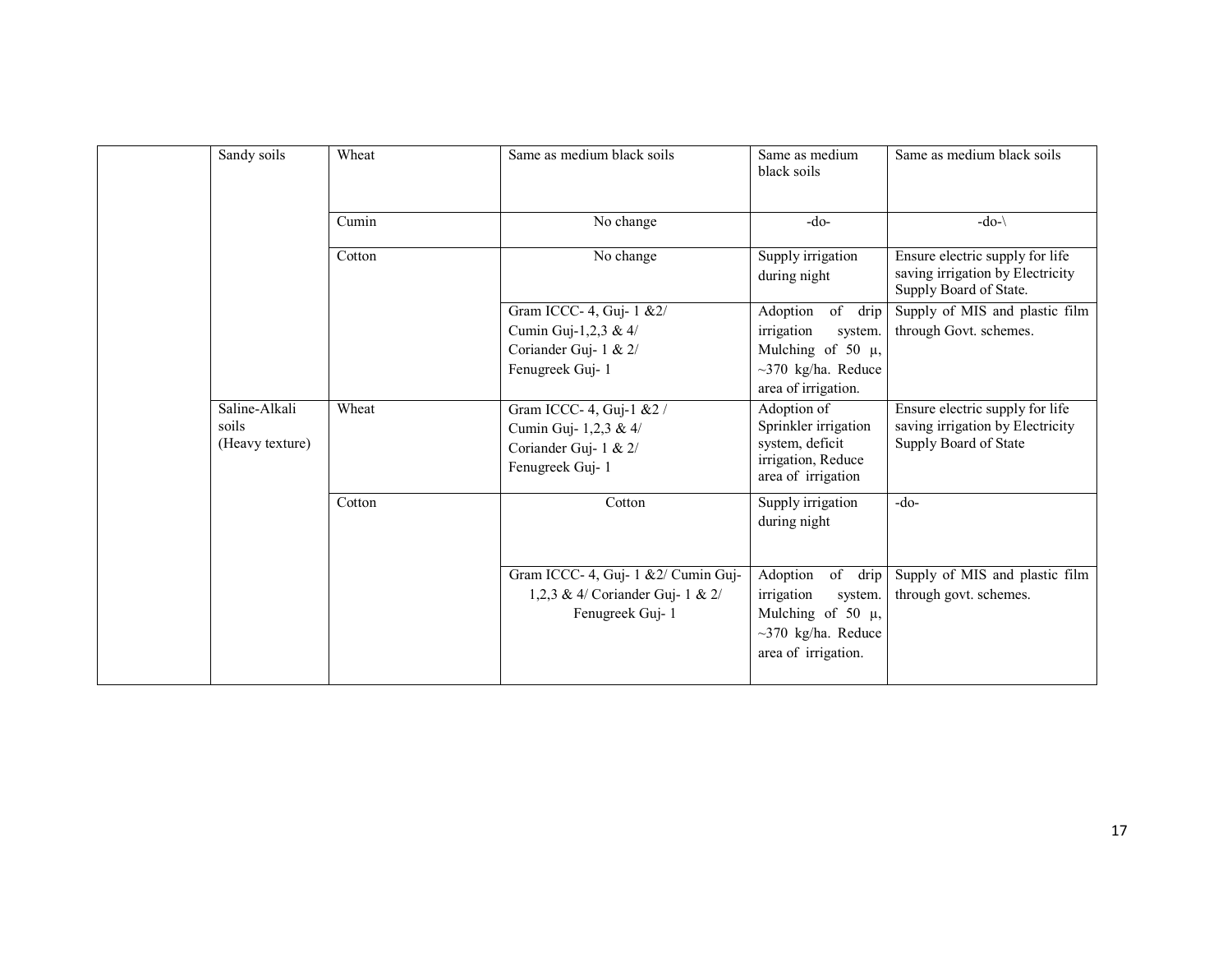| <b>Condition</b>                                                                  |                                                                                                                                                                                                              |                                                                                                                                                                                              | <b>Suggested contingency measure</b>                                                                                                                       |                                                                                                                                                                                                                                                                           |
|-----------------------------------------------------------------------------------|--------------------------------------------------------------------------------------------------------------------------------------------------------------------------------------------------------------|----------------------------------------------------------------------------------------------------------------------------------------------------------------------------------------------|------------------------------------------------------------------------------------------------------------------------------------------------------------|---------------------------------------------------------------------------------------------------------------------------------------------------------------------------------------------------------------------------------------------------------------------------|
| <b>Continuous high</b><br>rainfall in a short span<br>leading to water<br>logging | <b>Vegetative stage</b>                                                                                                                                                                                      | <b>Flowering stage</b>                                                                                                                                                                       | Crop maturity stage                                                                                                                                        | Post harvest                                                                                                                                                                                                                                                              |
| Wheat                                                                             |                                                                                                                                                                                                              |                                                                                                                                                                                              | Surface<br>drainage<br>(for<br>of<br>management<br>water<br>logging, lodging crop and<br>to control black point in<br>grain.)<br>spray mancozeb<br>$0.2\%$ | Protect produce with plastic sheet (100 $\mu$ m,<br>UV stabilized colour plastic)<br>or shift<br>produces to farm shed and protection against<br>damage in<br>pest/disease<br>storage etc,<br>Preparation of quick drying techniques to<br>separate good lot and bad lot. |
| Cotton                                                                            | Surface drainage<br>(for<br>management of<br>water<br>logging, Apply Amonium<br>Sulphate after draining<br>excess water                                                                                      | Surface<br>drainage<br>(for<br>management of water logging,<br>Apply Amonium Sulphate<br>after draining excess water                                                                         | Surface<br>(for<br>drainage<br>management<br>of<br>water<br>logging) harvesting mature<br>bolls                                                            | $-do-$                                                                                                                                                                                                                                                                    |
| Bajra                                                                             |                                                                                                                                                                                                              |                                                                                                                                                                                              | Quick surface drainage,<br>Open channel around field.                                                                                                      | $-do-$                                                                                                                                                                                                                                                                    |
| Cumin                                                                             | Surface<br>drainage<br>(For<br>of<br>management<br>water<br>ogging $\&$ diseases.<br>Spray<br>Mancozeb 0.2% to control<br>blight,<br>Cumin<br>$0.2\%$<br>for<br>wettable<br>sulphur<br>protection against PM | Surface<br>drainage(<br>For<br>management of water logging<br>& diseases,<br>Spray Mancozeb 0.2% to<br>control Cumin blight) ), 0.2 %<br>wettable<br>sulphur<br>for<br>protection against PM | Surface drainage<br>(for<br>of<br>management<br>water<br>logging)                                                                                          | $-do-$                                                                                                                                                                                                                                                                    |
| Sesame                                                                            |                                                                                                                                                                                                              |                                                                                                                                                                                              | Surface drainage (for<br>management of water<br>logging) Harvesting at<br>Physiological maturity                                                           | $-do-$                                                                                                                                                                                                                                                                    |

#### 2.2 Un-timely (unseasonal) rains (for both rainfed and irrigated situation)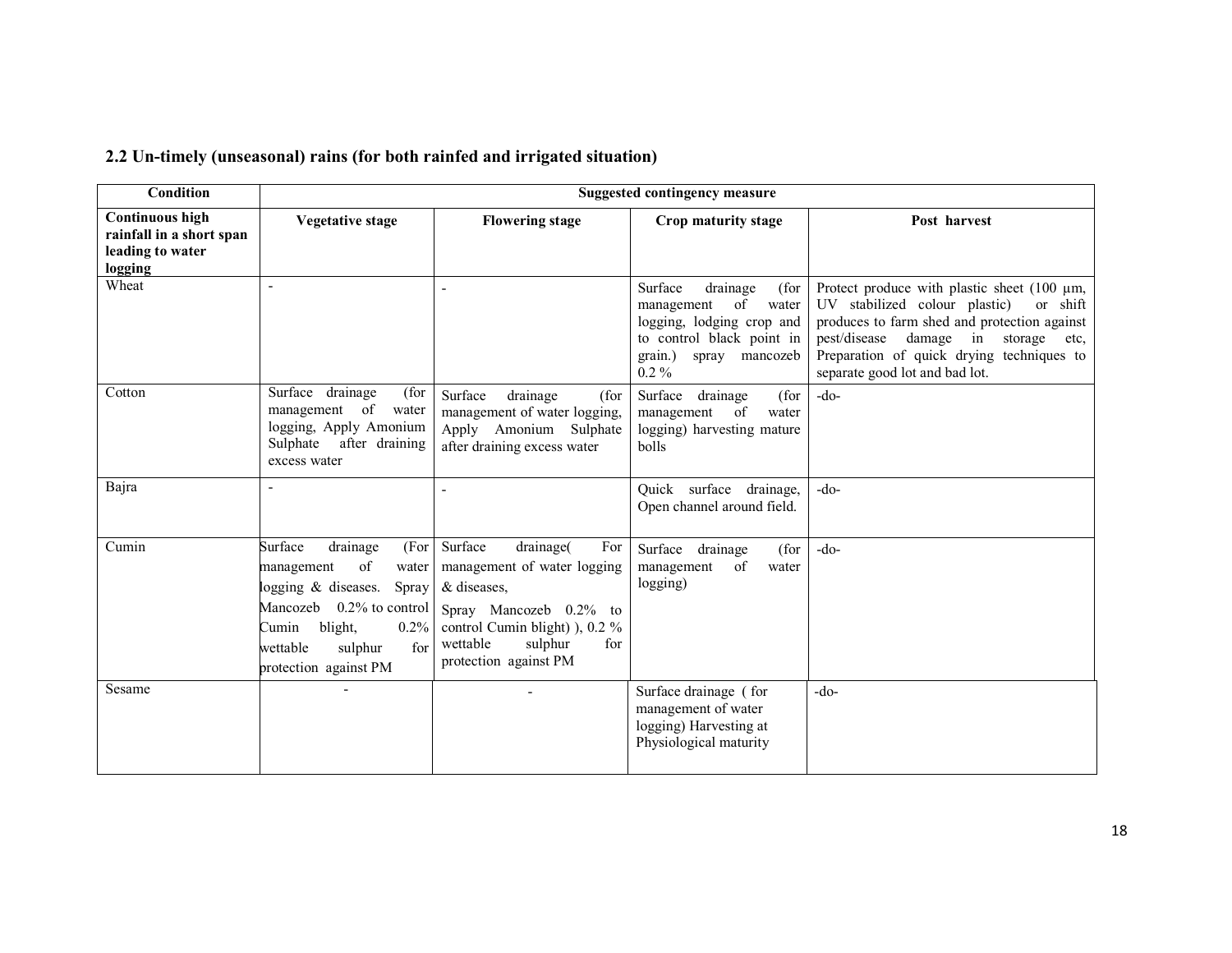| <b>Horticulture</b>                                        |                                                                                                                                                                                                      |                                                                                                                                                                                                 |                                                                                                                            |                                                                                                                                                                                                                                                                                        |
|------------------------------------------------------------|------------------------------------------------------------------------------------------------------------------------------------------------------------------------------------------------------|-------------------------------------------------------------------------------------------------------------------------------------------------------------------------------------------------|----------------------------------------------------------------------------------------------------------------------------|----------------------------------------------------------------------------------------------------------------------------------------------------------------------------------------------------------------------------------------------------------------------------------------|
| Citrus                                                     | Control citrus canker by<br>spray of Copper Oxy<br>$0.2 \t% \t&$<br>chloride<br>streptocycline 100 ppm                                                                                               | Control citrus canker by<br>of<br>Copper<br>Oxy<br>spray<br>$0.2 \frac{9}{6}$<br>chloride<br>$\&$<br>streptocycline 100 ppm                                                                     | Control citrus canker by spray of<br>Copper Oxy chloride<br>$0.2 \% &$<br>streptocycline 100 ppm,<br>collect mature fruits | $\blacksquare$                                                                                                                                                                                                                                                                         |
| <b>Ber</b>                                                 |                                                                                                                                                                                                      | Spray 0.2 % wettable sulphur<br>for protection against PM                                                                                                                                       |                                                                                                                            | $\overline{a}$                                                                                                                                                                                                                                                                         |
| Heavy rainfall with<br>high speed winds in a<br>short span |                                                                                                                                                                                                      |                                                                                                                                                                                                 |                                                                                                                            |                                                                                                                                                                                                                                                                                        |
| Wheat                                                      | Surface<br>drainage<br>(to<br>logging<br>control<br>water<br>condition)                                                                                                                              | Surface drainage (to control<br>water logging condition)                                                                                                                                        | Surface drainage (for management of<br>water logging, and to control black<br>point in grain, spray mancozeb 0.2%.         | Protect produce with plastic sheet<br>$(100 \mu m, UV)$ stabilized colour<br>plastic) or shift produces to farm<br>shed<br>and<br>protection<br>against<br>pest/disease damage in storage etc,<br>Preparation<br>of quick<br>drying<br>techniques to separate good lot and<br>bad lot. |
| Cumin                                                      | Surface<br>drainage<br>(For<br>management of water<br>logging<br>$\&$<br>diseases.<br>Spray Mancozeb 0.2%<br>to control Cumin blight,<br>or 0.2% wettable sulphur<br>for protection<br>against<br>PM | Surface<br>drainage<br>(For<br>of<br>management<br>water<br>logging & diseases,<br>Mancozeb 0.2% to control<br>Cumin blight), or<br>0.2%<br>wettable<br>sulphur<br>for<br>protection against PM | Surface drainage (for management of<br>water logging)                                                                      | $-do-$                                                                                                                                                                                                                                                                                 |
| Cotton                                                     | Surface<br>drainage<br>(for<br>management of water<br>logging. After drainage<br>apply<br>Ammonium<br>sulphate.                                                                                      | Surface<br>drainage<br>(for<br>of<br>management<br>water<br>logging. After drainage apply<br>Ammonium sulphate                                                                                  | Surface drainage (for management of<br>water logging). Harvesting mature<br>bolls.                                         | $-do-$                                                                                                                                                                                                                                                                                 |
| Bajra                                                      |                                                                                                                                                                                                      |                                                                                                                                                                                                 | Harvest mature ear heads, Quick<br>surface drainage.                                                                       | $-do-$                                                                                                                                                                                                                                                                                 |
| Sesame                                                     | $\overline{a}$                                                                                                                                                                                       |                                                                                                                                                                                                 | Surface drainage (for management of                                                                                        | $-do-$                                                                                                                                                                                                                                                                                 |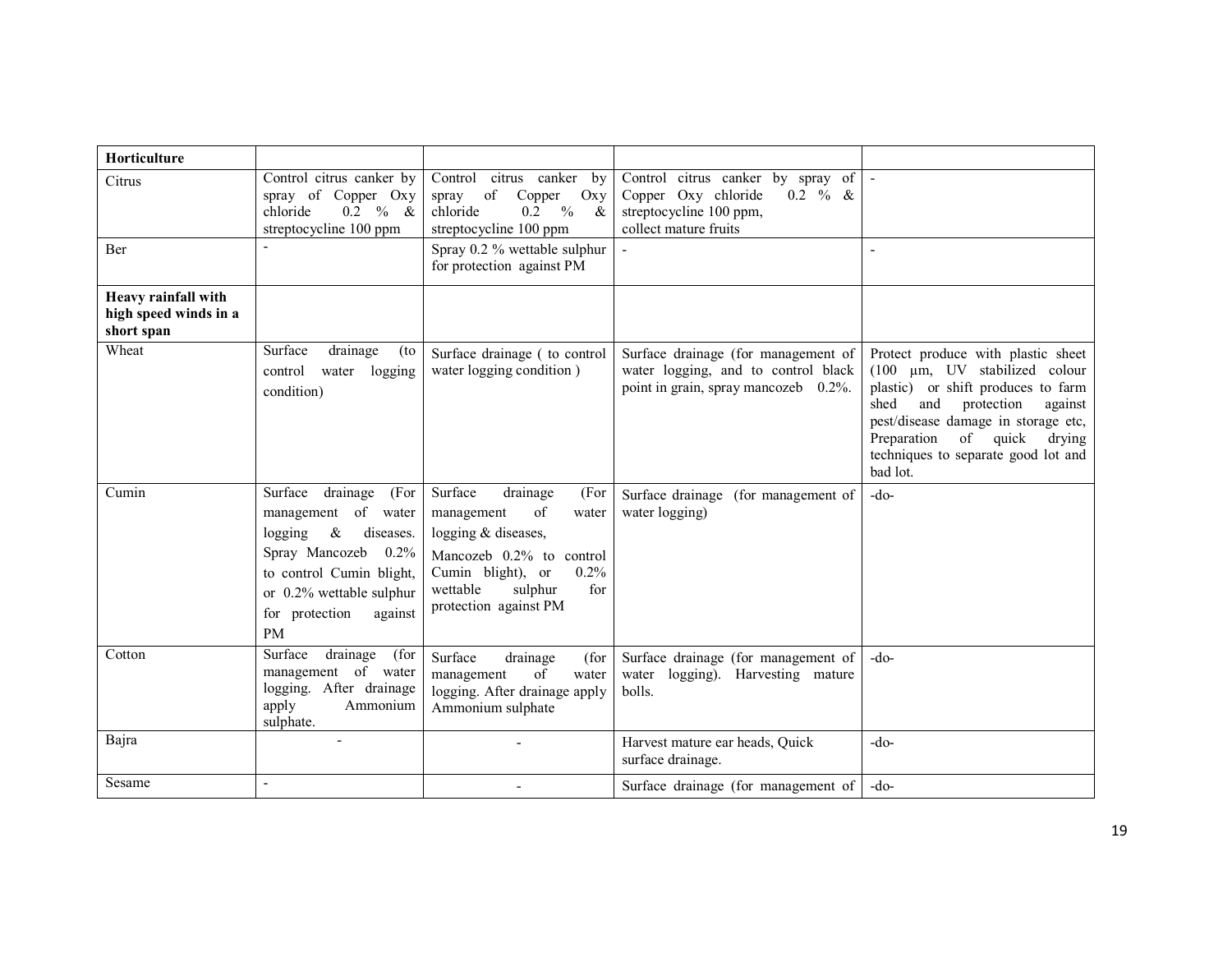|                                                              |                                                                                                       |                                                                                                                                                                                                                          | Harvesting<br>logging)<br>at<br>water<br>Physiological stage, Spray Mancozeb<br>or 0.005% Hexaconazole<br>$0.2\%$<br>to<br>control stem and capsule spot.                                                                     |  |
|--------------------------------------------------------------|-------------------------------------------------------------------------------------------------------|--------------------------------------------------------------------------------------------------------------------------------------------------------------------------------------------------------------------------|-------------------------------------------------------------------------------------------------------------------------------------------------------------------------------------------------------------------------------|--|
| <b>Horticulture</b>                                          |                                                                                                       |                                                                                                                                                                                                                          |                                                                                                                                                                                                                               |  |
| Citrus                                                       | Control citrus canker by<br>spray of Copper Oxy<br>$0.2 \t% \&$<br>chloride<br>streptocycline 100 ppm | Control citrus canker<br>by<br>$% \left( \left( \mathcal{A},\mathcal{A}\right) \right) =\left( \mathcal{A},\mathcal{A}\right)$ of<br>Copper<br>Oxy<br>spray<br>chloride<br>0.2<br>$\%$<br>$\&$<br>streptocycline 100 ppm | Control citrus canker by spray of<br>Copper Oxy chloride<br>$0.2 \% &$<br>streptocycline 100 ppm,<br>collect mature fruits                                                                                                    |  |
| Ber                                                          |                                                                                                       | Spray 0.2 % wettable sulphur<br>for protection against PM                                                                                                                                                                |                                                                                                                                                                                                                               |  |
| Outbreak of pests and<br>diseases due to<br>unseasonal rains |                                                                                                       |                                                                                                                                                                                                                          |                                                                                                                                                                                                                               |  |
| Wheat                                                        | Spray Mancozeb 0.2%<br>(To control leaf blight &<br>rust)                                             | Spray Mancozeb 0.2% (To<br>control leaf blight & rust)                                                                                                                                                                   | To control black point in grain Spray<br>Mancozeb $0.2\%$                                                                                                                                                                     |  |
| Cumin                                                        | Spray Mancozeb 0.2% to<br>control Cumin blight                                                        | Spray Mancozeb 0.2% (To<br>control Cumin blight)                                                                                                                                                                         | Spray 0.2% wettable sulphur to<br>control PM                                                                                                                                                                                  |  |
| Cotton                                                       |                                                                                                       | Control cotton angular leaf<br>spot by spray of Copper Oxy<br>chloride $0.2\%$ &<br>streptocycline 100 ppm                                                                                                               | Control cotton angular leaf spot by<br>spray of Copper Oxy chloride $0.2\%$ &<br>streptocycline 100 ppm                                                                                                                       |  |
| Bajra                                                        | $\overline{\phantom{a}}$                                                                              |                                                                                                                                                                                                                          | Spray Mancozeb 0.2% (To control rust)                                                                                                                                                                                         |  |
| Sesame                                                       |                                                                                                       |                                                                                                                                                                                                                          | Surface drainage (for management of<br>logging)<br>Harvesting<br>water<br>at<br>Physiological<br>Spray<br>maturity,<br>0.005%<br>Mancozeb<br>$0.2\%$<br><sub>or</sub><br>Hexaconazole<br>to control stem and<br>capsule spot. |  |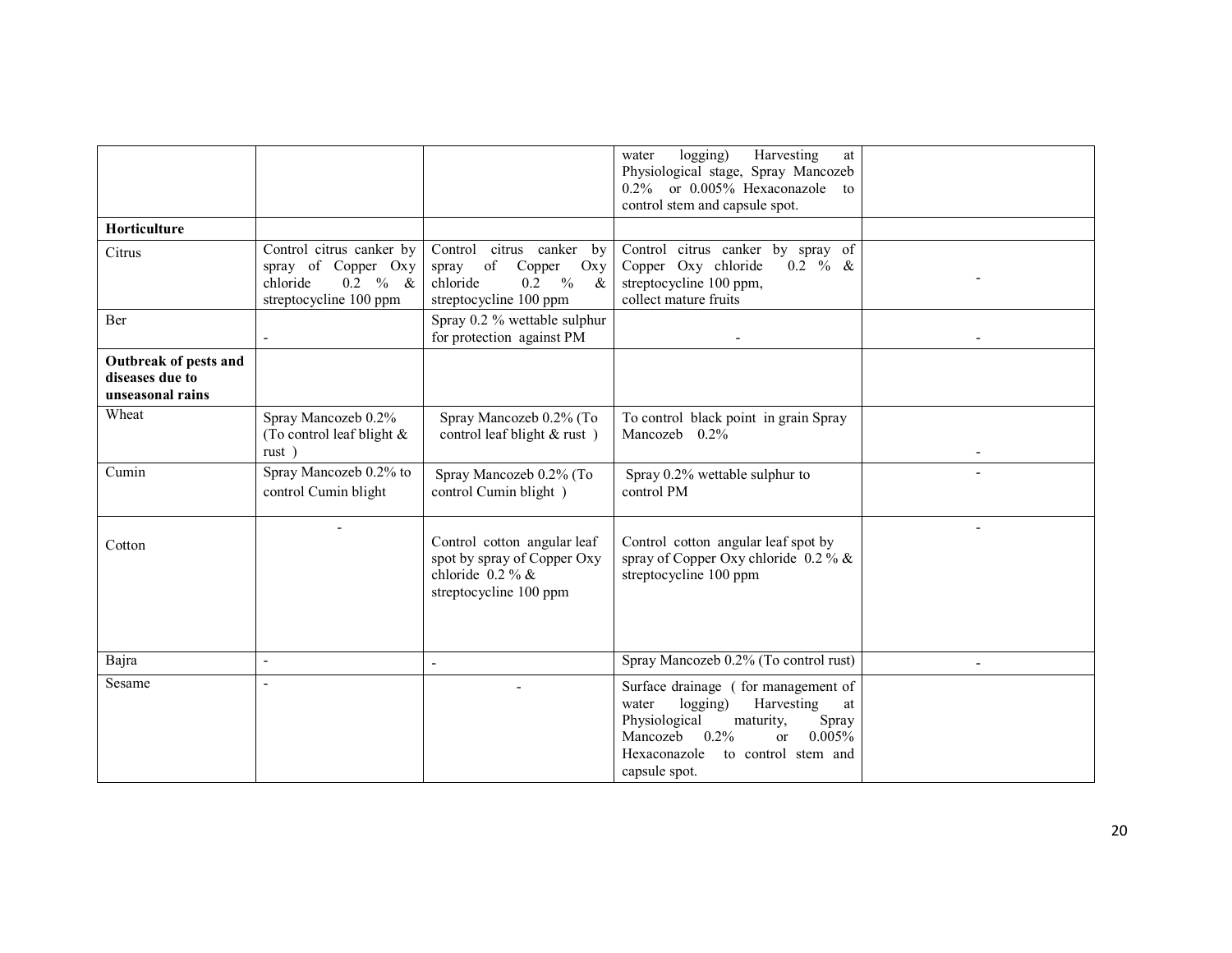| <b>Horticulture</b> |                                                                           |                                                                                    |                                                                                                                                                                    |   |
|---------------------|---------------------------------------------------------------------------|------------------------------------------------------------------------------------|--------------------------------------------------------------------------------------------------------------------------------------------------------------------|---|
| Citrus              | spray of Copper Oxy<br>chloride<br>$0.2 \t% \&$<br>Streptocycline 100 ppm | chloride $0.2 \quad \% \quad \&$ streptocycline 100 ppm,<br>Streptocycline 100 ppm | Control citrus canker by Control citrus canker by Control citrus canker by spray of<br>spray of Copper Oxy Copper Oxy chloride $0.2 \%$ &<br>collect mature fruits | - |
| Ber                 |                                                                           | Spray 0.2% wettable sulphur<br>to control PM                                       | Spray 0.2% wettable sulphur to control<br><b>PM</b>                                                                                                                | - |

#### 2.3 Floods

| Condition                                      | <b>Suggested contingency measures</b>                                                                                |                                                                                                                                              |                                                                                                       |                           |  |
|------------------------------------------------|----------------------------------------------------------------------------------------------------------------------|----------------------------------------------------------------------------------------------------------------------------------------------|-------------------------------------------------------------------------------------------------------|---------------------------|--|
| Transient water logging/ partial<br>inundation | Seedling / nursery stage                                                                                             | Vegetative stage                                                                                                                             | Reproductive stage                                                                                    | At harvest                |  |
| Cotton                                         | <b>NA</b>                                                                                                            | As a preventive step open<br>drainage channel.                                                                                               | As a preventive step open<br>drainage channel.                                                        |                           |  |
| Bajra                                          | <b>NA</b>                                                                                                            | $-do-$                                                                                                                                       | $-do-$                                                                                                |                           |  |
| Sesame                                         | <b>NA</b>                                                                                                            | $-do-$                                                                                                                                       | $-do-$                                                                                                |                           |  |
| <b>Horticulture</b>                            | $\overline{\phantom{a}}$                                                                                             |                                                                                                                                              |                                                                                                       |                           |  |
| Citrus                                         | Proper surface drainage                                                                                              | Surface drainage                                                                                                                             | Surface drainage                                                                                      |                           |  |
| Ber                                            | -do-                                                                                                                 | -do-                                                                                                                                         | $-do-$                                                                                                |                           |  |
| Continuous submergence<br>for more than 2 days |                                                                                                                      |                                                                                                                                              |                                                                                                       |                           |  |
| Cotton                                         | a preventive<br>As<br>step<br>open<br>drainage channel<br>and<br>apply<br>Amonium sulphate.                          | As a<br>preventive<br>step<br>open<br>drainage channel<br>and<br>apply<br>Amonium sulphate                                                   | As a preventive step open<br>channel.<br>drainage<br>Harvesting mature bolls.                         |                           |  |
| Bajra                                          | a preventive<br>step<br>As<br>open<br>drainage channel<br>and<br>spray<br>mancozeb 0.2% (To control<br>downy mildew) | As a preventive<br>step<br>open<br>channel<br>drainage<br>and<br>spray<br>mancozeb $0.2\%$<br>(T <sub>o</sub> )<br>control<br>downy mildew.) | As a preventive step open<br>channel<br>drainage<br>and<br>spray mancozeb 0.2% (To<br>control rusts). | Harvest Mature ear heads. |  |
| Sesame                                         | As a preventive step open                                                                                            | As a preventive<br>step<br>open                                                                                                              | As a preventive step open                                                                             | Harvest mature plants     |  |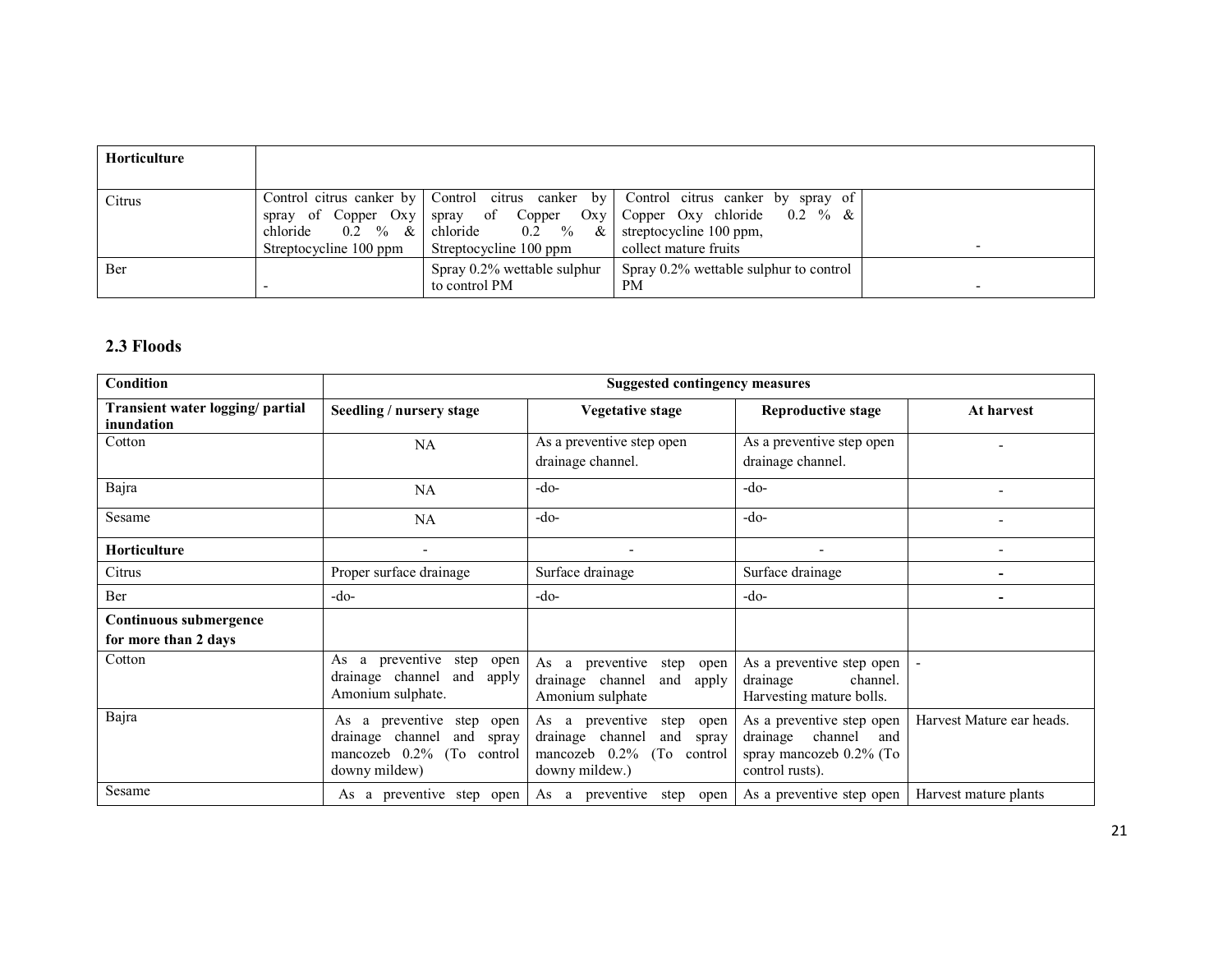|                     | drainage channel                                         | Spray of<br>channel.<br>drainage<br>copper oxychloride $0.2\%$ to<br>control phytophthora blight | drainage<br>channel and<br>propiconazole<br>spray<br>$0.025\%$ (To control leaf/<br>stem spot disease) |                   |
|---------------------|----------------------------------------------------------|--------------------------------------------------------------------------------------------------|--------------------------------------------------------------------------------------------------------|-------------------|
| Horticulture        |                                                          |                                                                                                  |                                                                                                        |                   |
| Citrus              | Shift to safe place $\&$ with<br>proper surface drainage | Surface drainage.                                                                                | Surface drainage.                                                                                      | Surface drainage. |
| Ber                 | Shift to safe place $\&$ proper<br>Surface drainage      | -do-                                                                                             | $-do-$                                                                                                 | -do-              |
| Sea water intrusion | NA                                                       | NA                                                                                               | NA                                                                                                     | NA                |

#### 2.4 Extreme events: Heat wave / Cold wave/Frost/ Hailstorm /Cyclone

| <b>Extreme event type</b> | <b>Suggested contingency measurer</b> |                                                 |                                                                                  |                                    |  |
|---------------------------|---------------------------------------|-------------------------------------------------|----------------------------------------------------------------------------------|------------------------------------|--|
|                           | Seedling / nursery stage              | <b>Vegetative stage</b>                         | <b>Reproductive stage</b>                                                        | At harvest                         |  |
|                           | Light & frequent irrigation           | Light $&$ frequent irrigation                   | Light & frequent irrigation                                                      |                                    |  |
| <b>Heat Wave</b>          |                                       |                                                 |                                                                                  |                                    |  |
| Cold wave                 |                                       | <b>NA</b>                                       |                                                                                  |                                    |  |
| Frost                     |                                       | <b>NA</b>                                       |                                                                                  |                                    |  |
| <b>Hailstorm</b>          |                                       | NA                                              |                                                                                  |                                    |  |
| Cyclone                   |                                       |                                                 |                                                                                  |                                    |  |
| Wheat                     | Quick drainage                        | Quick drainage                                  | Quick drainage and spray<br>mancozeb $0.2\%$ to control black<br>point in grain. | Shift produce at<br>safer<br>place |  |
| Cumin/Coriander           | $-do-$                                | $-do-$                                          | Quick drainage                                                                   |                                    |  |
| Cotton                    | Earthing up, Quick drainage           | Earthing up, Quick drainage                     | Earthing up, Quick drainage                                                      |                                    |  |
| Bajra                     | Quick drainage                        | Quick drainage                                  | Quick drainage                                                                   |                                    |  |
| Sesame                    | $-do-$                                | $-do-$                                          | $-do-$                                                                           |                                    |  |
| <b>Horticulture</b>       |                                       |                                                 |                                                                                  |                                    |  |
| Citrus                    | Grow wind breaks around nursery       | Reduce canopy, Grow wind<br>breaks around field | Reduce canopy                                                                    | $-do-$                             |  |
| Ber                       |                                       |                                                 | Reduce canopy                                                                    | $-do-$                             |  |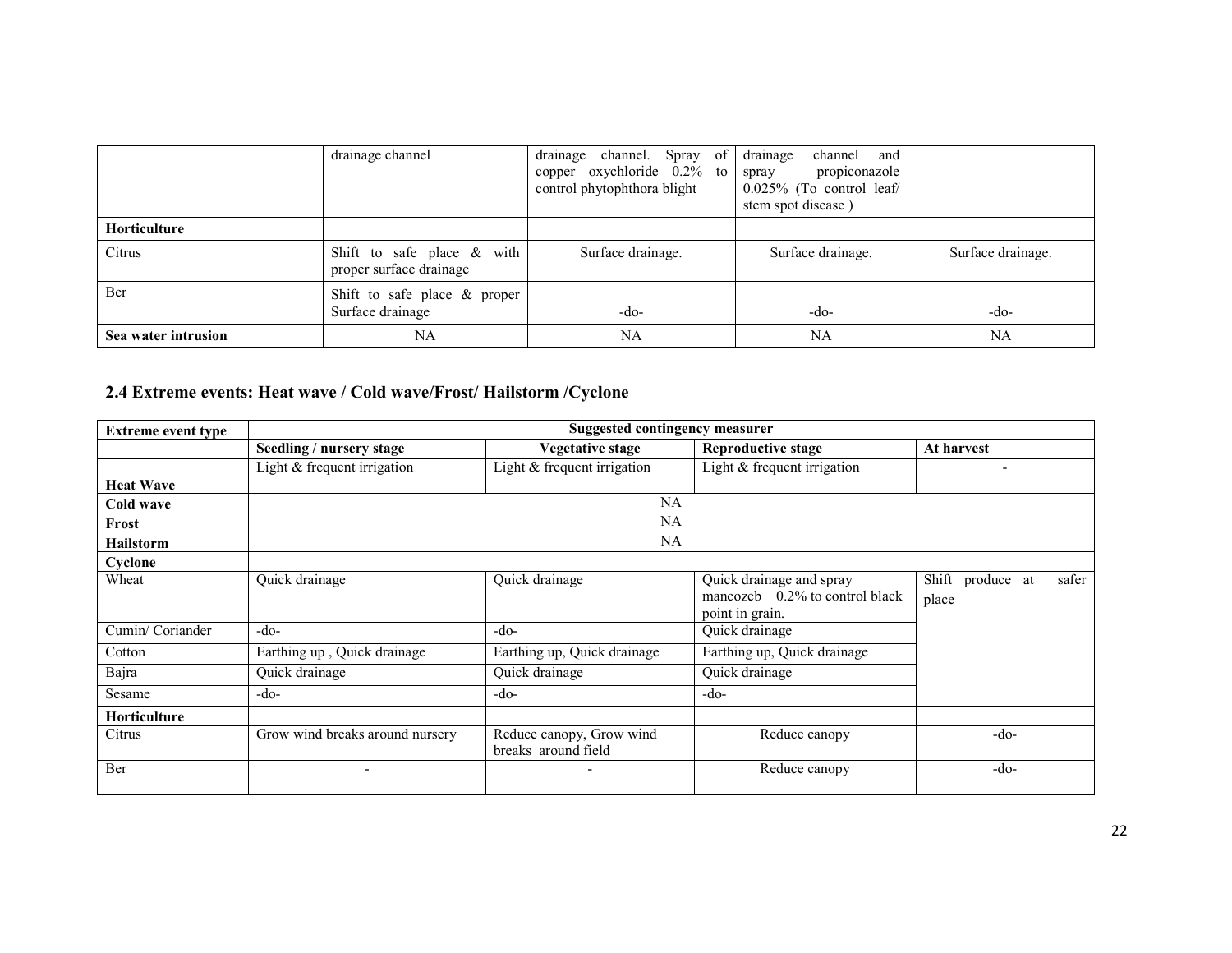### 2.5 Contingent strategies for Livestock, Poultry & Fisheries

## 2.5.1 Livestock

|                               | Suggested contingency measures                                                                                                                                                                                                                                                                                                                  |                                                                                                                                                                                                                                                                                                                                                                         |                                                                                                                                                 |  |
|-------------------------------|-------------------------------------------------------------------------------------------------------------------------------------------------------------------------------------------------------------------------------------------------------------------------------------------------------------------------------------------------|-------------------------------------------------------------------------------------------------------------------------------------------------------------------------------------------------------------------------------------------------------------------------------------------------------------------------------------------------------------------------|-------------------------------------------------------------------------------------------------------------------------------------------------|--|
|                               | <b>Before the event</b>                                                                                                                                                                                                                                                                                                                         | During the event                                                                                                                                                                                                                                                                                                                                                        | After the event                                                                                                                                 |  |
| <b>Drought</b>                |                                                                                                                                                                                                                                                                                                                                                 |                                                                                                                                                                                                                                                                                                                                                                         |                                                                                                                                                 |  |
| Feed and fodder availability  | fodder<br>(silage)<br>hay).<br><b>Store</b><br>and<br>Conventional feeds are used for feeding<br>(Roughages & concentrates) of maize,<br>sorghum, groundnut fodder & wheat<br>straw).                                                                                                                                                           | Stored feed & fodder in silage & Hay.<br>Treated wheat straw with 4 % urea<br>solution.<br>Use chaff cutter for fodder.<br>Use press for making compact bundles<br>of fodder for easy transportation.<br>Establish<br>feed block<br>preparation<br>facilities for animals.<br>Arrange bulk transportation of fodder.                                                    | Feed little green fodder along with<br>unconventional feed, 5 kg green<br>feed/mature animal.                                                   |  |
| Drinking water                | Rain water harvesting and create water<br>bodies/watering points. When water is<br>scarce use only for drinking water for<br>animals.                                                                                                                                                                                                           | Avoid wallowing.<br>Judicious use of drinking water.<br>Establish and arrange the community<br>based drinking water facilities. In coastal<br>area community based R.O. Plant to be<br>established for drinking water.<br>Add bleaching powder to drinking water<br>$(1\%)$ .                                                                                           | Give sufficient water as per the<br>animal requirement.                                                                                         |  |
| Health and disease management | Foot & Mouth disease vaccination in<br>June, Vaccination for Bacterial diseases<br>e.g., $HS$ , $BO$<br>Deworming of the animals (cattle $\&$<br>buffaloes).<br>Add mineral mixtures 25 g/animal/day<br>along with feed. Animals to be covered<br>under<br>insurance<br>schemes.<br>cover<br>Vaccination for bacterial diseases e.g.,<br>HS, BQ | Add<br>mineral<br>25<br>mixtures<br>g/Animal/dayalong<br>with<br>feed,<br>deworming of the animals.<br>Arrange mobile dispensary for animal<br>heath in the region.<br>Establish<br>link<br>with<br>Agricultural/Veterinary University for<br>animal health.<br>Involve yet, science students for health<br>management of animal. Carry out<br>decease diagnosis camps. | Add vitamin mineral mixtures 25<br>g/Animal/day<br>along<br>with<br>feed,<br>quarantine diseased<br>animals<br>and<br>deworming of the animals. |  |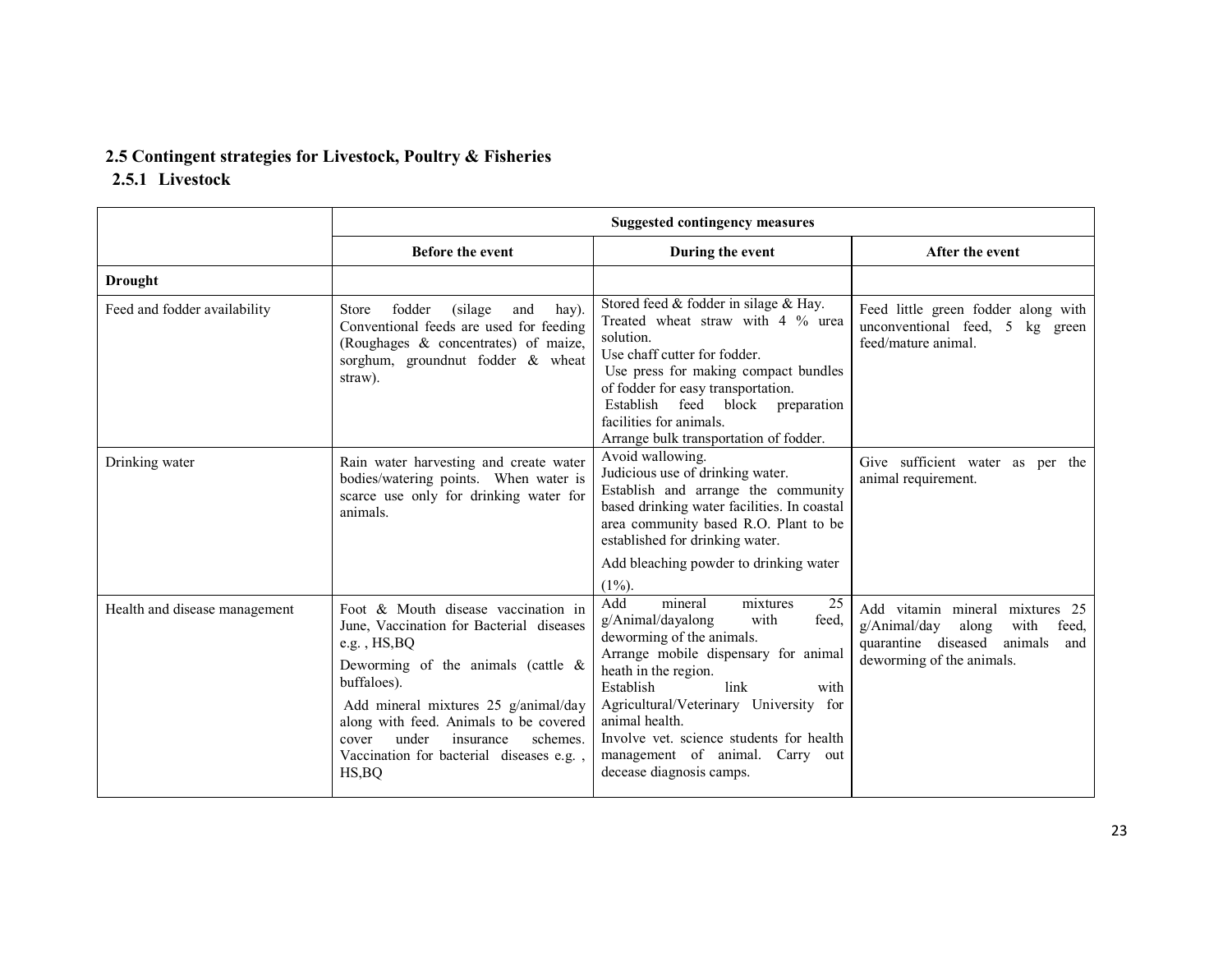| <b>Floods</b>                 |                                                                                                                                                               |                                                                                                                                                                                                                                                                                                                                                                                                    |                                                                                                                                                                                                                                                                                                                                                                          |
|-------------------------------|---------------------------------------------------------------------------------------------------------------------------------------------------------------|----------------------------------------------------------------------------------------------------------------------------------------------------------------------------------------------------------------------------------------------------------------------------------------------------------------------------------------------------------------------------------------------------|--------------------------------------------------------------------------------------------------------------------------------------------------------------------------------------------------------------------------------------------------------------------------------------------------------------------------------------------------------------------------|
| Feed and fodder availability  | Harvest available fodder and store it at<br>safe place if floods forcast.<br>Shift animals to safe place.<br>Identify rescue places for safety of<br>animals. | fodder with mineral<br>Give<br>stored<br>mixture. Fodder should be stored at safe<br>place.<br>In severe rain and flood unteather<br>animals.                                                                                                                                                                                                                                                      | Feed silage & hay material along with<br>concentrate feed.<br>Use chaff cutter for fodder.<br>Use press for making compact<br>bundles<br>of<br>fodder<br>for<br>easy<br>transportation.<br>Establish community based shelter<br>Establish feed<br>houses for animals.<br>facilities<br>block<br>preparation<br>for<br>animals.<br>Arrange bulk transportation of fodder. |
| Drinking water                | Add bleaching powder $(1%)$ to drinking<br>water when heavy rains occur and flood<br>expected.                                                                | Add bleaching powder to drinking water<br>$(1\%)$ .                                                                                                                                                                                                                                                                                                                                                | Add bleaching powder to drinking<br>water $(1\%)$ .                                                                                                                                                                                                                                                                                                                      |
| Health and disease management | Provide insurance cover to the animals.                                                                                                                       | Vaccination of animals against HS, BQ<br>Add mineral mixtures 25 g/Animal/day<br>along with feed, deworming of the<br>animals.<br>Arrange mobile dispensary for animal<br>heath in the region.<br>link<br>Establish<br>with<br>Agricultural/Veterinary University for<br>animal health.<br>Involve vet. science students for health<br>management of animal. Carry out<br>decease diagnosis camps. | Disposal of dead animals by burning<br>the carcas and sanitation measures to<br>control spread of diseases.<br>Health checking to diseases out break.                                                                                                                                                                                                                    |
| Cyclone                       |                                                                                                                                                               |                                                                                                                                                                                                                                                                                                                                                                                                    |                                                                                                                                                                                                                                                                                                                                                                          |
| Feed and fodder availability  | Early harvesting & storage of fodder.                                                                                                                         | Shift animals to safe place, give stored<br>fodder with mineral mixture along with<br>concentrated feed.<br>In severe rain and flood unteather<br>animals.                                                                                                                                                                                                                                         | Feed silage $&$ hay material along with<br>concentrated feed.<br>Use chaff cutter for fodder.<br>Use press for making compact<br>of<br>fodder<br>bundles<br>for<br>easy<br>transportation.                                                                                                                                                                               |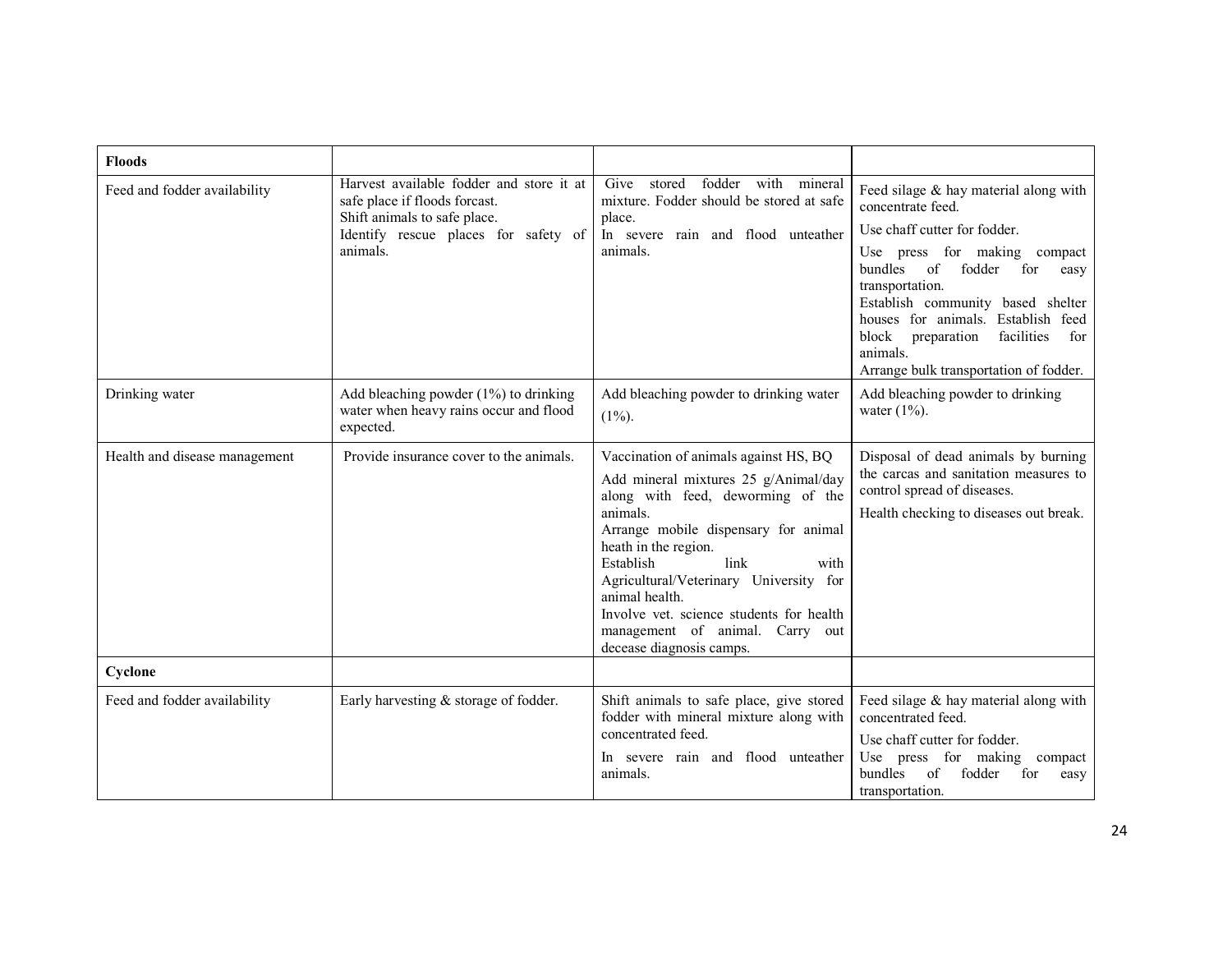|                               |                                                                                                                                                                     |                                                                                                                                                                                                                                                                                                                                                                                                                      | Establish community based shelter<br>houses for animals. Establish feed<br>facilities<br>block<br>preparation<br>for<br>animals.<br>Arrange bulk transportation of fodder. |
|-------------------------------|---------------------------------------------------------------------------------------------------------------------------------------------------------------------|----------------------------------------------------------------------------------------------------------------------------------------------------------------------------------------------------------------------------------------------------------------------------------------------------------------------------------------------------------------------------------------------------------------------|----------------------------------------------------------------------------------------------------------------------------------------------------------------------------|
| Drinking water                | Add bleaching powder to drinking water<br>$(1\%)$ .                                                                                                                 | Add bleaching powder to drinking water<br>$(1\%)$ .                                                                                                                                                                                                                                                                                                                                                                  | Add bleaching powder to drinking<br>water $(1\%)$ .                                                                                                                        |
| Health and disease management | Provide insurance cover to the animals.                                                                                                                             | Vaccination of animals to HS & BQ.<br>Keep animal free.<br>Add mineral mixtures 25 g/Animal/day<br>along with feed, deworming of the<br>animals.<br>Arrange mobile dispensary for animal<br>heath in the region.<br>link<br>Establish<br>with<br>Agricultural/Veterinary University for<br>animal health.<br>Involve yet, science students for health<br>management of animal. Carry out<br>decease diagnosis camps. | Disposal of dead animals by burning<br>the carcas and sanitation measures to<br>control spread of diseases.<br>Health checking to diseases out break.                      |
| Heat wave and cold wave       | NA                                                                                                                                                                  | <b>NA</b>                                                                                                                                                                                                                                                                                                                                                                                                            | NA                                                                                                                                                                         |
| <b>Heat wave</b>              | NA                                                                                                                                                                  | NA                                                                                                                                                                                                                                                                                                                                                                                                                   | <b>NA</b>                                                                                                                                                                  |
|                               |                                                                                                                                                                     | <b>Suggested contingency measures</b>                                                                                                                                                                                                                                                                                                                                                                                |                                                                                                                                                                            |
|                               | <b>Before the event</b>                                                                                                                                             | During the event                                                                                                                                                                                                                                                                                                                                                                                                     | After the event                                                                                                                                                            |
| <b>Drought</b>                |                                                                                                                                                                     |                                                                                                                                                                                                                                                                                                                                                                                                                      |                                                                                                                                                                            |
| Feed and fodder availability  | To store fodder (silage and hay),<br>Conventional feeds are used for feeding<br>(Roughages & concentrates) of Maize,<br>Sorghum, Groundnut fodder & wheat<br>straw) | Feed stored fodder-silage & Hay<br>Urea treated wheat straw<br>Use chaff cutter for fodder.<br>Use press for making compact bundles<br>of fodder for easy transportation.<br>Establish community based shelter<br>houses for animals. Establish feed block                                                                                                                                                           | Feed little green fodder along with<br>unconventional feed, 5 kg green<br>feed/mature animal                                                                               |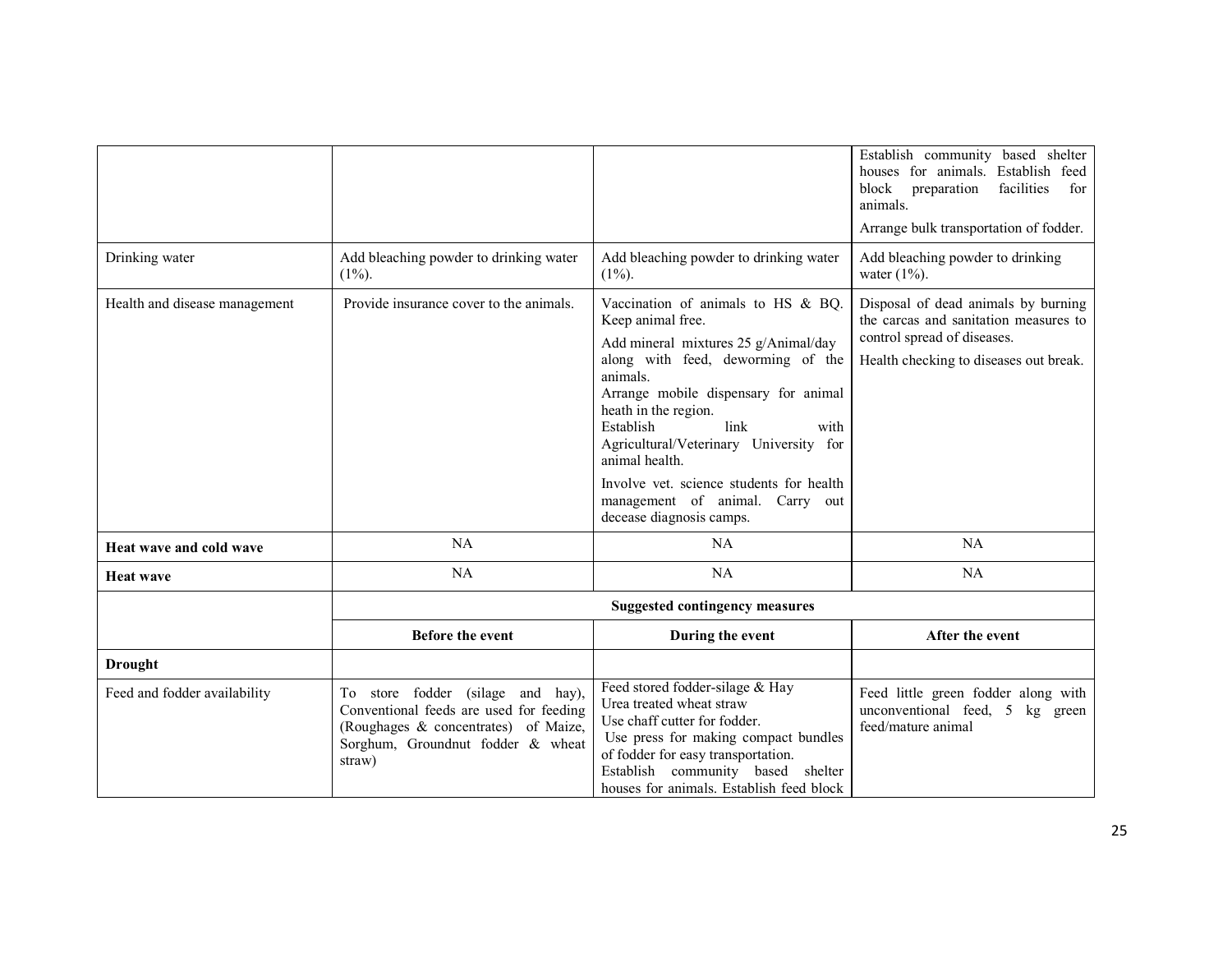| Drinking water | Rain water harvesting and create water<br>bodies/watering points (when water is<br>scarce use only as drinking water for<br>animals) | preparation facilities for animals.<br>Arrange bulk transportation of fodder<br>Avoid wallowing<br>Judicious use of drinking water,<br>Establish and arrange the community<br>based drinking water facilities. In costal<br>area community based R.O. Plant to be<br>established for drinking water. | Give sufficient water as per the<br>animal requirement |
|----------------|--------------------------------------------------------------------------------------------------------------------------------------|------------------------------------------------------------------------------------------------------------------------------------------------------------------------------------------------------------------------------------------------------------------------------------------------------|--------------------------------------------------------|
|----------------|--------------------------------------------------------------------------------------------------------------------------------------|------------------------------------------------------------------------------------------------------------------------------------------------------------------------------------------------------------------------------------------------------------------------------------------------------|--------------------------------------------------------|

| Health and disease management | Foot & Mouth disease vaccination in<br>June, Vaccination for Bacterial diseases<br>e.g., $HS, BO$ ,<br>Deworming of the animals<br>for cattle & Buffaloes, Add mineral<br>mixtures $25$ g/Animal/day<br>along with feed, animals cover under<br>insurance, Vaccination for Bacterial<br>diseases e.g., HS, BQ | Add mineral mixtures 25 g/Animal/day<br>along with feed, Deworming of the<br>animals<br>list out dead animals and submit for<br>insurance claim.<br>Arrange mobile dispensary for animal<br>heath in the region.<br>Establish<br>link<br>with<br>Agricultural/veterinary University for<br>animal health<br>Involve yet. Science students for health<br>management of animal. Carry out<br>decease diagnosis camps. | Add vitamin mineral<br>mixtures 25<br>$g/A$ nimal/day<br>with<br>along<br>feed.<br>quarantine disease animals<br>Deworming of the animals                                                                                                                                                                                           |
|-------------------------------|---------------------------------------------------------------------------------------------------------------------------------------------------------------------------------------------------------------------------------------------------------------------------------------------------------------|---------------------------------------------------------------------------------------------------------------------------------------------------------------------------------------------------------------------------------------------------------------------------------------------------------------------------------------------------------------------------------------------------------------------|-------------------------------------------------------------------------------------------------------------------------------------------------------------------------------------------------------------------------------------------------------------------------------------------------------------------------------------|
| <b>Floods</b>                 |                                                                                                                                                                                                                                                                                                               |                                                                                                                                                                                                                                                                                                                                                                                                                     |                                                                                                                                                                                                                                                                                                                                     |
| Feed and fodder availability  | Harvest available fodder and store it if<br>floods are warned<br>Shift animals to safe place,<br>Identify rescue places for safety of<br>animals                                                                                                                                                              | stored<br>fodder<br>with<br>Give<br>mineral<br>mixture. Fodder should be stored at safe<br>place.<br>In severe rains and floods unteather the<br>animals                                                                                                                                                                                                                                                            | Feed silage $\&$ Hay along with<br>concentrate feed.<br>Use chaff cutter for fodder.<br>Use press for making compact bundles<br>of fodder for easy transportation.<br>Establish community based shelter<br>houses for animals. Establish feed block<br>preparation facilities for animals.<br>Arrange bulk transportation of fodder |
| Drinking water                | Add bleaching powder $(1%)$ to drinking<br>water when heavy rains occur and<br>floods are expected                                                                                                                                                                                                            | Add bleaching powder to drinking<br>water<br>(1%)                                                                                                                                                                                                                                                                                                                                                                   | Add bleaching powder to drinking water<br>$(1\%)$                                                                                                                                                                                                                                                                                   |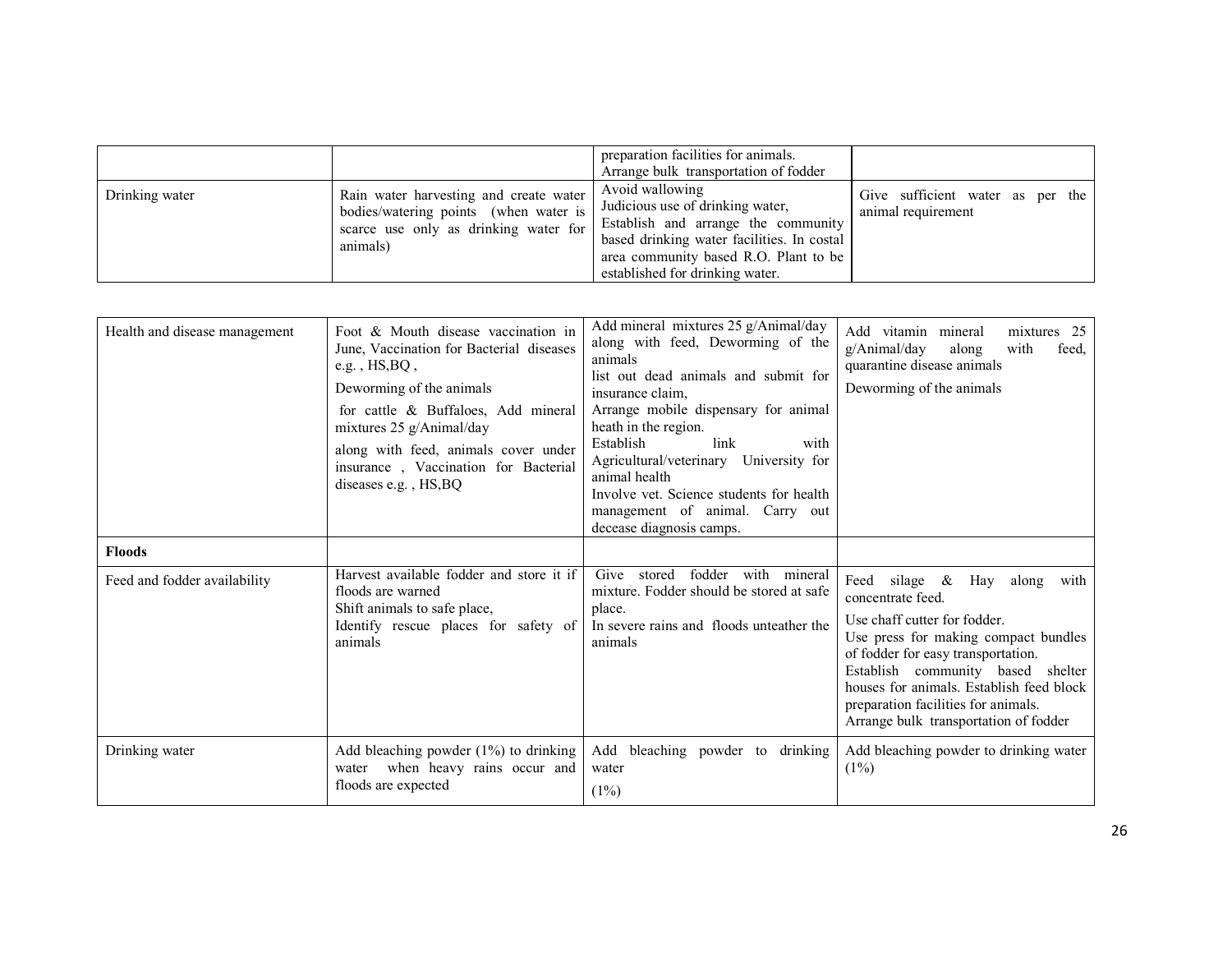| Health and disease management | Provide insurance cover to the animals            | Vaccination of animals against HS, BQ<br>list out dead animals and submit for<br>insurance claim<br>Arrange mobile dispensary for animal<br>heath in the region.<br>link<br>Establish<br>with<br>Agricultural/veterinary University for<br>animal health<br>Involve vet. Science students for health<br>management of animal. Carry out<br>decease diagnosis camps. | Disposal of dead animals by burning the<br>carcas and sanitation measures to control<br>spread of diseases                                                                                                                                                                                                                        |
|-------------------------------|---------------------------------------------------|---------------------------------------------------------------------------------------------------------------------------------------------------------------------------------------------------------------------------------------------------------------------------------------------------------------------------------------------------------------------|-----------------------------------------------------------------------------------------------------------------------------------------------------------------------------------------------------------------------------------------------------------------------------------------------------------------------------------|
| Cyclone                       |                                                   |                                                                                                                                                                                                                                                                                                                                                                     |                                                                                                                                                                                                                                                                                                                                   |
| Feed and fodder availability  | Early harvesting & Storage of fodder,             | Shift animals to safe place, Give stored<br>fodder with mineral mixture along with<br>concentrated feed.<br>In severe rains and floods unteather the<br>animals                                                                                                                                                                                                     | Feed silage & Hay along with<br>concentrated feed.<br>Use chaff cutter for fodder.<br>Use press for making compact bundles<br>of fodder for easy transportation.<br>Establish community based shelter<br>houses for animals. Establish feed block<br>preparation facilities for animals.<br>Arrange bulk transportation of fodder |
| Drinking water                | Add bleaching powder to drinking water<br>$(1\%)$ | Add bleaching powder to drinking<br>water $(1\%)$                                                                                                                                                                                                                                                                                                                   | Add bleaching powder to drinking water<br>(1%)                                                                                                                                                                                                                                                                                    |
| Health and disease management | Provide insurance cover to the animals            | Vaccination of animals to HS $\&$ BQ,<br>keep animal free<br>list out dead animals and submit for<br>insurance claim<br>Arrange mobile dispensary for animal<br>heath in the region.<br>Establish<br>link<br>with                                                                                                                                                   | Disposal of dead animals by burning<br>the carcass and sanitation measures to<br>control spread of diseases                                                                                                                                                                                                                       |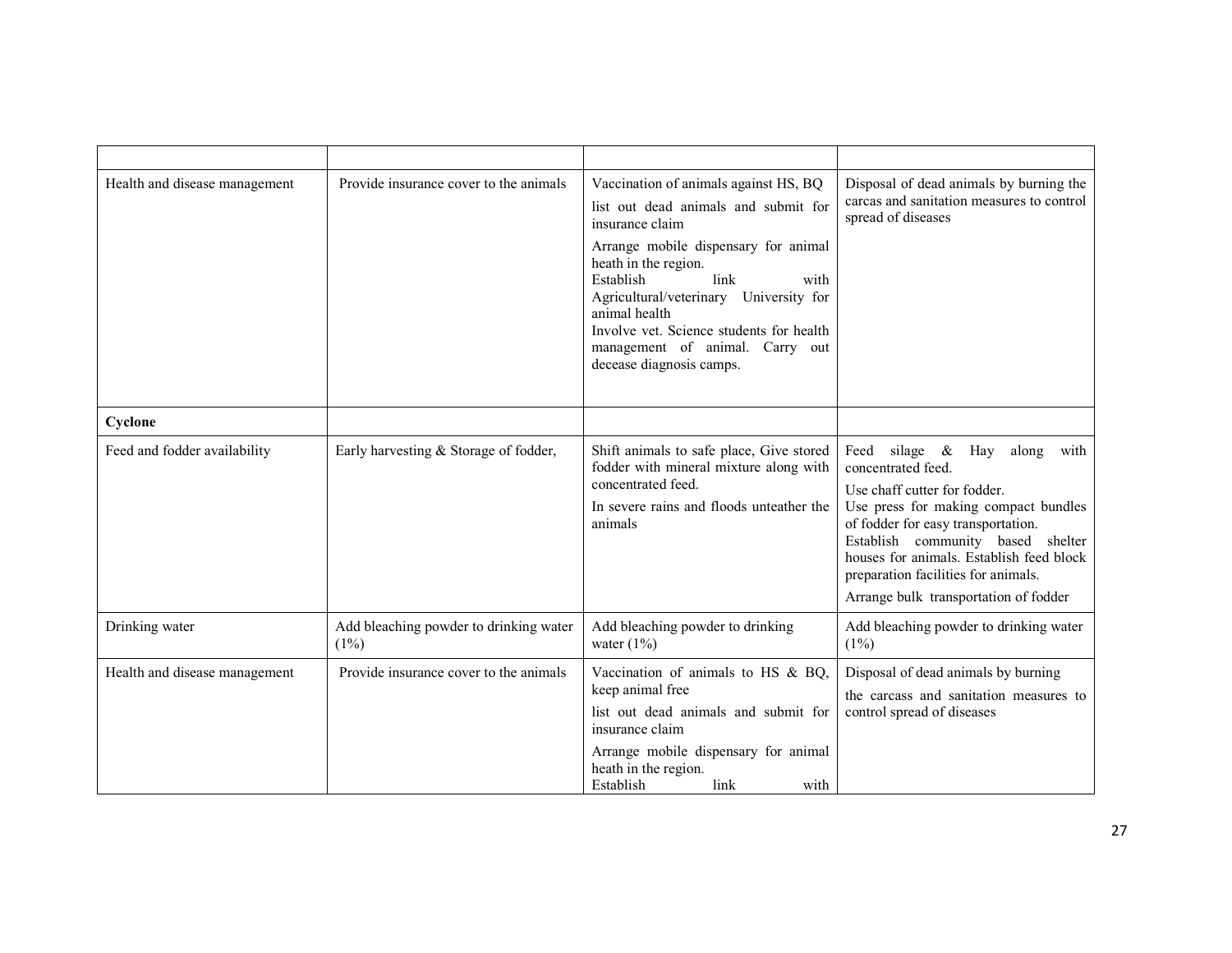|                         |    | Agricultural/veterinary University for<br>animal health                                                 |    |
|-------------------------|----|---------------------------------------------------------------------------------------------------------|----|
|                         |    | Involve vet. Science students for health<br>management of animal. Carry out<br>decease diagnosis camps. |    |
| Heat wave and cold wave | NA | NA                                                                                                      | NA |
| <b>Heat wave</b>        | NA | NA                                                                                                      | NA |

# 2.5.2 Poultry

|                               |                                                                                        | <b>Suggested contingency measures</b>                                                               |                                                                                                                                   | Convergence/linkages<br>with ongoing programs, if<br>any                    |
|-------------------------------|----------------------------------------------------------------------------------------|-----------------------------------------------------------------------------------------------------|-----------------------------------------------------------------------------------------------------------------------------------|-----------------------------------------------------------------------------|
|                               | <b>Before the event</b>                                                                | During the event                                                                                    | After the event                                                                                                                   |                                                                             |
| <b>Drought</b>                |                                                                                        |                                                                                                     |                                                                                                                                   |                                                                             |
| Shortage of feed ingredients  | feed.<br>Stored<br>conventional<br>Antibiotics<br>feed.<br>and<br>probiotics           | Stored<br>feed.<br>conventional<br>feed,<br>Antibiotics<br>and<br>probiotics                        | <b>Use</b><br>feed.<br>conventional<br>vaccination for viral diseases<br>$-Marek's$<br>Ranikhet<br>and<br>diseases ( $MD & RD$ ). | Linkage<br>Govt.<br>schemes<br>with public/NGOs at grass<br>root levels.    |
| Drinking water                | Rain water harvesting                                                                  | Give water for drinking<br>only                                                                     | Give sufficient water as per<br>the bird's requirement                                                                            | Linkage<br>Govt.<br>schemes<br>with public/NGOs at grass<br>root levels     |
| Health and disease management | Vaccination for viral diseases<br>$-$ against MD & RD, cover<br>birds under insurance. | Provide ventilation.<br>Add more calcium with<br>feed.<br>of<br>Assure<br>supply<br>electric power. | Routine practices are to be<br>followed Culling affected<br>birds disposal by burning.                                            | Vaccination<br>viral<br>for<br>diseases $-\alpha$ against MD &<br><b>RD</b> |
| <b>Floods</b>                 |                                                                                        |                                                                                                     |                                                                                                                                   |                                                                             |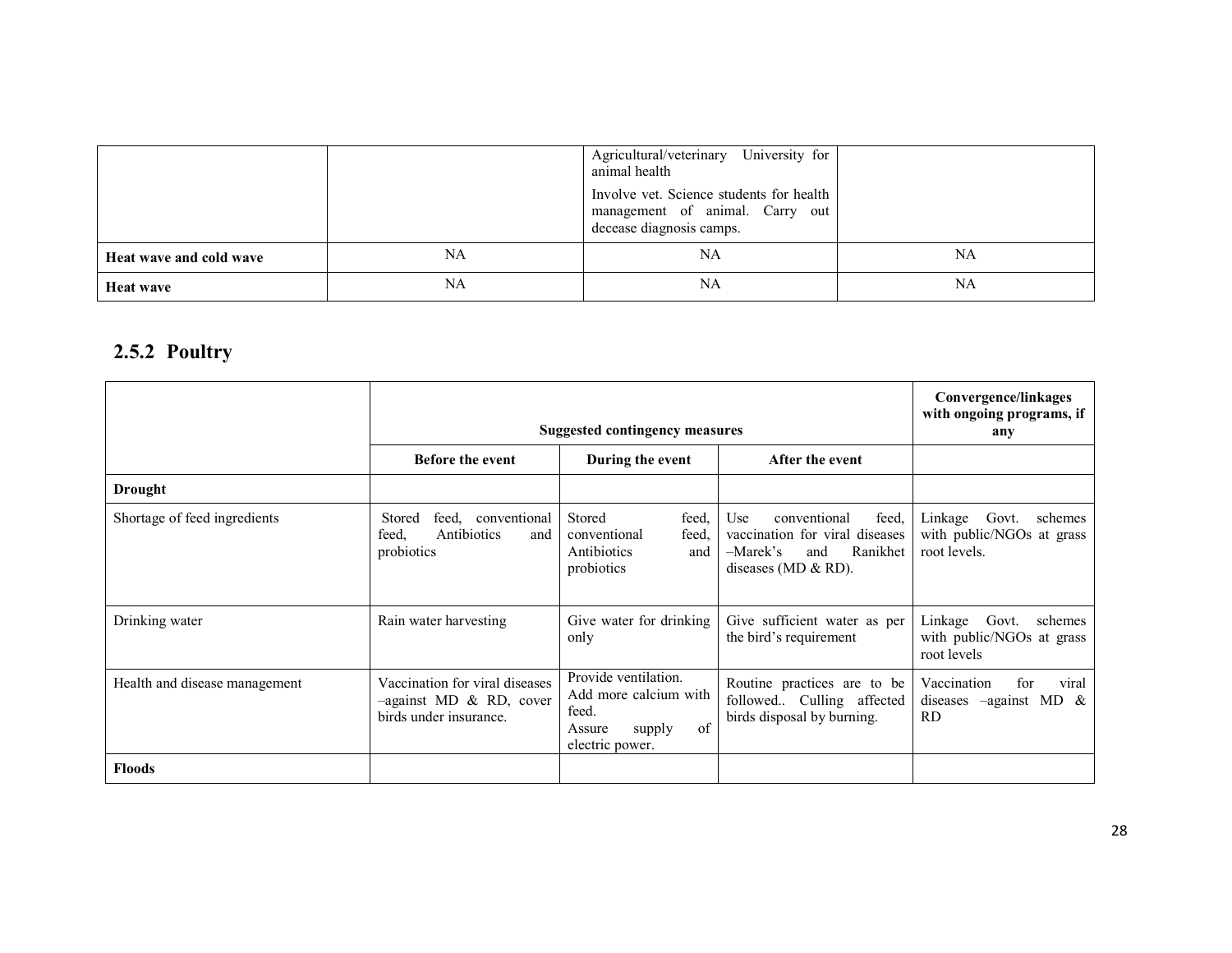| Shortage of feed ingredients   | U <sub>se</sub><br>conventional<br>feed.<br>ingredients.    | feed.<br>Use<br>stored<br>Antibiotics Pro biotics,<br>and Assure supply of<br>electric power.                                                            | Routine practices are to be<br>followed.            | Linkage Govt.<br>schemes<br>with public/NGOs at grass<br>root levels.   |
|--------------------------------|-------------------------------------------------------------|----------------------------------------------------------------------------------------------------------------------------------------------------------|-----------------------------------------------------|-------------------------------------------------------------------------|
| Drinking water                 | $\blacksquare$                                              | Add bleaching powder<br>to drinking water $(1\%)$ .                                                                                                      | Add bleaching powder to<br>drinking water $(1\%)$ . | Linkage<br>Govt.<br>schemes<br>with public/NGOs at grass<br>root levels |
| Health and disease management  | Cover birds under insurance.                                | For<br>suspected<br>cases<br>give antibiotic in the<br>feed,<br>prevent<br>water<br>logging<br>surrounding<br>sheds, Assure supply of<br>electric power. | Dispose<br>dead<br>birds<br>by<br>burning.          | Vaccination<br>for<br>viral<br>diseases $-\alpha$ gainst MD &<br>RD     |
| Cyclone                        |                                                             |                                                                                                                                                          |                                                     |                                                                         |
| Shortage of feed ingredients   | Use stored feed ingredients.                                | Use stored feed & Use<br>feed.<br>conventional<br>Antibiotics Pro biotic.                                                                                | Routine practices are to be<br>followed.            | Use stored feed ingredients                                             |
| Drinking water                 | $\overline{\phantom{a}}$                                    | Add bleaching powder<br>to drinking water $(1\%)$ .                                                                                                      | Add bleaching powder to<br>drinking water $(1\%)$ . |                                                                         |
| Health and disease management  | Cover birds under insurance.                                | For<br>suspected<br>cases<br>give antibiotics.                                                                                                           | Dispose<br>dead<br>birds<br>by<br>burning.          | $\overline{\phantom{a}}$                                                |
| Heat wave and cold wave        |                                                             |                                                                                                                                                          |                                                     |                                                                         |
| <b>Heat wave</b>               |                                                             |                                                                                                                                                          |                                                     |                                                                         |
| Shelter/environment management | of<br>Arrangement<br>good<br>ventilation by fitting fan and | Operate fans, foggers,<br>keep open ventilators in                                                                                                       | Routine practices are to be                         |                                                                         |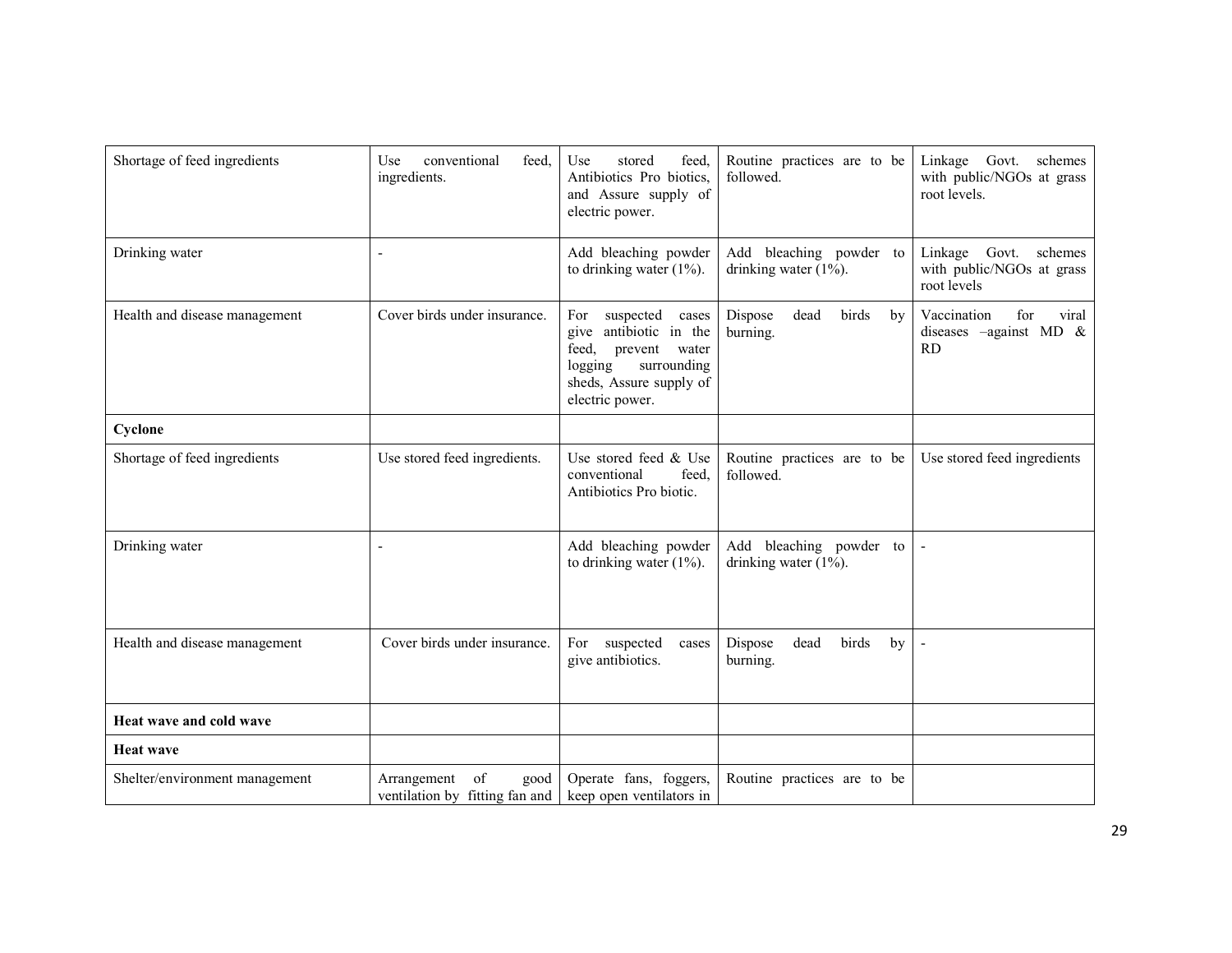|                                | foggers                      | night and cool period.          | followed.                                                      |   |
|--------------------------------|------------------------------|---------------------------------|----------------------------------------------------------------|---|
| Health and disease management  | Cover birds under insurance. | calcium in the poultry<br>feed. | Viral vaccination add Routine practices are to be<br>followed. |   |
| cold wave                      |                              |                                 |                                                                |   |
| Shelter/environment management | N.A.                         | N.A.                            | N.A.                                                           |   |
| Health and disease management  | N.A.                         | N.A.                            | N.A.                                                           | - |

### 2.5.3 Fisheries

|                                                                       |                                                                 | <b>Suggested contingency measures</b>                        |                                                     |
|-----------------------------------------------------------------------|-----------------------------------------------------------------|--------------------------------------------------------------|-----------------------------------------------------|
|                                                                       | <b>Before the event</b>                                         | During the event                                             | After the event                                     |
| 1) Drought                                                            |                                                                 |                                                              |                                                     |
| A. Capture                                                            |                                                                 |                                                              |                                                     |
| Marine                                                                | <b>NA</b>                                                       | NA                                                           | <b>NA</b>                                           |
| Inland                                                                | NA.                                                             | <b>NA</b>                                                    | <b>NA</b>                                           |
| <b>B.</b> Aquaculture                                                 |                                                                 |                                                              |                                                     |
| (i) Shallow water in ponds due to<br>insufficient rains/inflow        | Desilting/deepening of pond so that<br>more water can be stored | Provision of additional bore wells use<br>Euryhaline species | Maintaining pond water level at least<br>1 m depth. |
| (ii) Impact of salt load build up in ponds<br>change in water quality | Replenishment of water in pond with<br>fresh water              | 30 % exchange of water                                       | 10 % exchange of water                              |
| (iii) Any other                                                       | $\overline{\phantom{a}}$                                        | $\overline{\phantom{a}}$                                     | $\overline{\phantom{a}}$                            |
| 2) Floods                                                             |                                                                 |                                                              |                                                     |
| A. Capture                                                            |                                                                 |                                                              |                                                     |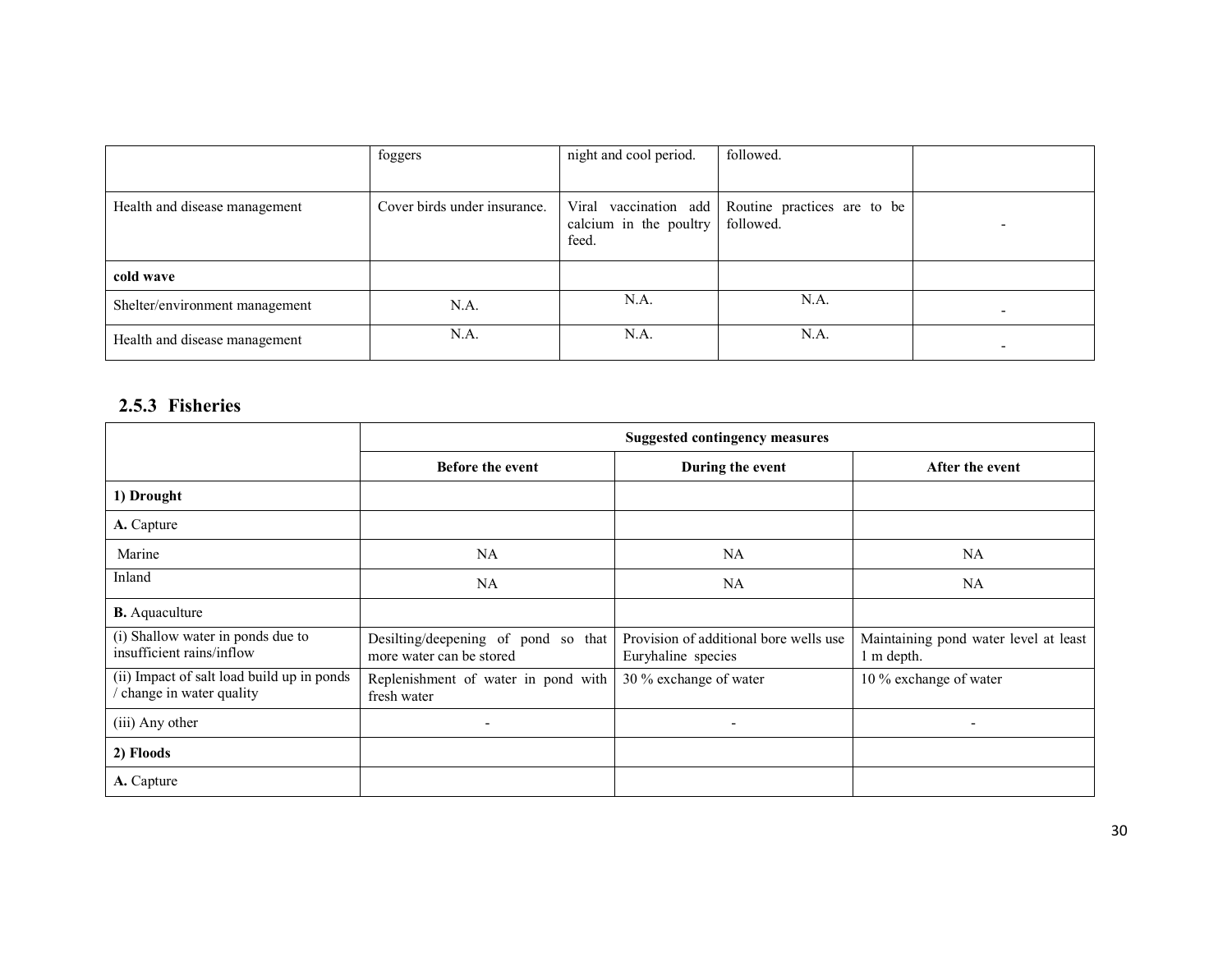| Marine                                                          | <b>NA</b>                                                                                                                                   | <b>NA</b>                                                                    | NA                                                                                                   |
|-----------------------------------------------------------------|---------------------------------------------------------------------------------------------------------------------------------------------|------------------------------------------------------------------------------|------------------------------------------------------------------------------------------------------|
| Inland                                                          | <b>NA</b>                                                                                                                                   | <b>NA</b>                                                                    | NA.                                                                                                  |
| <b>B.</b> Aquaculture                                           |                                                                                                                                             |                                                                              |                                                                                                      |
| (i) Inundation with flood water                                 | of<br>Deepening<br>ponds,<br>Repair,<br>strengthening of dykes                                                                              | Enhancement of dykes height by<br>sand bags                                  | $\blacksquare$                                                                                       |
| (ii) Water contamination and changes in<br>water quality        | Use of calcium hydroxide $\omega$ 150 kg/ha                                                                                                 | Infected fishes to be treated with<br>KMno <sub>4</sub> 1 % as prophylactics | Lime treatment for oxidation                                                                         |
| (iii) Health and diseases                                       | Antibiotics<br>fortified<br>feeding<br><b>as</b><br>prophylactics                                                                           | Disinfectants formalin treatments as<br>prophylactics                        | $-do-$                                                                                               |
| (iv) Loss of stock and inputs (feed,<br>chemicals etc)          | Stock cover under insurance                                                                                                                 |                                                                              |                                                                                                      |
| (v) Infrastructure damage (pumps,<br>aerators, huts etc)        |                                                                                                                                             |                                                                              | Repaire & maintenance of aqua<br>structures to be given                                              |
| (vi) Any other                                                  |                                                                                                                                             |                                                                              |                                                                                                      |
| 3. Cyclone / Tsunami                                            |                                                                                                                                             |                                                                              |                                                                                                      |
| A. Capture                                                      |                                                                                                                                             |                                                                              |                                                                                                      |
| Marine                                                          |                                                                                                                                             |                                                                              |                                                                                                      |
| (i) Average compensation paid due to<br>loss of fishermen lives | For warning systems to be installed.<br>Insurance & communication instruments<br>supplied to fisher man, Warning<br>systems to be installed | Warning systems to be installed                                              | Compensations to be paid for repair $\&$<br>maintenance of boats $&$ gears on<br>actual survey basis |
| (ii) Avg. no. of boats / nets/damaged                           |                                                                                                                                             |                                                                              | Compensation on assessment<br>of<br>actual losses $\&$ damage of boats $\&$<br>nets to be given      |
| (iii) Avg. no. of houses damaged                                |                                                                                                                                             |                                                                              | Compensation on assessment<br>of<br>actual losses & damage of houses to<br>be given                  |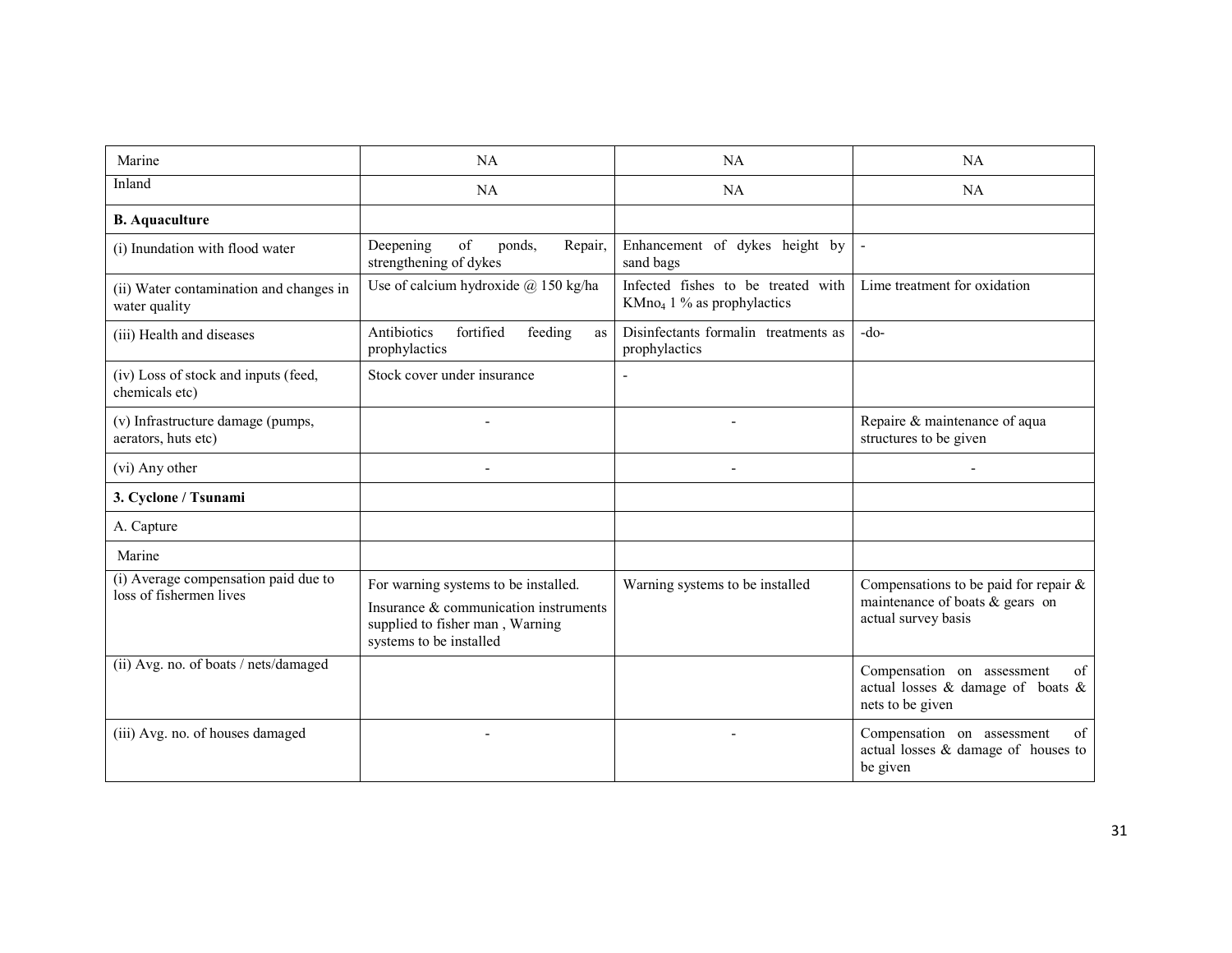| Inland                                                                | <b>NA</b>                                                        | <b>NA</b>                                                                       | <b>NA</b>                                                                                                   |
|-----------------------------------------------------------------------|------------------------------------------------------------------|---------------------------------------------------------------------------------|-------------------------------------------------------------------------------------------------------------|
| B. Aquaculture                                                        |                                                                  |                                                                                 |                                                                                                             |
| (i) Overflow / flooding of ponds                                      | Strengthing of dykes                                             | Enhancement of dykes height by<br>sand bags                                     | $\blacksquare$                                                                                              |
| (ii) Changes in water quality (fresh<br>water / brackish water ratio) | Maintain salinity by addition of fresh<br>water up to 20-25 ppt. | Use euryhaline species                                                          | use Euryhaline species for culture                                                                          |
| (iii) Health and diseases                                             | Liming and formalin treatment                                    | Disinfectants treatments                                                        | L,                                                                                                          |
| (iv) Loss of stock and inputs (feed,<br>chemicals etc)                | Stock cover under insurance                                      | $\blacksquare$                                                                  | $\qquad \qquad \blacksquare$                                                                                |
| (v) Infrastructure damage (pumps,<br>aerators, shelters/huts etc)     | $\overline{\phantom{a}}$                                         |                                                                                 | Compensation on assessment<br>of<br>actual losses & damage of pumps,<br>aerators, shelters/huts to be given |
| (vi) Any other                                                        | $\overline{\phantom{a}}$                                         | $\overline{\phantom{a}}$                                                        |                                                                                                             |
| 4. Heat wave and cold wave                                            |                                                                  |                                                                                 |                                                                                                             |
| <b>Heat wave</b>                                                      |                                                                  |                                                                                 |                                                                                                             |
| A. Capture                                                            |                                                                  |                                                                                 |                                                                                                             |
| Marine                                                                | NA                                                               | <b>NA</b>                                                                       | NA                                                                                                          |
| Inland                                                                | NA                                                               | NA                                                                              | <b>NA</b>                                                                                                   |
| <b>B</b> . Aquaculture                                                |                                                                  |                                                                                 |                                                                                                             |
| (i) Changes in pond environment (water<br>quality)                    | Plantation of leafy trees on dyke,<br>increase depth             | To maintain Water level in pond,<br>Use of fountain and peddle wheel<br>aerator | Prophylactic measures                                                                                       |
| (ii) Health and Disease management                                    | $\blacksquare$                                                   | Bleaching powder 1 to 2 %, formalin<br>treatment to prevent disease             | $KMnO4 2 %$ to maintain oxygen level                                                                        |
| (iii) Any other                                                       |                                                                  |                                                                                 |                                                                                                             |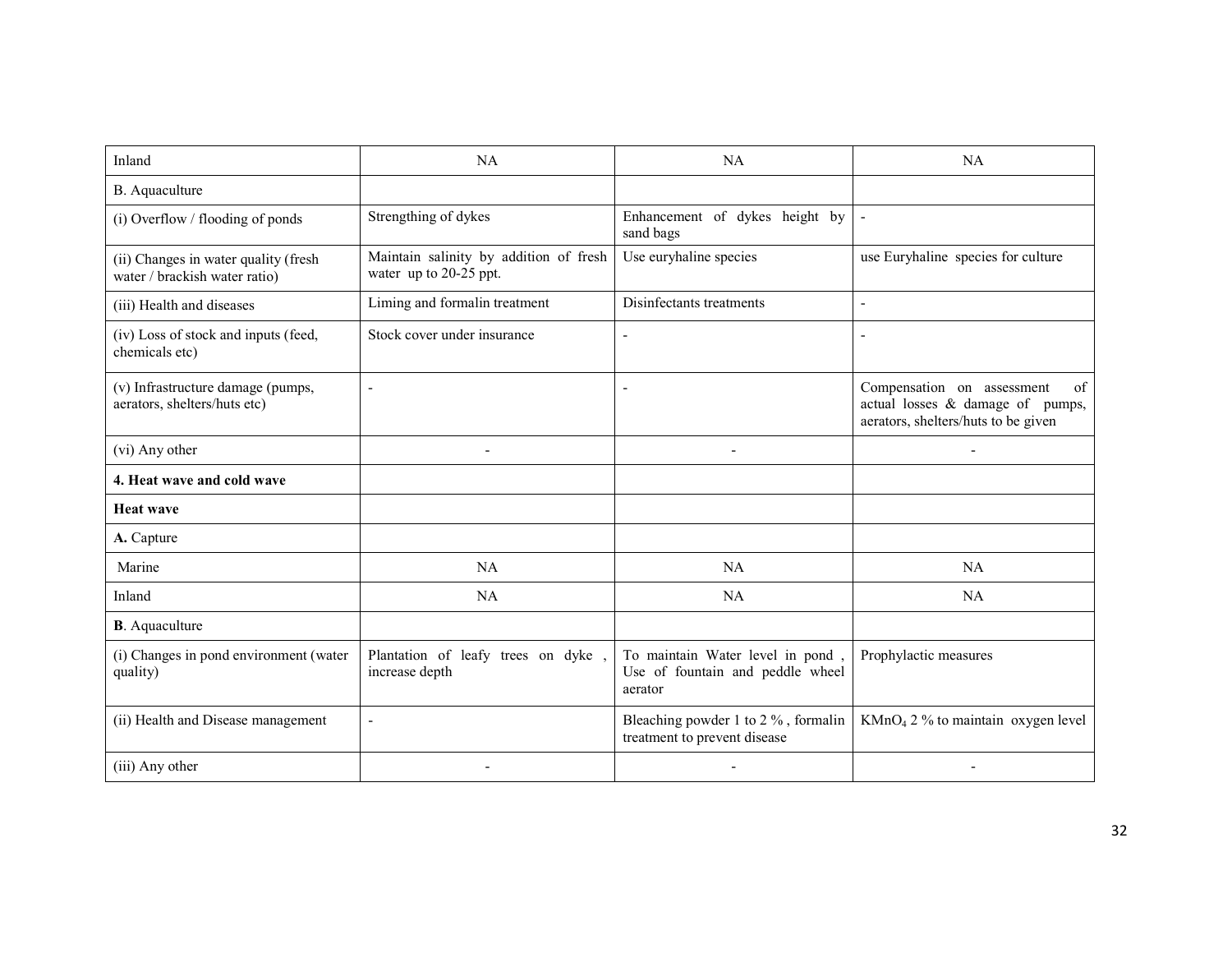| cold wave                                          |    |                                                                     |                                      |
|----------------------------------------------------|----|---------------------------------------------------------------------|--------------------------------------|
| A. Capture                                         |    |                                                                     |                                      |
| Marine                                             | NA | <b>NA</b>                                                           | <b>NA</b>                            |
| Inland                                             | NA | <b>NA</b>                                                           | <b>NA</b>                            |
| <b>B</b> . Aquaculture                             |    |                                                                     |                                      |
| (i) Changes in pond environment (water<br>quality) |    | To maintain Water level in pond,                                    | Prophylactic measures                |
| (ii) Health and Disease management                 |    | Bleaching powder 1 to 2 %, formalin<br>treatment to prevent disease | $KMnO4 2 %$ to maintain oxygen level |
| (iii) Any other                                    |    |                                                                     |                                      |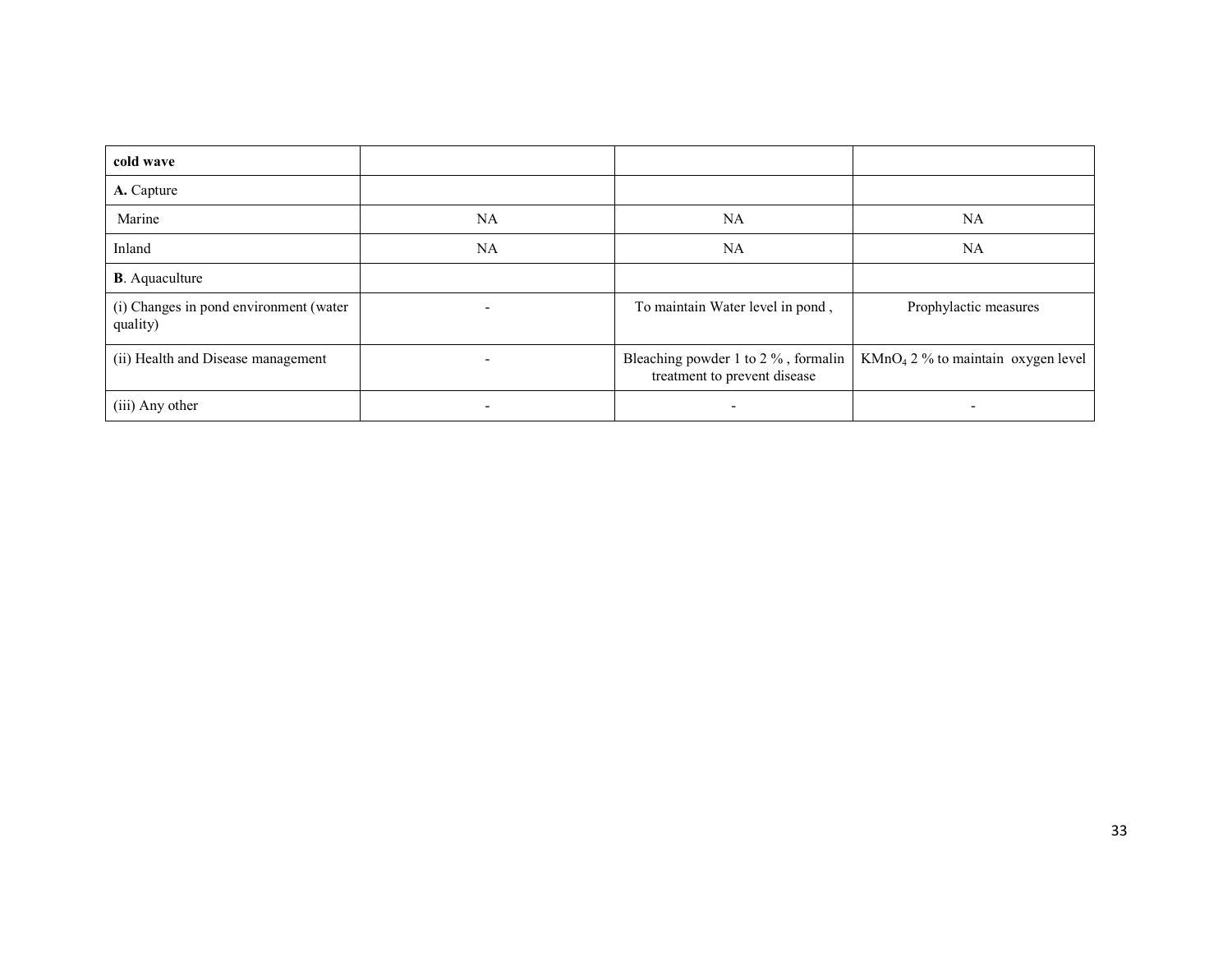| Sr.            | Name Of        | Years          |                | <b>Total</b> | Sr.No            | <b>Name</b>    | Years          |                | <b>Total</b> |  |
|----------------|----------------|----------------|----------------|--------------|------------------|----------------|----------------|----------------|--------------|--|
|                | <b>Taluka</b>  |                | Rainy<br>Day   | Rain<br>mm   |                  | Of<br>Taluka   |                | Rainy<br>Day   | Rain<br>mm   |  |
| $\mathbf{1}$   | $\overline{2}$ | $\overline{3}$ | $\overline{4}$ | 5            | $\mathbf{1}$     | $\overline{2}$ | $\overline{3}$ | $\overline{4}$ | 5            |  |
| $\mathbf{1}$   | Halvad         | 2004-05        | 17             | 494          | 6                | Muli           | 2004-05        | 28             | 595          |  |
|                |                | 2005-06        | 20             | 539          |                  |                | 2005-06        | 30             | 932          |  |
|                |                | 2006-07        | 27             | 641          |                  |                | 2006-07        | 27             | 598          |  |
|                |                | 2007-08        | 48             | 985          |                  |                | 2007-08        | 34             | 875          |  |
|                |                | 2008.09        | 18             | 916          |                  |                | 2008.09        | 26             | 1002         |  |
|                |                | 2009-10        | 17             | 319          |                  |                | 2009-10        | 17             | 320          |  |
| $\overline{2}$ | Dhragadhra     | 2004-05        | 26             | 491          | $\boldsymbol{7}$ | Chotila        | 2004-05        | 36             | 632          |  |
|                |                | 2005-06        | 30             | 839          |                  |                | 2005-06        | 30             | 1113         |  |
|                |                | 2006-07        | 32             | 763          |                  |                | 2006-07        | 34             | 643          |  |
|                |                | 2007-08        | 37             | 716          |                  |                | 2007-08        | 38             | 982          |  |
|                |                | 2008.09        | 23             | 910          |                  |                | 2008.09        | 25             | 1149         |  |
|                |                | 2009-10        | 20             | 314          |                  |                | 2009-10        | 18             | 440          |  |
| $\overline{3}$ | Dasada         | 2004-05        | 25             | 717          | 8                | Sayla          | 2004-05        | 28             | 706          |  |
|                |                | 2005-06        | 32             | 996          |                  |                | 2005-06        | 31             | 1100         |  |
|                |                | 2006-07        | 29             | 721          |                  |                | 2006-07        | 34             | 621          |  |
|                |                | 2007-08        | 32             | 798          |                  |                | 2007-08        | 37             | 877          |  |
|                |                | 2008-09        | 16             | 303          |                  |                | 2008-09        | 25             | 907          |  |
|                |                | 2009-10        | 25             | 763          |                  |                | 2009-10        | 17             | 377          |  |
| $\overline{4}$ | Lakhter        | 2004-05        | 28             | 561          | 9                | Chuda          | 2004-05        | 23             | 560          |  |
|                |                | 2005-06        | 35             | 757          |                  |                | 2005-06        | 24             | 1230         |  |
|                |                | 2006-07        | 24             | 501          |                  |                | 2006-07        | 26             | 516          |  |
|                |                | 2007-08        | 43             | 837          |                  |                | 2007-08        | 27             | 777          |  |
|                |                | 2008.09        | 22             | 1263         |                  |                | 2008.09        | 23             | 851          |  |

Table 2. Rainfall and rainy days of different talukas of Surendranagar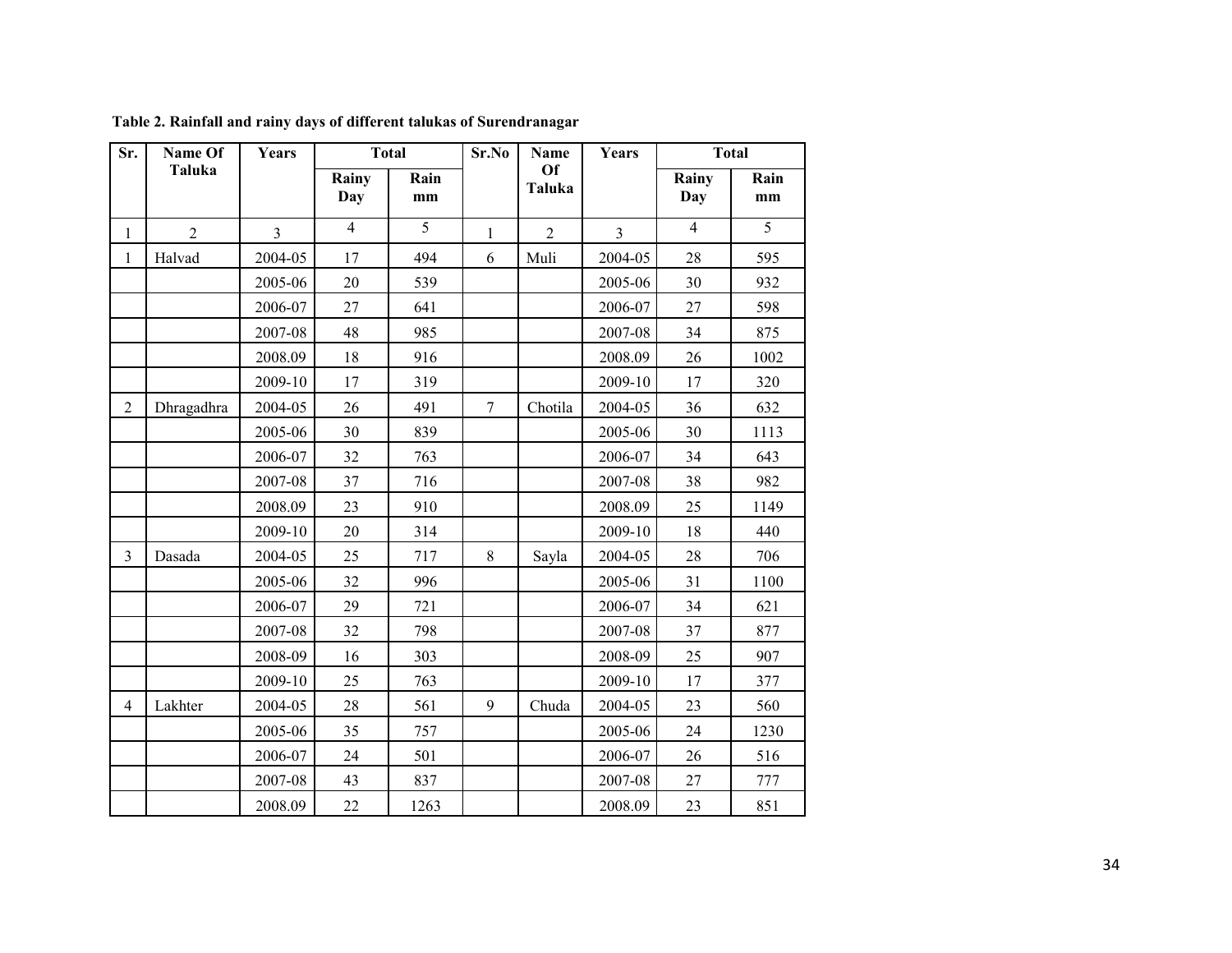|         | 2009-10 | 14 | 235  |    |        | $2009 - 10$ | 13 | 188  |
|---------|---------|----|------|----|--------|-------------|----|------|
| Wadhwan | 2004-05 | 28 | 493  | 10 | Limadi | 2004-05     | 31 | 648  |
|         | 2005-06 | 32 | 919  |    |        | 2005-06     | 31 | 1245 |
|         | 2006-07 | 41 | 733  |    |        | 2006-07     | 33 | 777  |
|         | 2007-08 | 48 | 985  |    |        | 2007-08     | 35 | 1087 |
|         | 2008.09 | 29 | 1006 |    |        | 2008.09     | 28 | 1071 |
|         | 2009-10 | 19 | 243  |    |        | 2009-10     | 19 | 286  |